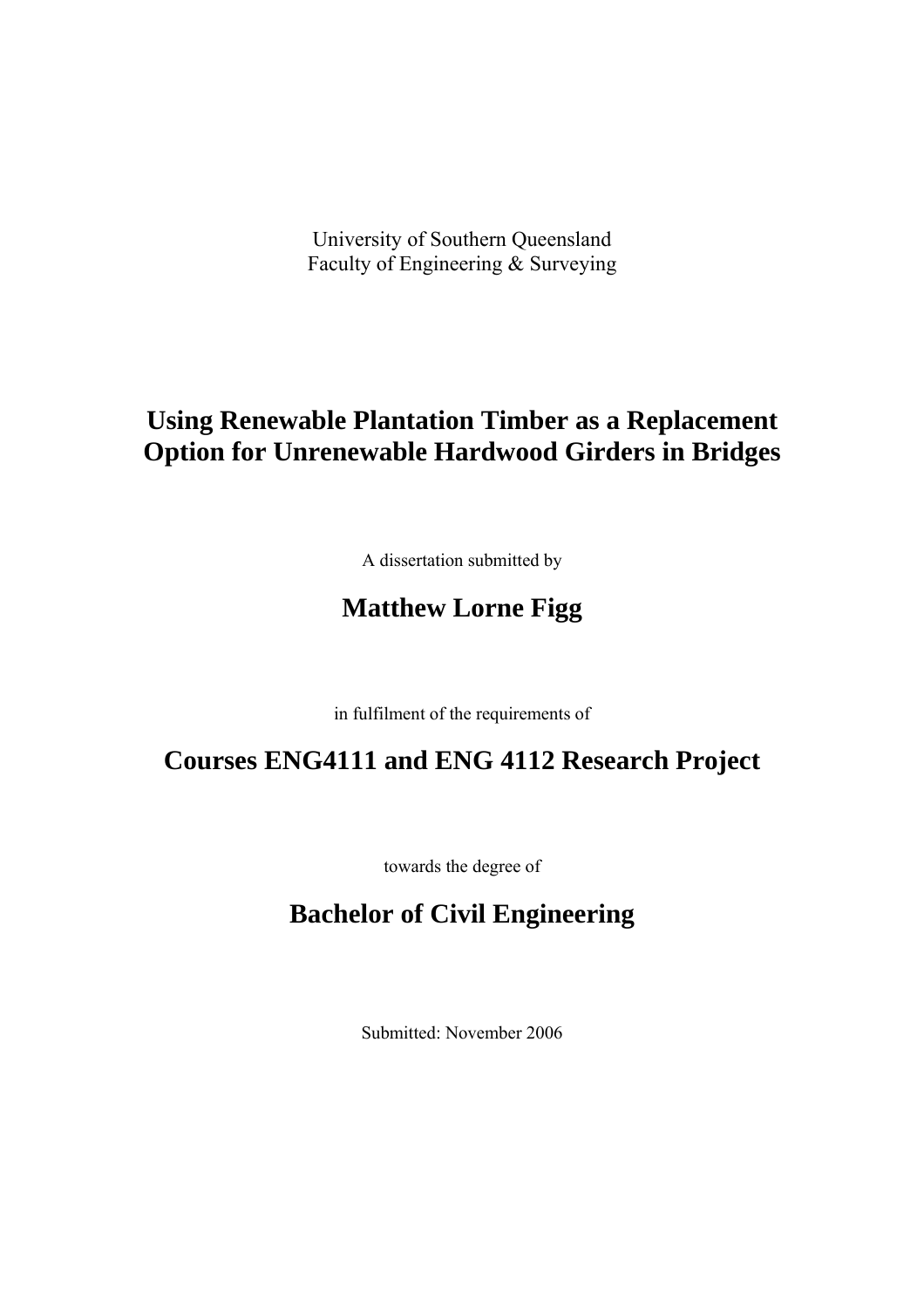## **Abstract**

This project investigates the possibility of integrating reinforcement with softwood glulam (glue laminated) timber beams to provide an economic alternative to hardwood timber girders. The resources of hardwood timbers are dwindling due to a reduction in tree felling, and hardwood timber plantations are unable to keep up with demand. Due to this growing shortage, there is an increased need to find a suitable replacement for deteriorating hardwood timber girders on rural bridges throughout Queensland. This project analyses a possible alternative. From a design stand point, the beams should cater for the requirements specified by the Department of Main Roads.

An experimental approach has been taken to study the effect of the integration of steel reinforcing within the laminates of a glulam timber beam. This design will be tested for strength using a four-point bending arrangement with two hydraulic jacks providing force on the member.

The results of the test showed the beam catered for the requirements and specifications outlined by the Department of Main Roads up to 660kN. However, while the beam supported the load, the tested Modulus of Elasticity (MoE) fell outside the range of these specifications. It is considered that this could be easily rectified following minor changes to the design.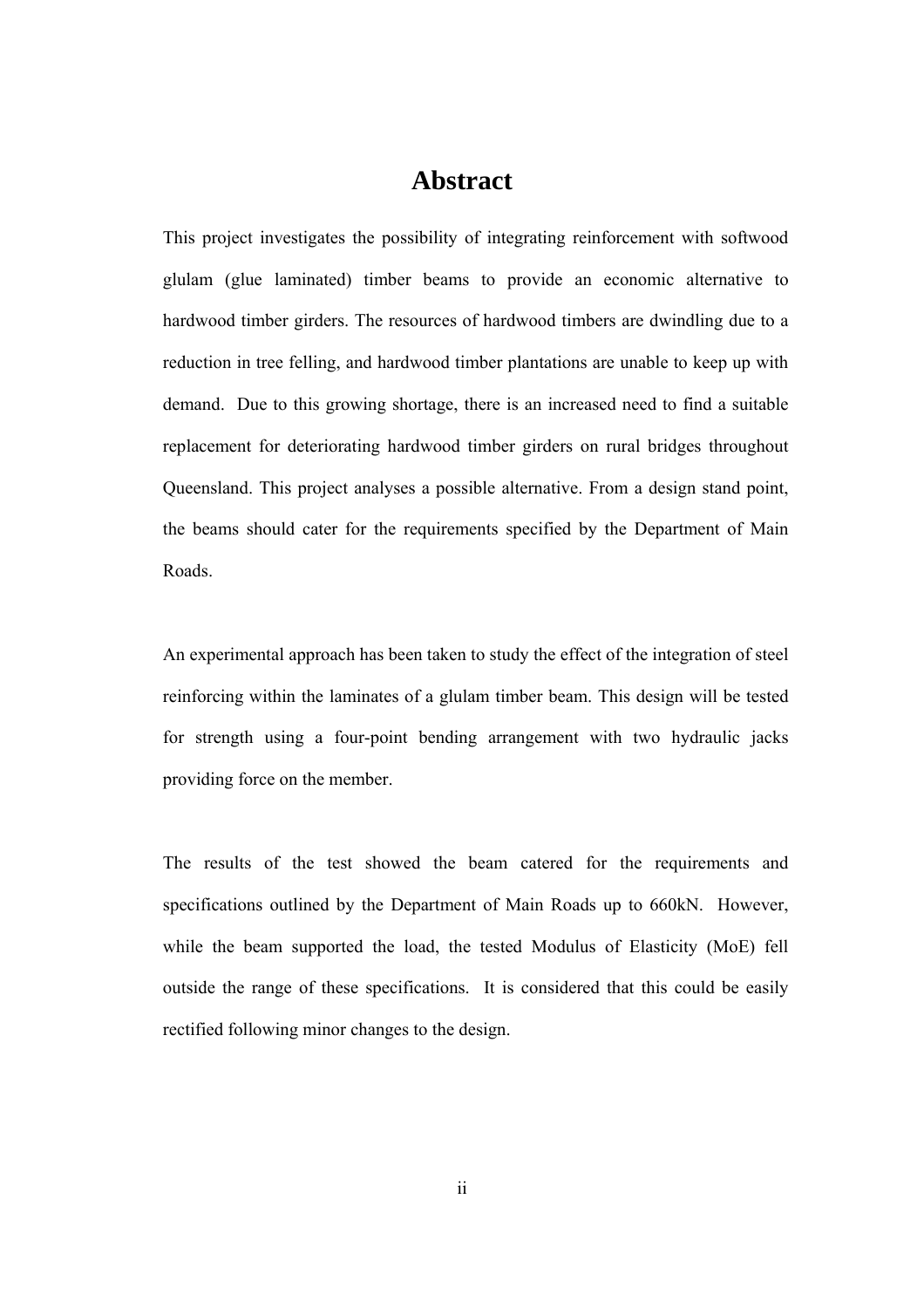University of Southern Queensland

Faculty of Engineering and Surveying

#### **ENG4111 Research Project Part 1 & ENG4112 Research Project Part 2**

#### **Limitations of Use**

The Council of the University of Southern Queensland, its Faculty of Engineering and Surveying, and the staff of the University of Southern Queensland, do not accept any responsibility for the truth, accuracy or completeness of material contained within or associated with this dissertation.

Persons using all or any part of this material do so at their own risk, and not at the risk of the Council of the University of Southern Queensland, its Faculty of Engineering and Surveying or the staff of the University of Southern Queensland.

This dissertation reports an educational exercise and has no purpose or validity beyond this exercise. The sole purpose of the course pair entitled "Research Project" is to contribute to the overall education within the student's chosen degree program. This document, the associated hardware, software, drawings, and other material set out in the associated appendices should not be used for any other purpose; if they are so used, it is entirely at the risk of the user.

**Professor R Smith**  Dean Faculty of Engineering and Surveying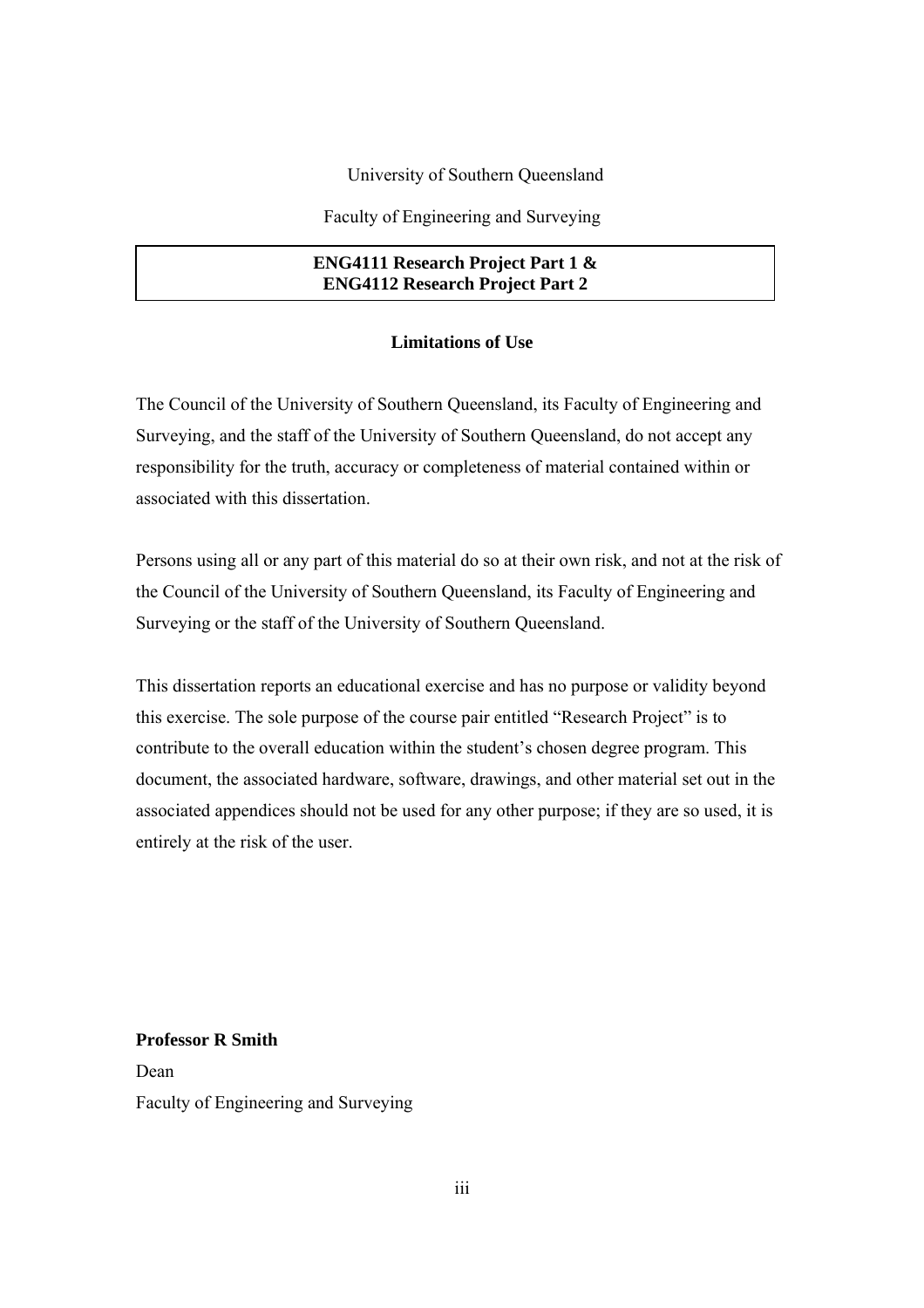# **Certification**

I certify that the ideas, designs and experimental work, results, analyses and conclusions set out in this dissertation are entirely my own effort, except where otherwise indicated and acknowledged.

I further certify that the work is original and has not been previously submitted for assessment in any other course or institution, except where specifically stated.

Matthew Lorne Figg Q98224798

Signature

 $\overline{\phantom{a}}$  , where  $\overline{\phantom{a}}$  , where  $\overline{\phantom{a}}$  , where  $\overline{\phantom{a}}$  , where  $\overline{\phantom{a}}$ 

\_\_\_\_\_\_\_\_\_\_\_\_\_\_\_\_\_\_\_\_\_\_\_\_\_\_\_\_\_\_\_\_\_\_\_\_

Date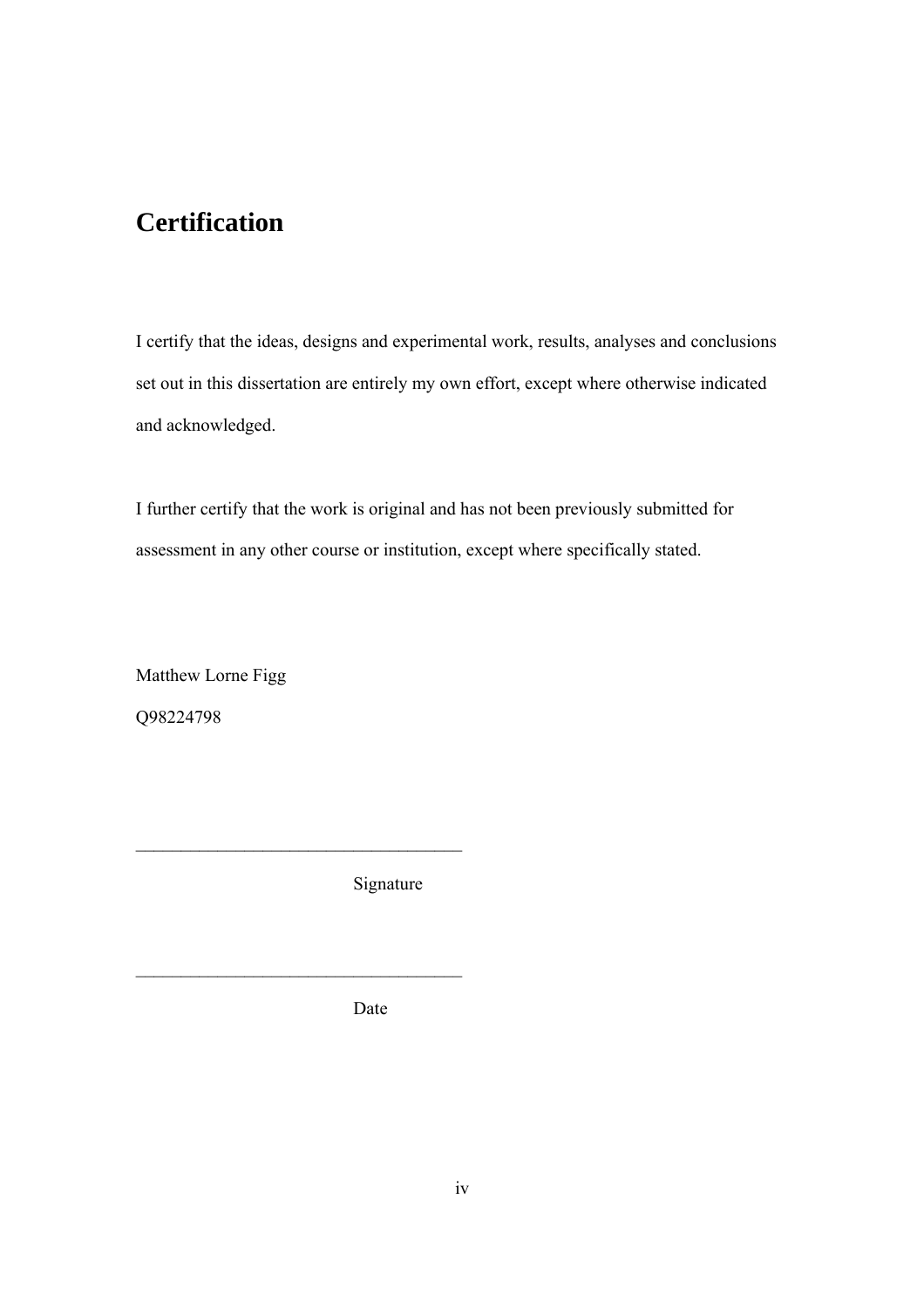# **Acknowledgements**

I would like to thank John Muller of Tasbeam for his persistence and management during the overall process involved in undertaking this project. I would also like to thank Kevin Covey for his experience and guidance in designing and analysing the beams.

I would also like to thank Lisa and my family for being a part of the process and for their support throughout the past year.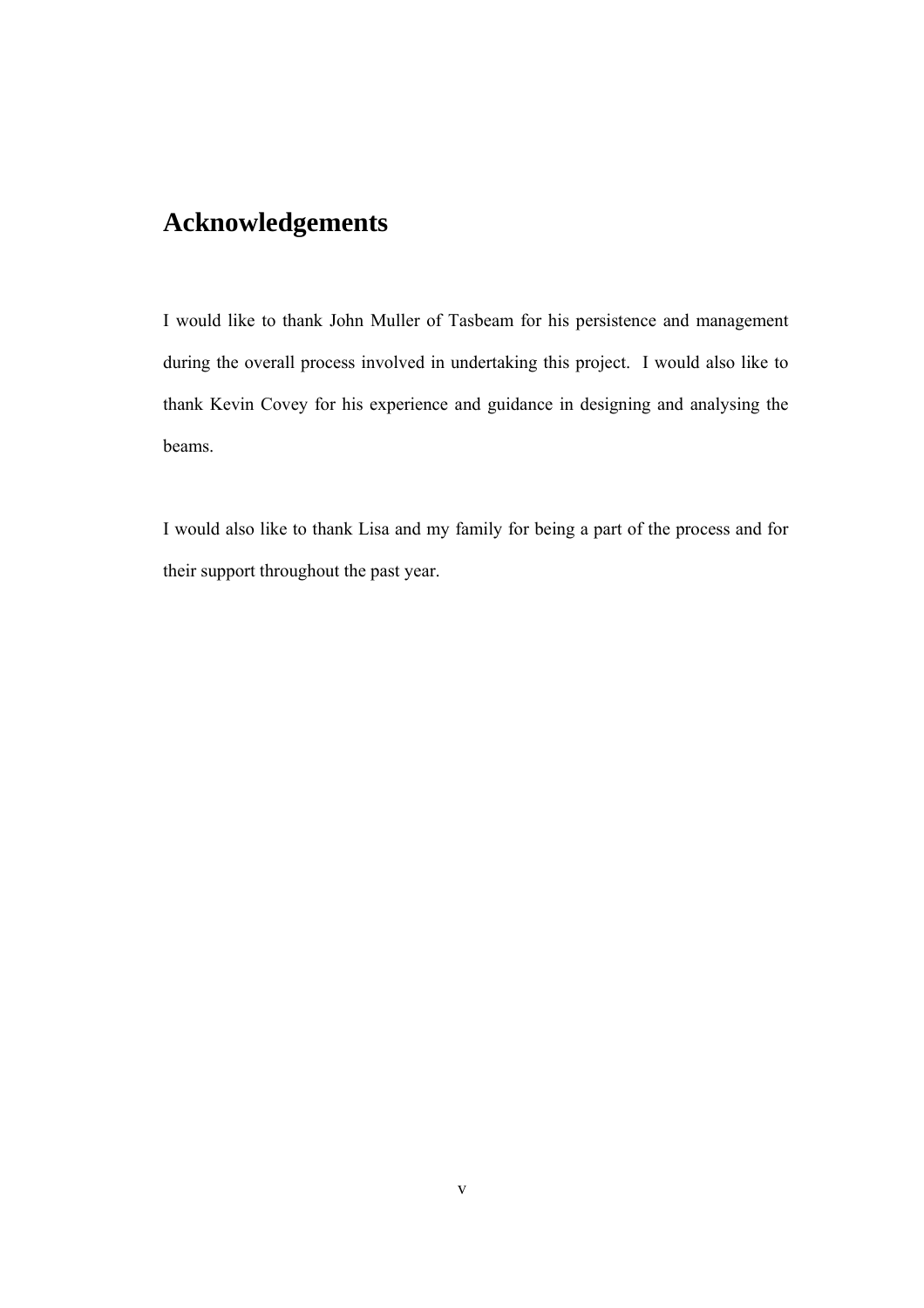# **TABLE OF CONTENTS**

| <b>CHAPTER 1</b> |  |
|------------------|--|
|                  |  |
| 11               |  |
| 12               |  |
|                  |  |

## **CHAPTER TWO**

|  | 21 |  |  |
|--|----|--|--|
|  | 22 |  |  |
|  | 23 |  |  |
|  | 24 |  |  |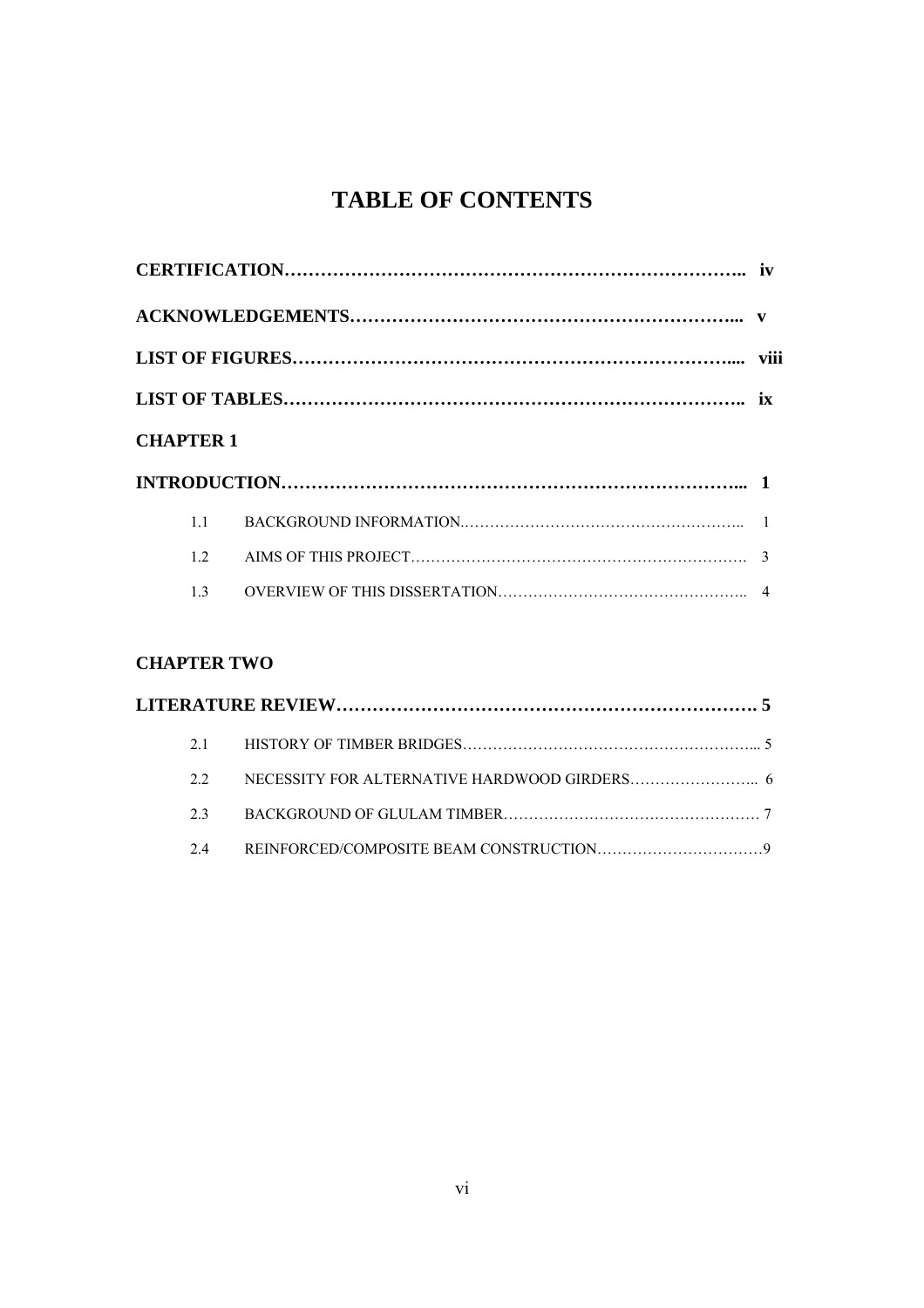## **CHAPTER THREE**

| 3.1 |                                              |  |
|-----|----------------------------------------------|--|
| 32  |                                              |  |
| 3.3 | TESTING CONFIGURATION AND INSTRUMENTATION 14 |  |
| 34  |                                              |  |
| 3.5 |                                              |  |
|     |                                              |  |
|     |                                              |  |

## **CHAPTER FOUR**

| 4.1  |                                                           |  |
|------|-----------------------------------------------------------|--|
| 4.2  |                                                           |  |
| 4.3  |                                                           |  |
| 4.4  |                                                           |  |
| 4.5  |                                                           |  |
| 4.6  |                                                           |  |
| 4.7  |                                                           |  |
| 4.8  |                                                           |  |
| 4.9  |                                                           |  |
| 4.10 | MODULUS OF ELASTICITY (MOE), MODULES OF RUPTURE (MOR) AND |  |
|      |                                                           |  |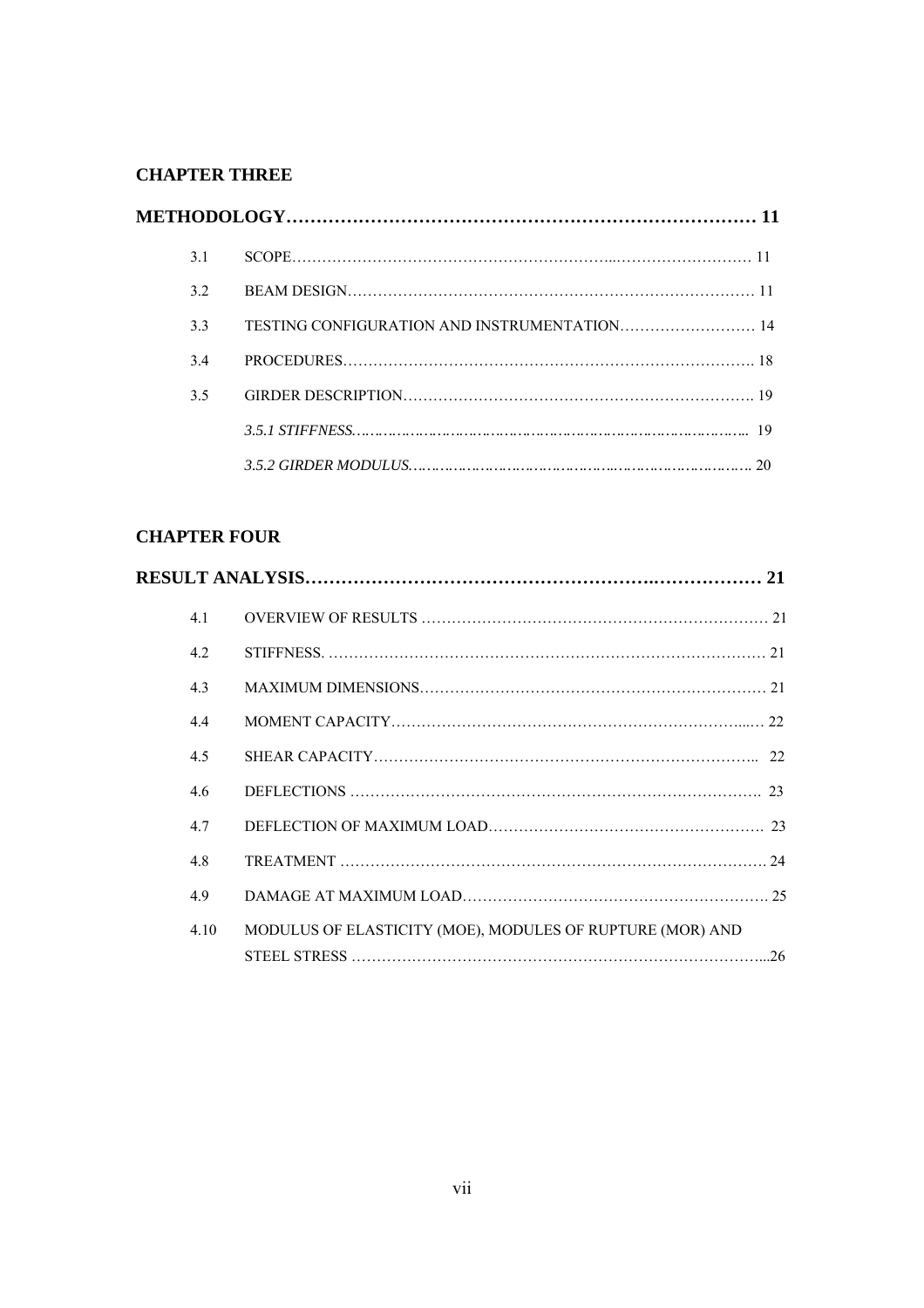### **CHAPTER FIVE**

| 5.1                                                      |  |
|----------------------------------------------------------|--|
| 52                                                       |  |
| <b>CHAPTER SIX</b>                                       |  |
|                                                          |  |
| 6.1                                                      |  |
| 62                                                       |  |
| 63                                                       |  |
|                                                          |  |
|                                                          |  |
|                                                          |  |
|                                                          |  |
|                                                          |  |
|                                                          |  |
|                                                          |  |
| DEPARTMENT OF MAIN ROADS TIMBER GIRDER SPECIFICATIONS 43 |  |
|                                                          |  |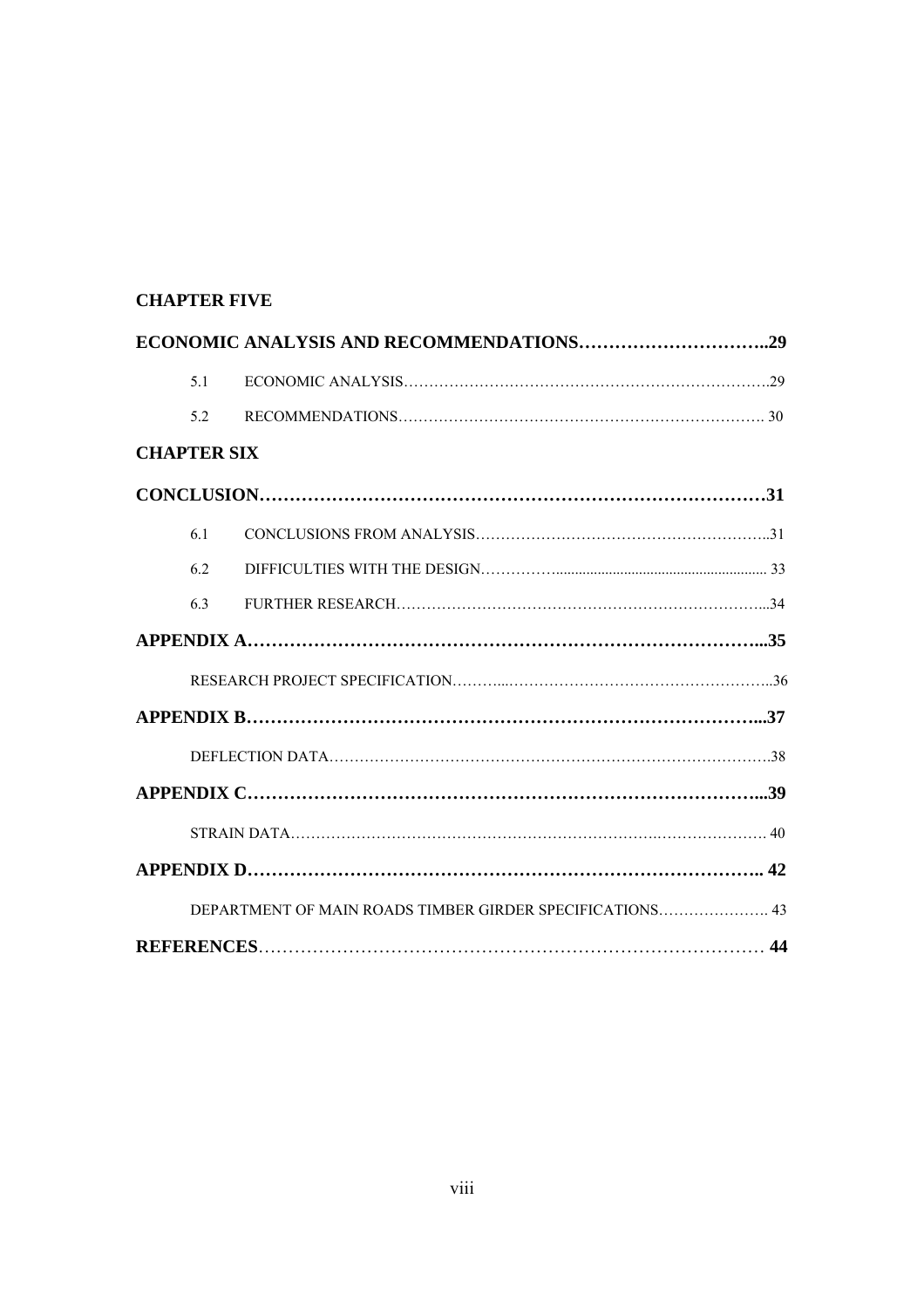## **LIST OF FIGURES**

| Figure 2.1: An existing rural bridge in use in Queensland with a typical hardwood |  |
|-----------------------------------------------------------------------------------|--|
|                                                                                   |  |
|                                                                                   |  |
|                                                                                   |  |
|                                                                                   |  |
|                                                                                   |  |
|                                                                                   |  |
|                                                                                   |  |
| Figure 3.7: Shear & Bending Diagrams for three point bending14                    |  |
| Figure 3.8: Shear & Bending Diagrams for four point bending15                     |  |
|                                                                                   |  |
| Figure 3.10: LVDT & Strain gauge installed beside each other17                    |  |
|                                                                                   |  |
|                                                                                   |  |
|                                                                                   |  |
|                                                                                   |  |
|                                                                                   |  |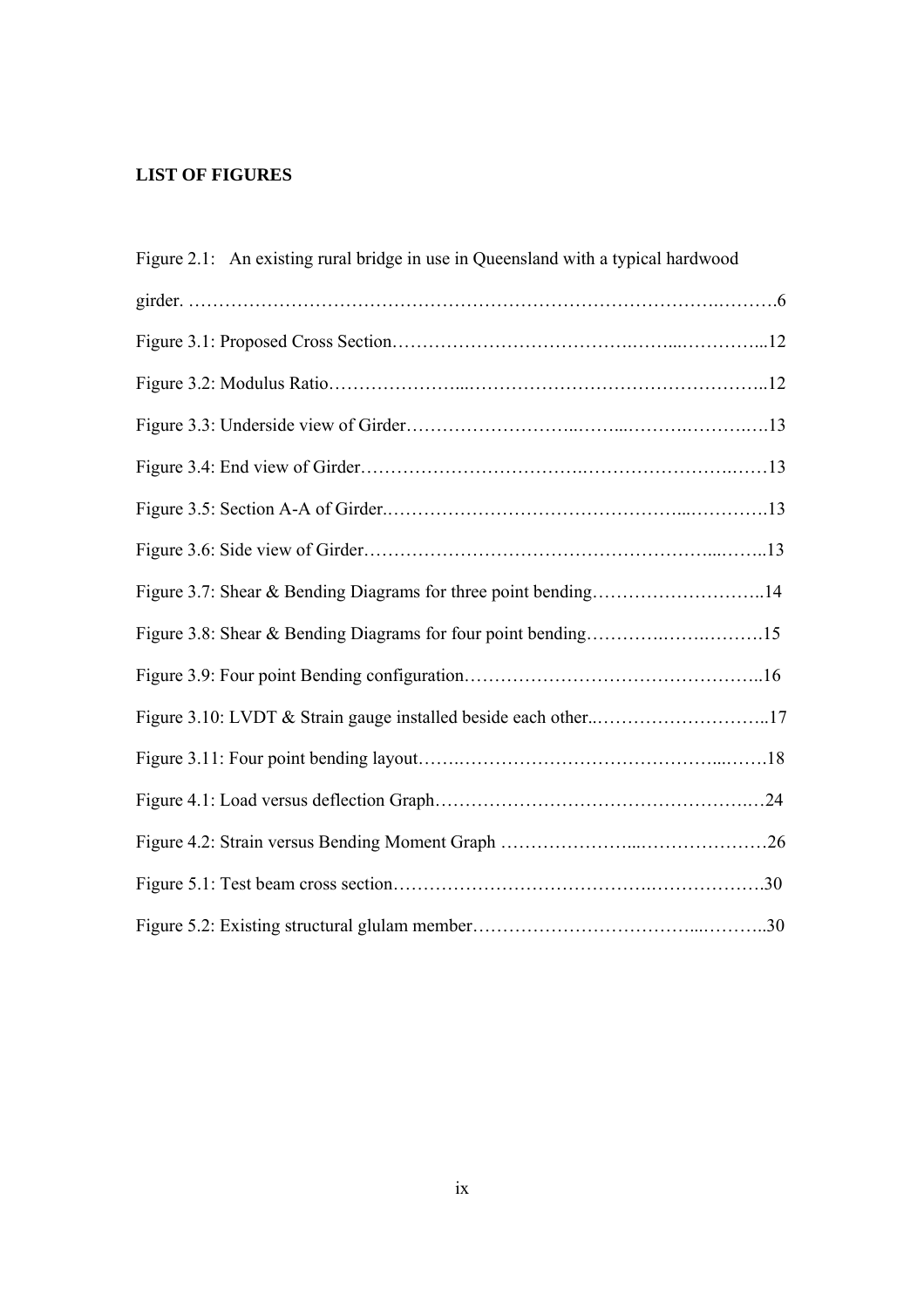## **LIST OF TABLES**

| Table 3.1: Overview of the Department of Main Roads Specifications11 |  |
|----------------------------------------------------------------------|--|
|                                                                      |  |
|                                                                      |  |
|                                                                      |  |
|                                                                      |  |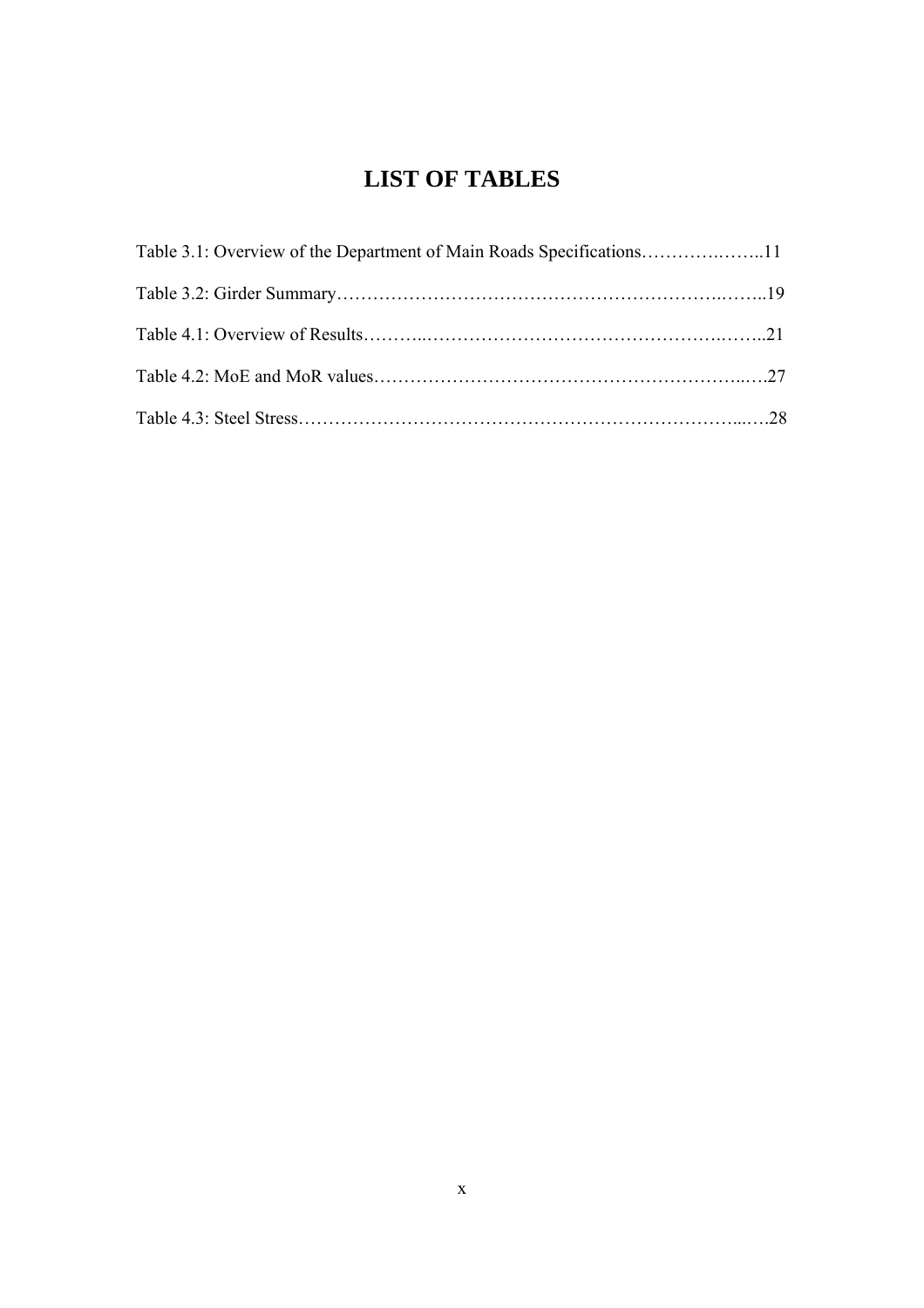## **INTRODUCTION**

#### **1.1 Background Information**

Hardwood timber is a material that has been used in the field of bridge construction in Australia for many years, predating the first half of the  $20<sup>th</sup>$  century (Walter 1996). A natural resource, hardwood timber is an all-purpose construction material which is able to hold sufficient capacity without fabrication or altering of the member. For this reason, it is commonly used as a bridge girder, particularly in small span rural bridges. Large diameter Australian hardwood timber has typically been used as components in bridge structures, however, this has become increasingly difficult, as supply cannot meet demand. Due to public pressure to preserve natural forests and the resulting decline of physical resources, several asset owners from federal through to local governments are now sourcing an alternative to hardwood timber girders.

While concrete and steel are the most commonly used structural elements for the construction of bridges throughout the world, beams made of these materials are generally not suited as an interchange material for rural bridge girders as they have markedly different properties than that of timber members (Cowan 1988). Timber is typically elected as a material for rural bridge construction due to its cost and transport benefits. There have, however, been some successful attempts in the development of alternative hardwood timber girders incorporating materials such as fibre composites (Buell & Saadatmanesh 2005; Heldt, et al. 2004; Ritter, Williamson & Moody 1994). Fibre composites consist of polymers (plastics) reinforced with carbon, glass, and/or amarid (Kevlar) fibres, and are only a fraction of the weight of steel, concrete and timber,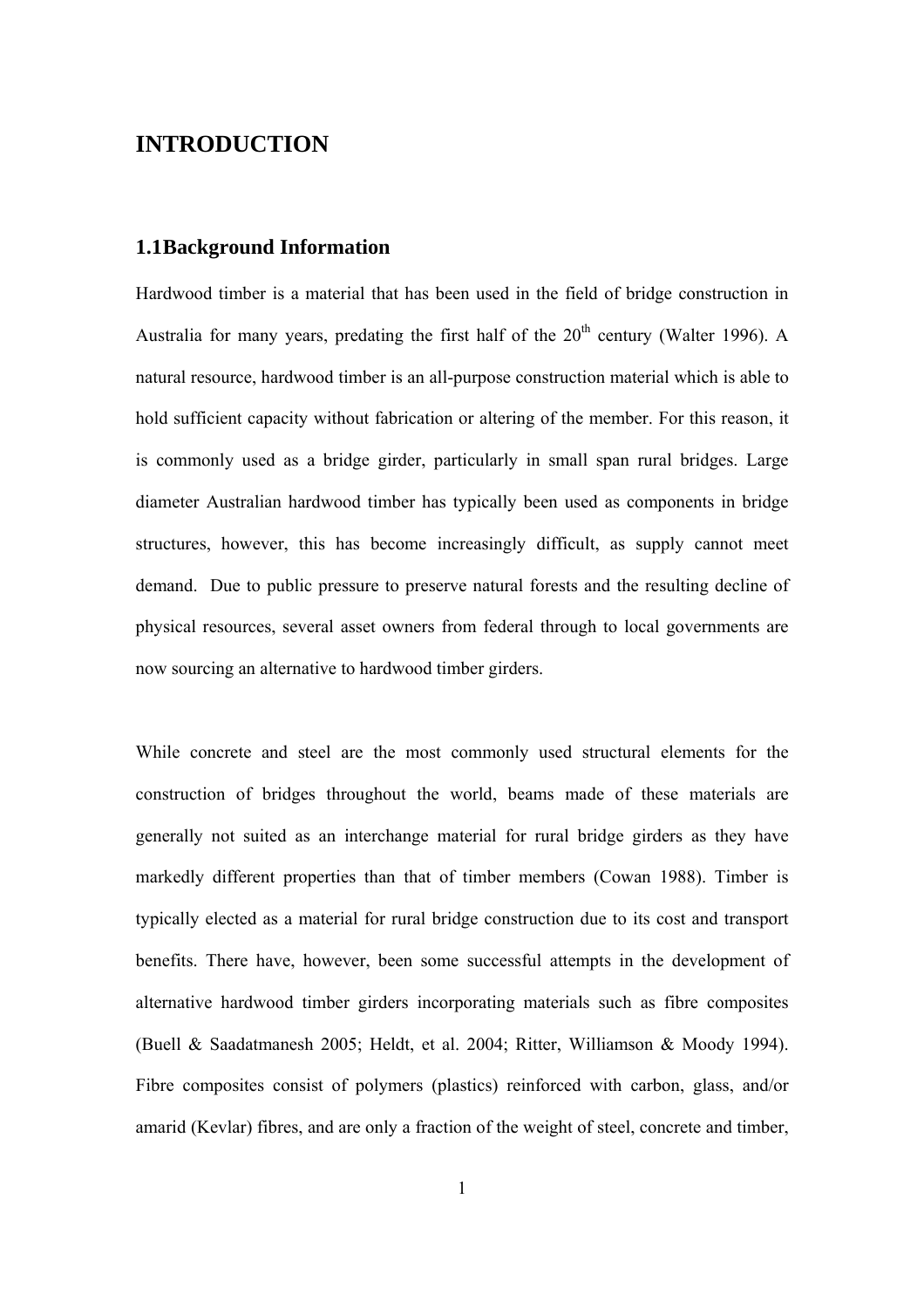as well as being stronger in terms of bending capacity. However, fibre composites are inferior to these materials with respect to deflection and cost (Department of Main Roads 2006). This project aims to investigate the appropriateness of a further substitute. With many Queensland timber bridges requiring upgrading or replacement within the foreseeable future, and in light of the public's negative perception associated with forestry logging, it is thought that further alternative options would be embraced.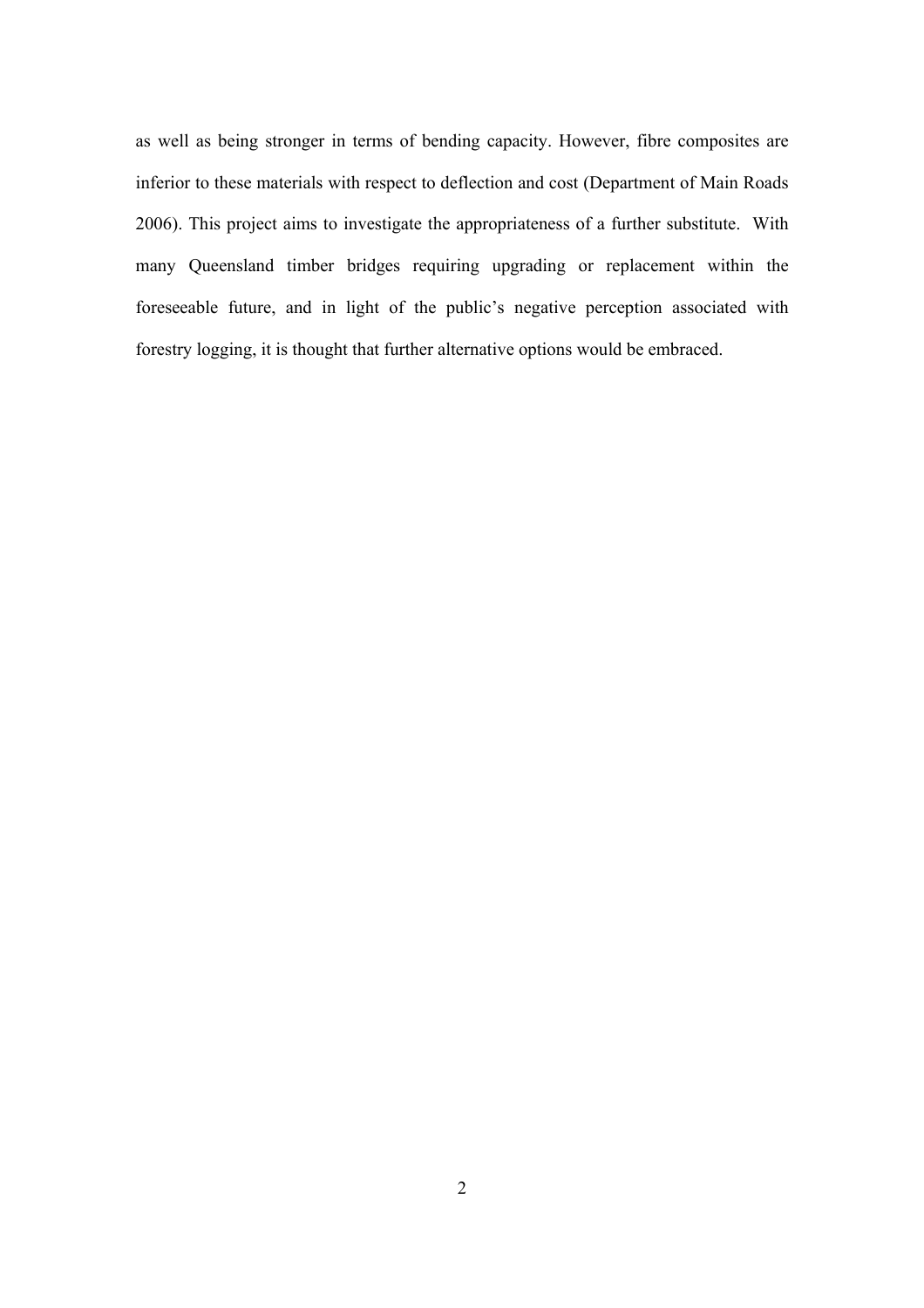### **1.2 Aims of this Project**

The project seeks to provide renewable timber girders in the field of bridge construction by researching the relationship between reinforced steel and softwood plantation timber, in the form of glue-laminated (glulam) timber. It is proposed that the addition of reinforcing steel will increase the flexural capacity of glulam girders and achieve minimum requirements as provided by the Department of Main Roads in Queensland, or the equivalent of the presiding hardwood. This project is considered to be valuable due to the lack of hardwood timber stocks currently available for this specific use in Australia.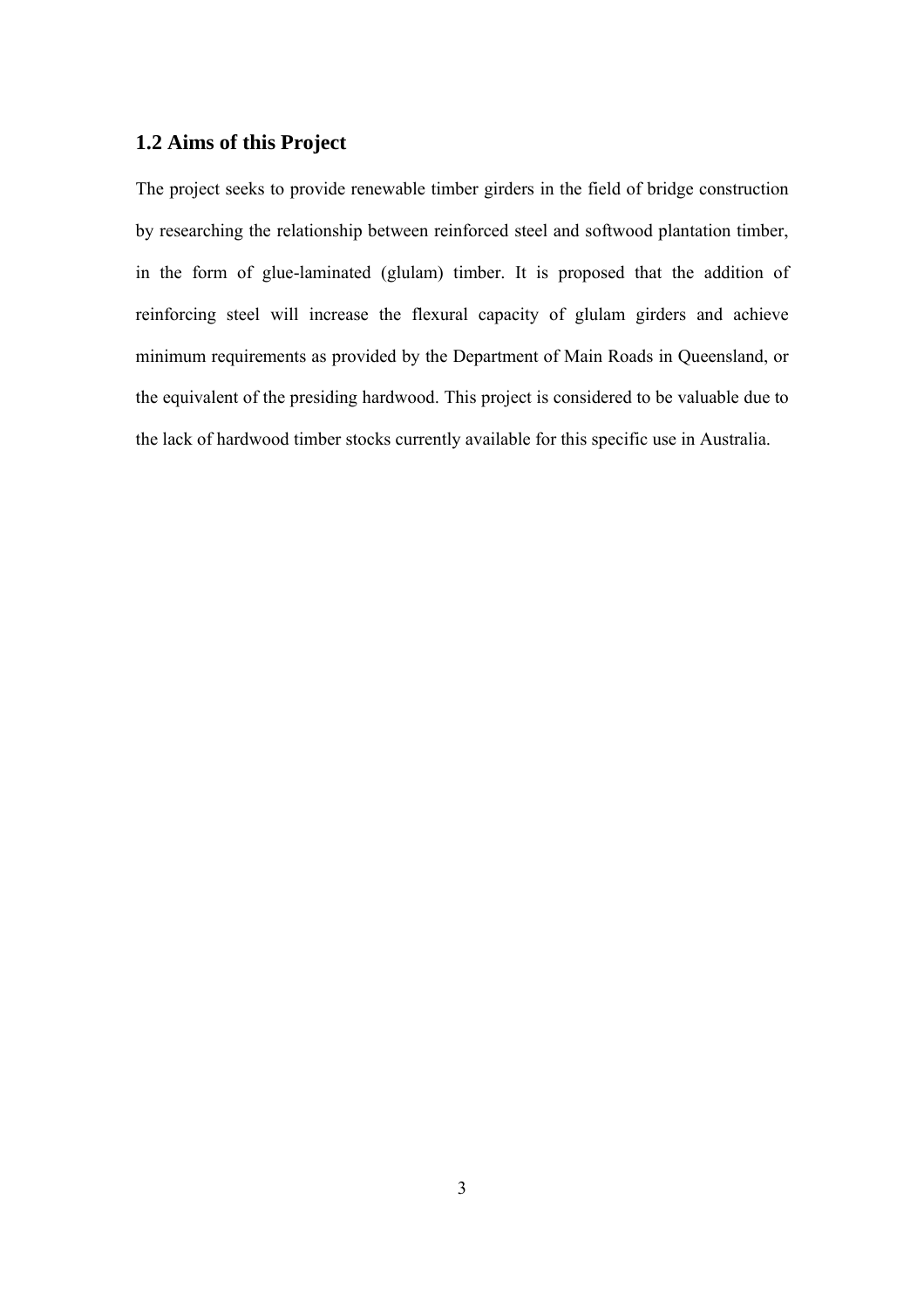#### **1.3 Overview of this Dissertation**

**Chapter 1:** Provides some background information and insight on the requirements of timber bridge girders and the necessity to find an alternative of the hardwood girder so commonly used. This chapter also includes the main objectives of the project.

**Chapter 2:** Reviews available literature on the use of hardwood girders and glulam timber construction.

**Chapter 3:** Discusses the adopted experimental procedures used in order to gain the necessary data.

**Chapter 4:** Analyses the results obtained from gathered data.

**Chapter 5:** Analyses the cost and discusses the economics of whole life construction.

**Chapter 6:** Contains conclusions obtained from tests carried out, and any comments on any further work, which may need to be done to further satisfy asset owners for the use of glulam timber girders.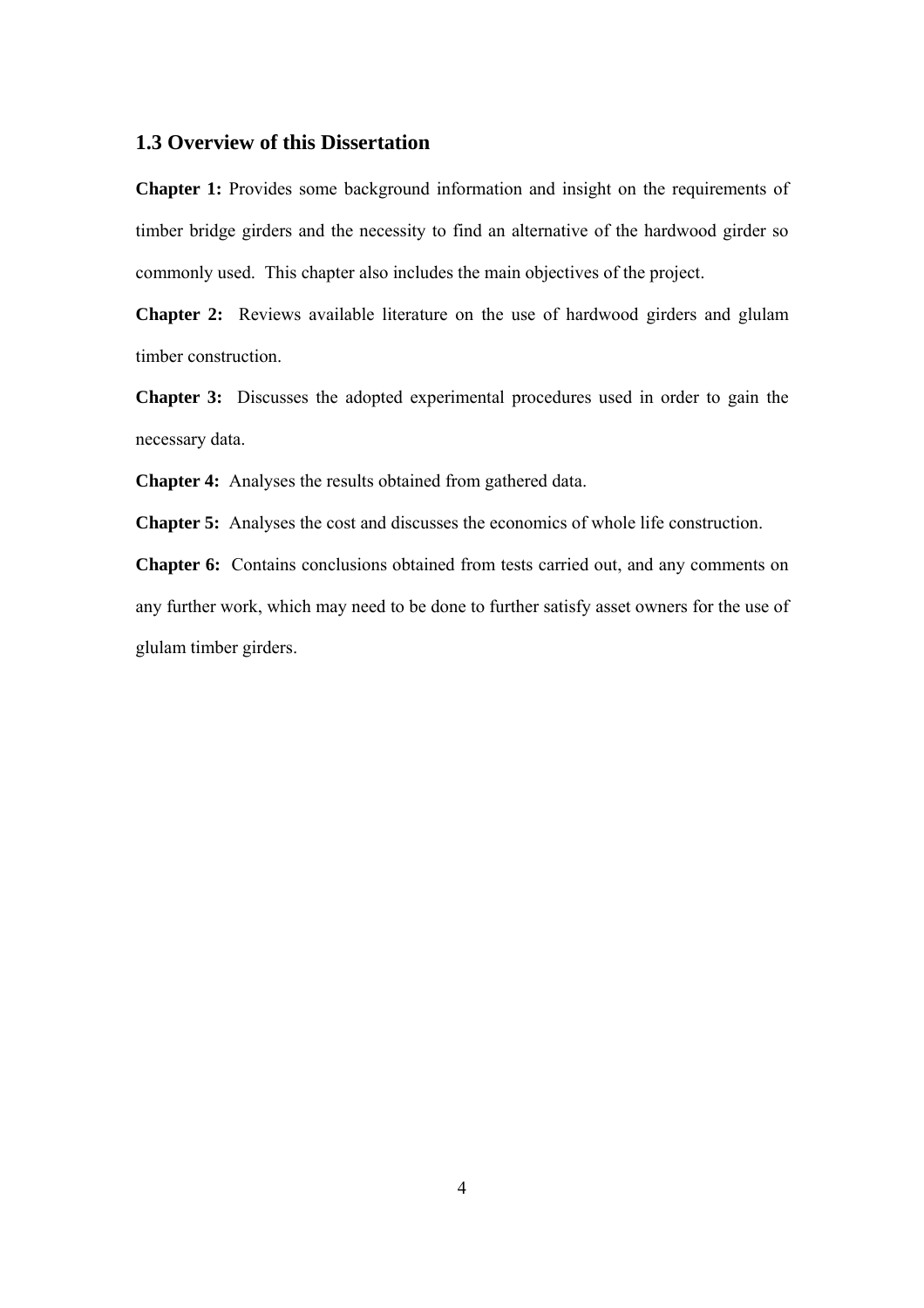## **CHAPTER 2**

## **LITERATURE REVIEW**

#### **2.1 History of Timber Bridges**

The earliest recorded timber bridge in Australia was the Bridge Street bridge constructed in 1788 in Sydney (Botany Bay) but was washed away soon after construction (O'Connor 1985). As many as ten timber bridges were recorded in the Sydney area by 1805, none of which remain today (O'Connor 1985). The first recorded laminated bow arch bridge in Australia was constructed between 1870 and 1900, but developed many problems as a result of separation of laminates due to the large amount of shrinkage in Australian hardwoods (O'Connor 1985). The shrinkage left gaps that enabled fungal and termites into the structures. These bridges failed because replacement of individual laminates was not possible. The more common timber bridges, some of which are still standing today, evolved early in the 20<sup>th</sup> century. By this stage many settlements had spread all over the country, with road and rail network evolving to cater for the transportation of goods, hence a large number of bridge structures were required. The timber for these structures was sourced and milled locally and bridges constructed by the local communities (O'Connor 1985). Hardwood timber girders were available, cost efficient and were able to carry high loads.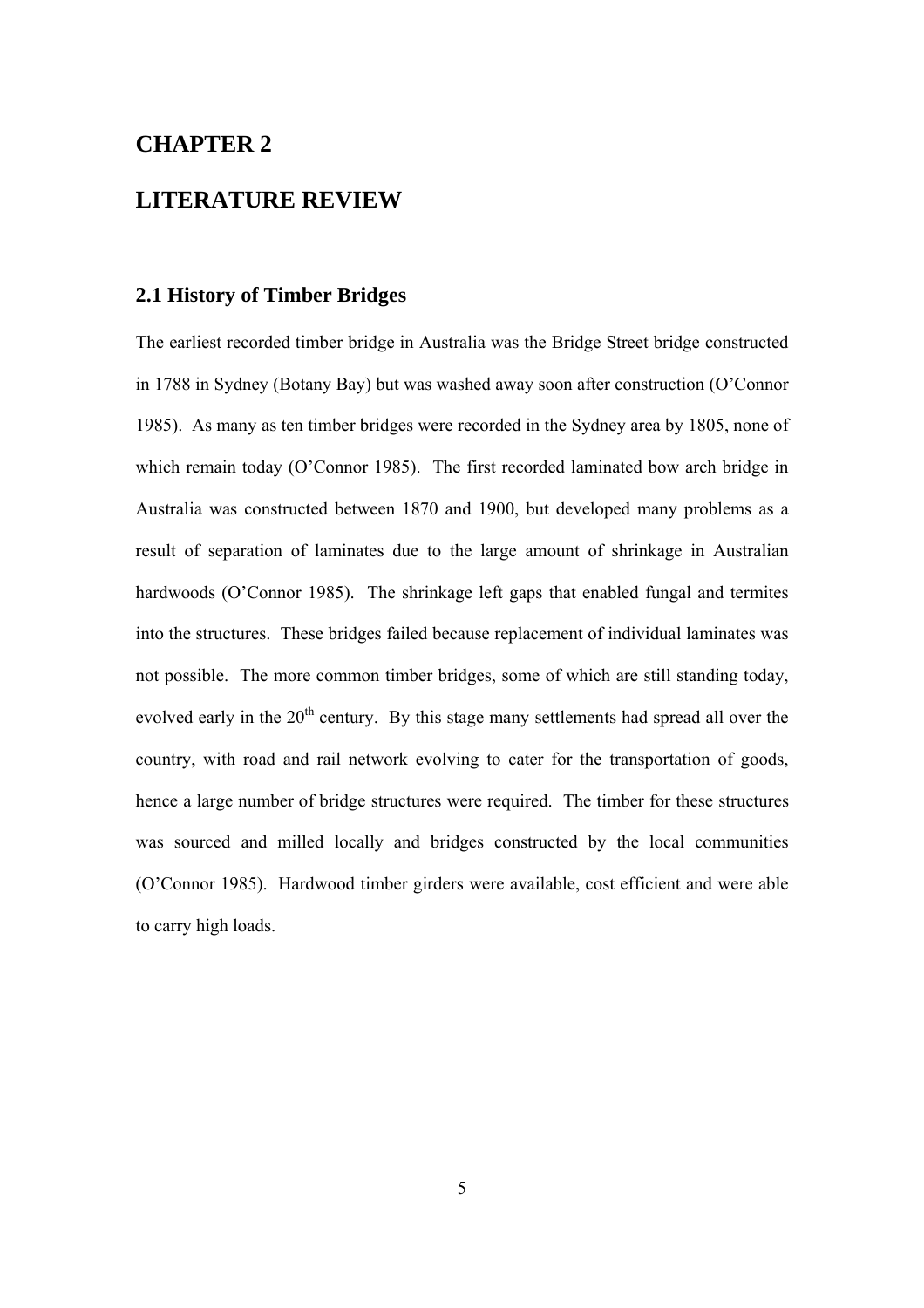#### **2.2 Necessity for alternative hardwood girders**

Prior to the  $20<sup>th</sup>$  Century, hardwood timber was the major material used for both highway and railroad bridges. The development of steel and reinforced concrete provided other options, and these have become major bridge building materials (Walter 1996). However, there are still a significant amount of small span rural bridges throughout Queensland, which are currently in operation that utilise hardwood timber girders, as shown in Figure 2.1.



*Figure 2.1: An existing rural bridge in use in Queensland with a typical hardwood girder.*  The Department of Main Roads currently owns and maintains approximately 475 timber bridges across rural Queensland, which vary in condition. These bridges are inspected in accordance with DMR guidelines which assess several components of each bridge using a 4-point rating scale, where 1 is representative of "good condition" and 4 signifies "very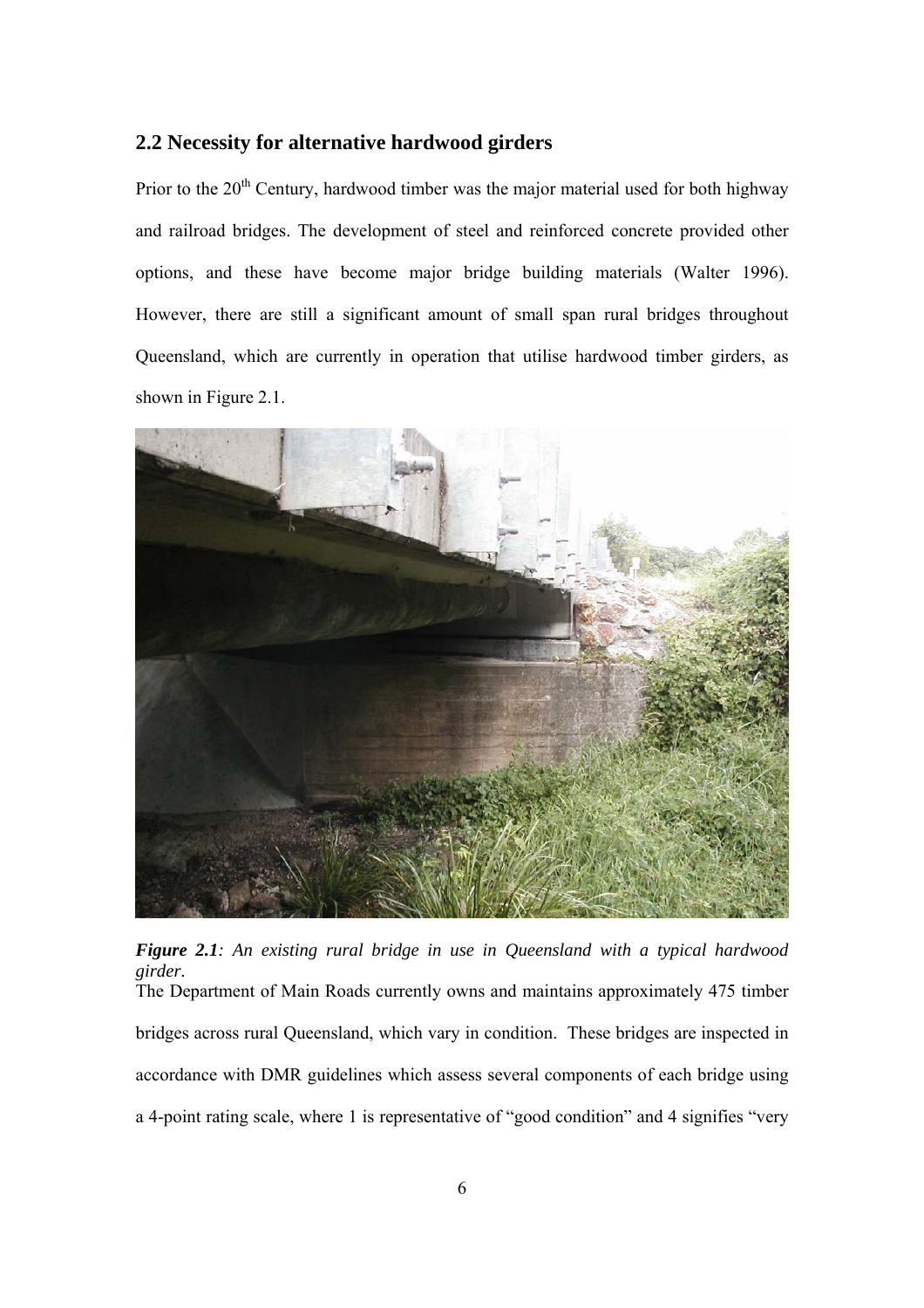poor" condition. At present there are approximately 750 girders that are in condition state 4, and therefore require replacement. Additionally, there are 1100 girders in condition state 3 which will also require replacement in the near future (Department of Main Roads 2003).

The spans of the girders currently used generally range from 5.2 metres to 9.1 metres. However, there are a small number of outliers down to 3.0 metres and up to 10.7 metres in length, which would also require servicing (Department of Main Roads 2003). Hardwood girders of the required diameter and quality are rapidly becoming difficult to obtain due to cost, availability and poorer general quality than has previously been the case, and thus the need to investigate other methods of replacing girders. This study will explore renewable plantation timber as a potential alternative. Plantation timber can be fabricated into an engineered dimension member known as glue-laminated (glulam) timber.

#### **2.3 Background of glulam timber**

Glue-laminated (glulam) timber refers to large, structural members, which are made by gluing pieces of dimension timber together (Boughton  $\&$  Crews 1998). It is an engineered, stress rated product of a timber laminating plant (Ritter, Williams, & Moody 1994). Glulam can be formed into many curved shapes, and the sizes are limited only by transport restrictions. It is generally used for columns and beams, and frequently for curved members loaded in combined bending and compression (Boughton & Crews 1998). Glulam timber is also used as an exposed architectural product, or it can be hidden or left unfinished to only serve in a structural role.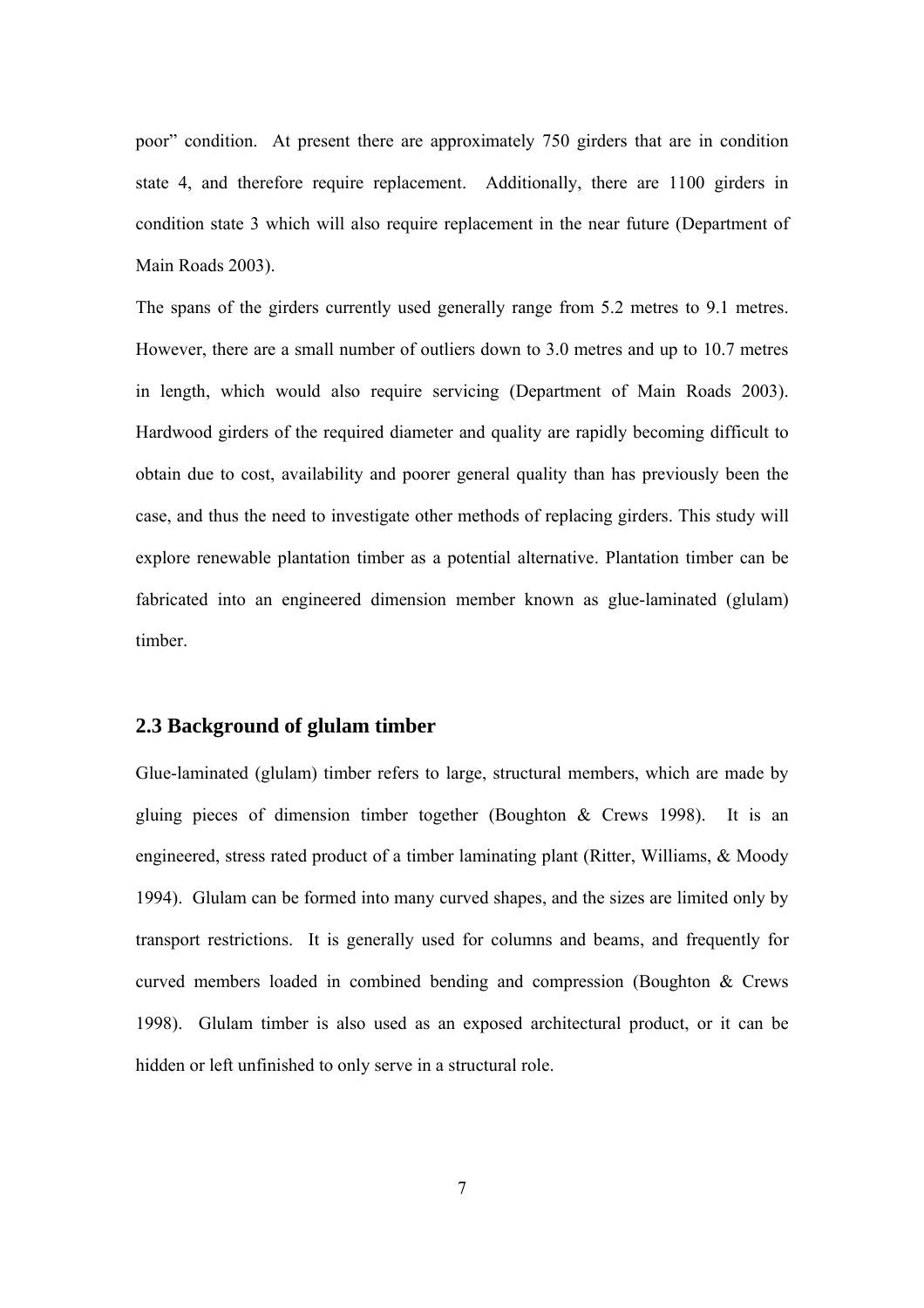The materials used for the manufacture of glulam timber are a special grade. It is dried to maximum moisture content of 15 percent, and planed to a closer tolerance than generally required for dimension timber (Australian Standard 1998). The pieces are end jointed and then arranged in horizontal layers or laminations with the location of the pieces determined by the strength requirements. For example, a beam made for a single span will have the highest quality timber situated at the bottom where tension is greatest.

Glulam timber is a structural product used for headers, beams, girders, columns and heavy trusses. Glulam timber has a number of advantages over solid-sawn hardwood timber. One such advantage is that glulam timber can produce deeper, wider and longer members. It can also easily fabricate cambered, curved, and tapered configurations, and can use lower-grade timber in lower-stress zones of the member, resulting in minimal waste and subsequent conservation of the timber resource. Additionally, seasoning the laminates lead to less member deformation resulting in the structure experiencing less distress (National Association of Forest Industries 1989). These advantages have paved the way for glulam timber to replace hardwood trusses and beams.

A defined deficiency with glulam timber members is their long-term creep deflections due to sustained load, which lowers their flexural stiffness (Tasbeam Pty. Ltd. 2004). Creep is defined as 'a gradual change in shape under stress' (Kent 1998, p.117). This limitation can be compensated by using larger members or by engineering the member to more efficiently carry the applied loads. One form of engineering timber to do this is the application of reinforcement or composite.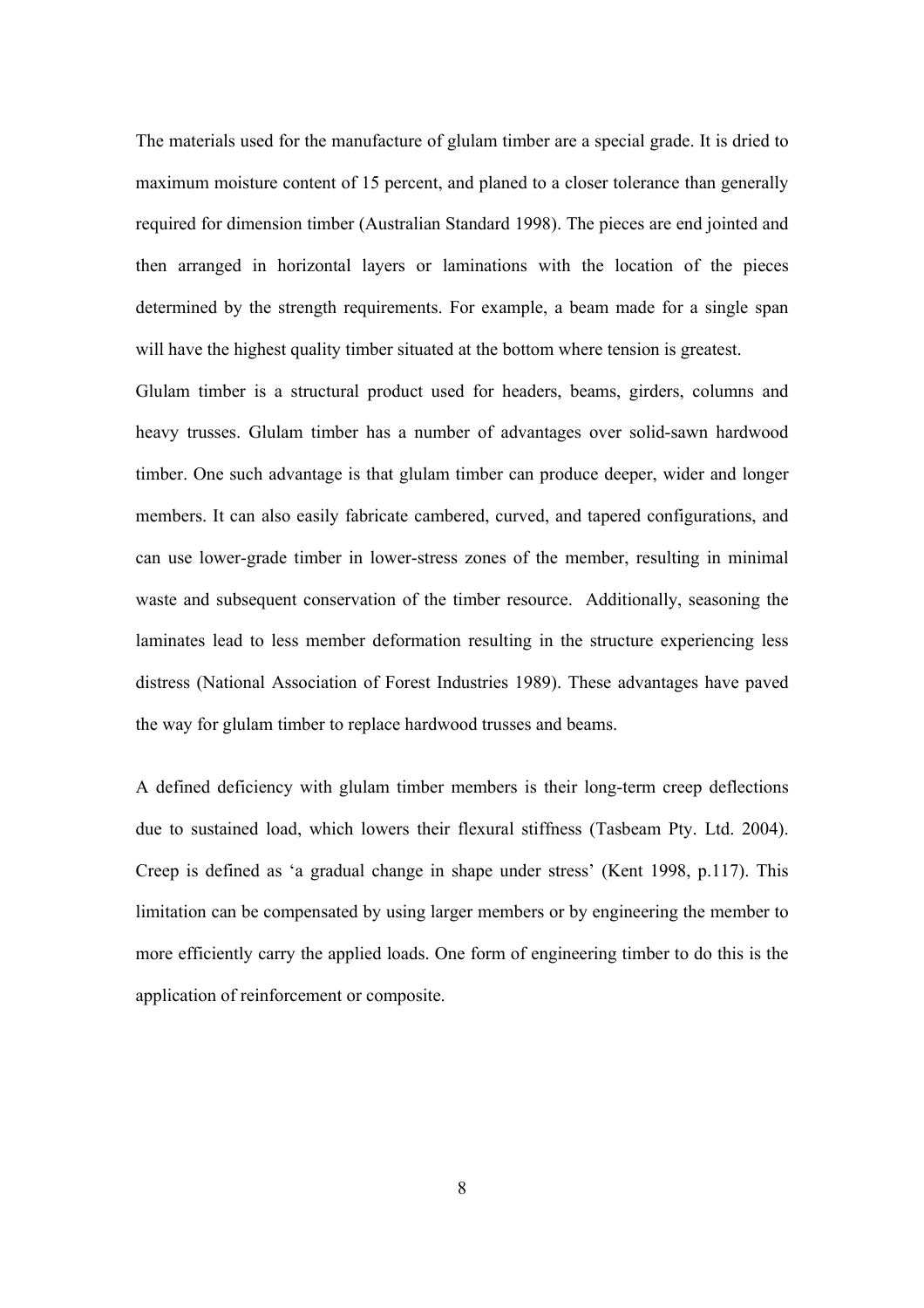#### **2.4 Reinforced/composite beam construction**

One method of composite that has been extensively researched is the use of Fibre Reinforced Polymers (FRP). Dolan, Galloway, and Tsunemori (1997) investigated the addition of high-performance fibres between the laminations of glulam timber beams, and increased flexural capacity of the member. These results indicate that using small volumes of pretension Kevlar yarns increases strength and stiffness to a lesser degree of the beam. However, Stephens and Criner (2000) carried out the economic analysis of Fibre Reinforced timber and found FRP to be an expensive alternative of reinforcing, taking into account the market value and current demand of the product. Due to budget restraints of many agencies responsible for the maintenance and replacement of bridge girders, it is not feasible to replace every deficient bridge in this way. Various polymers researched to increase the performance of glulam beams were not feasible to utilise for many asset owners due to the associated cost.

Another option to be considered is the use of steel reinforcement. Steel reinforcement is currently used widely with concrete to form a very efficient structural member. Steel reinforcement in concrete enhances its bending capabilities, as concrete is very weak in tension which will cause cracking and failure under load (Warner, et al. 1998; Cowan 1988). Steel is predominately used for its stiffness, price and its ability to work as a composite material when added to concrete. Following the success of reinforced steel in concrete in the past, and the current widespread acceptance of glulam timber, the two combined as a composite material should make a cost-effective and structurally-efficient member which may come to serve as an alternative to hardwoods.

9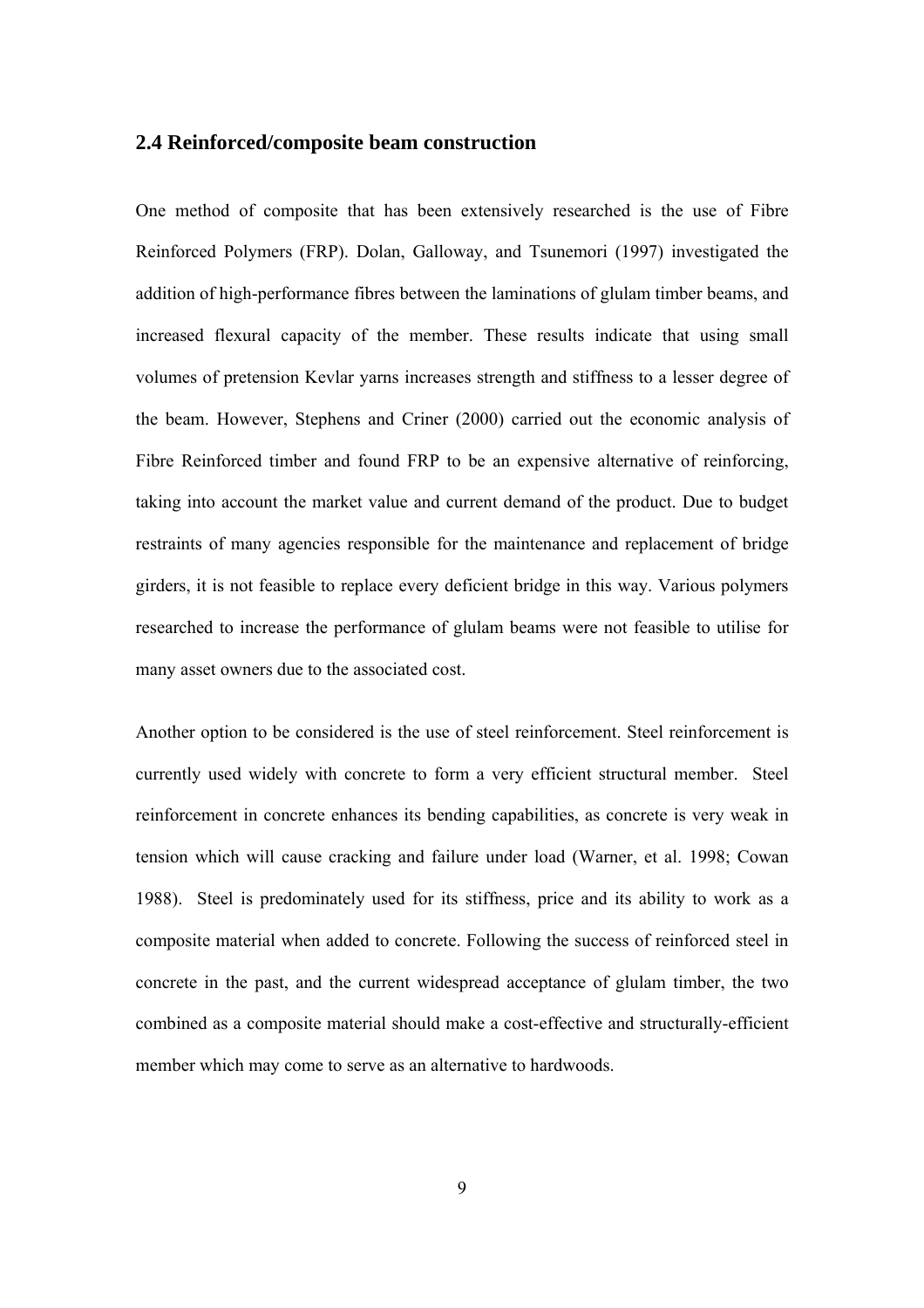Steel reinforcement of the member is a proven technique for engineering timber currently used in the industry. A study by Bulleit, Sandberg, and Woods (1989) found that the use of structural steel in glulam timber enhances the stiffness, which aids deflection, as the composite material reduces the effects of relaxation, also eliminating long-term creep.

The proposed study seeks to investigate the effectiveness of steel-reinforced glulam timber beams and the potential for such beams to be used in the future to replace hardwood girders in bridges throughout rural Queensland. It is hypothesized that with the addition of reinforced steel creating a composite member with glulam timber, the flexural capacity and deflection of the member will be enhanced. By using reinforced steel in the bottom laminates, where tension is at its greatest, combined with the natural characteristics of timber, it is proposed that an efficient member should be produced providing the materials act as a composite.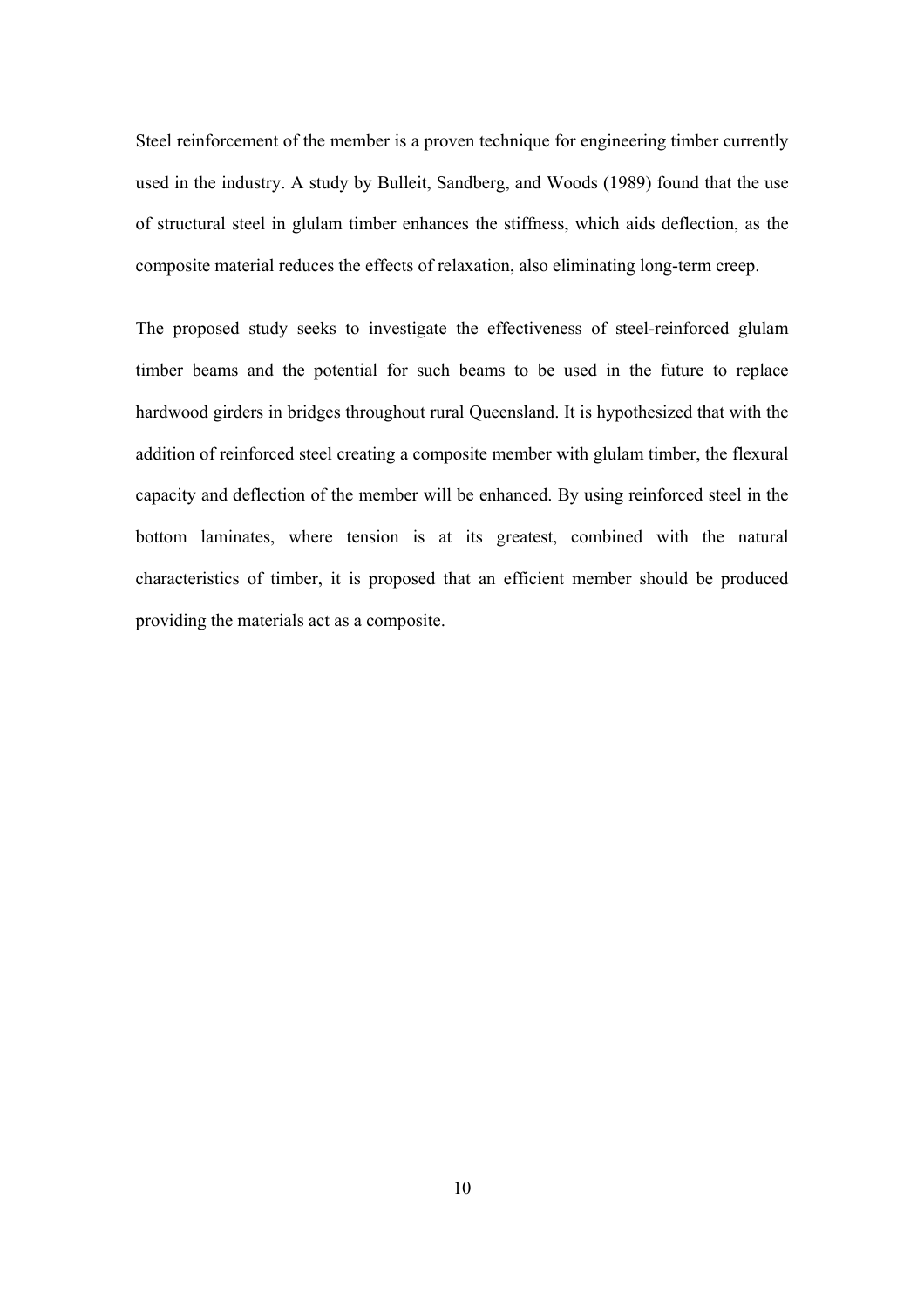## **CHAPTER 3**

## **METHODOLOGY**

#### **3.1 Scope**

This thesis will address the performance criteria as defined by the Department of Main Roads refer to Appendix D. Table 3.1 shows a brief summation of the required parameters to be met as defined by the Department of Main Roads.

|                             | Width (mm) | 350                    |
|-----------------------------|------------|------------------------|
| <b>Maximum Dimensions</b>   | Depth (mm) | 375                    |
| Mmin at Failure             | kNm        | 518                    |
| <b>Negative BM Capacity</b> | kNm        | $30\%$ of +ve Capacity |
| Max. Shear                  | kN         | 350                    |
| Max. Deflection at Failure  | mm         | 120                    |
| EI of girder                | Jmm        | $2.34 \times 10^{13}$  |

*Table 3.1: Overview of the Department of Main Roads Specifications* 

#### **3.2 Beam design**

Calculating the bending of members made of several materials is the initial starting point when carrying out the design of the beam. If the member subjected to pure bending is made of two or more materials with different moduli of elasticity, the approach to the determination of the stresses in the member should be modified from typical analysis. This beam, when subjected to a positive or negative bending moment, is supported by steel reinforcement placed in the bottom laminate (see Figure 3.1). While timber typically is not considered weak in tension, steel is significantly stronger in its ability to sustain its shape under high loads, thereby increasing the overall load capacity. In order to obtain the transformed section of the test beam, the cross sectional area of the steel needs to be replaced by an equivalent area of timber  $(n^*A_s$  refer Fig 3.2) (Beer  $\&$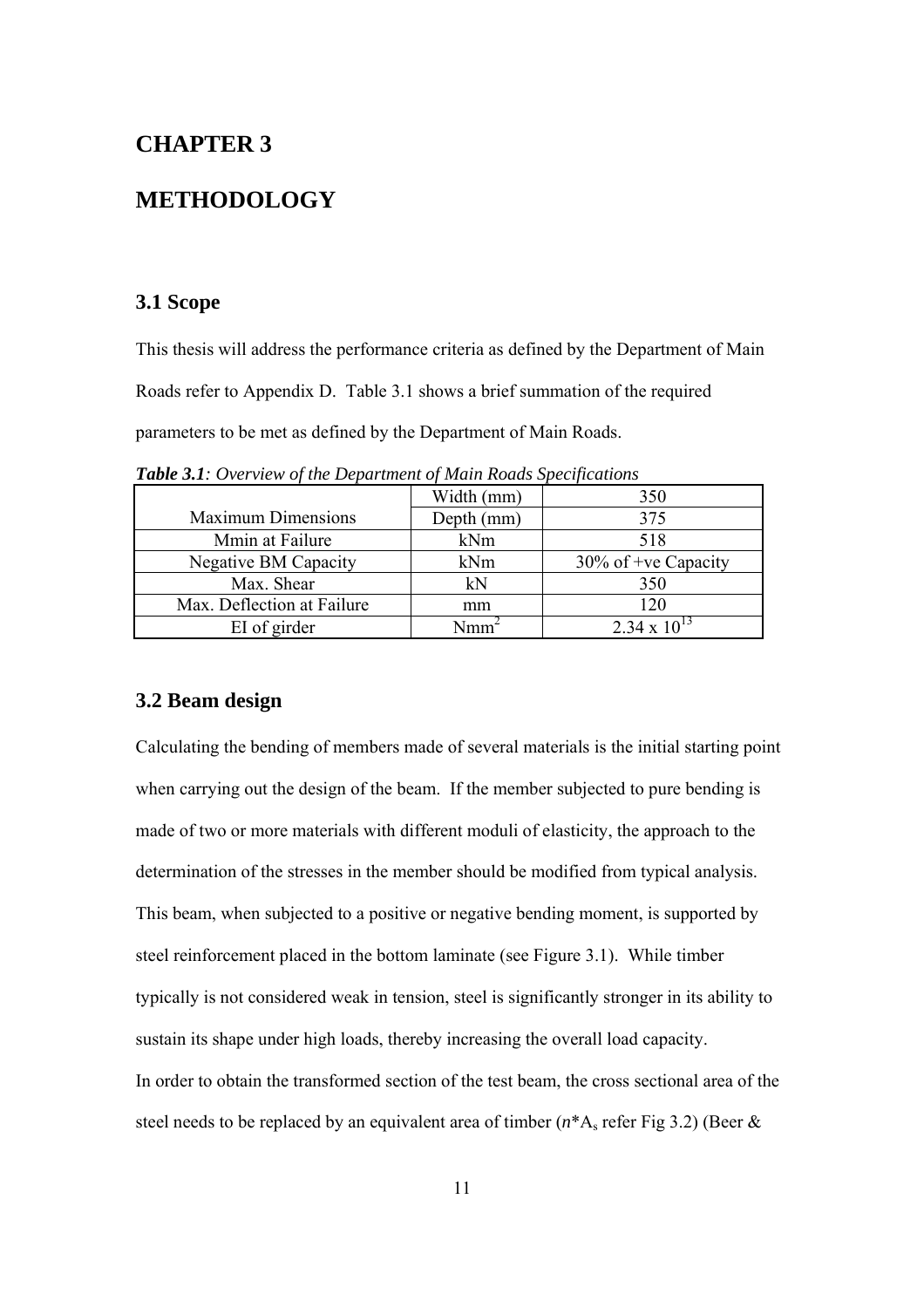Johnston, 2002). In the figure  $3.2 n$  is the ratio of the steel modulus against the glulam timber modulus ( $n=E<sub>s</sub>/E<sub>g</sub>$ ). It is assumed the steel will be acting independently of the timber when under pure bending. For this reason the steel will be the only material calculated below the neutral axis (N.A).







The location of the neutral axis is calculated by determining the distance  $(x)$  from the upper face of the beam to the centroid  $(C)$  of the composite section (see Figure 3.2). This location is found by solving the following quadratic equation for (x) using first moment principles.

$$
1/2bx2 + nAsx - xAsd = 0
$$
 (Beer & Johnson, 2002)

Solving for (x) will obtain both the position of the neutral axis in the beam and the portion of the cross section of the timber beam that is effectively used. Following this, the modulus of elasticity and the respective timber and steel stresses can be calculated. Following the calculations and analysis, the beam displayed in Figures 3.3 through 3.6 was designed and fabricated.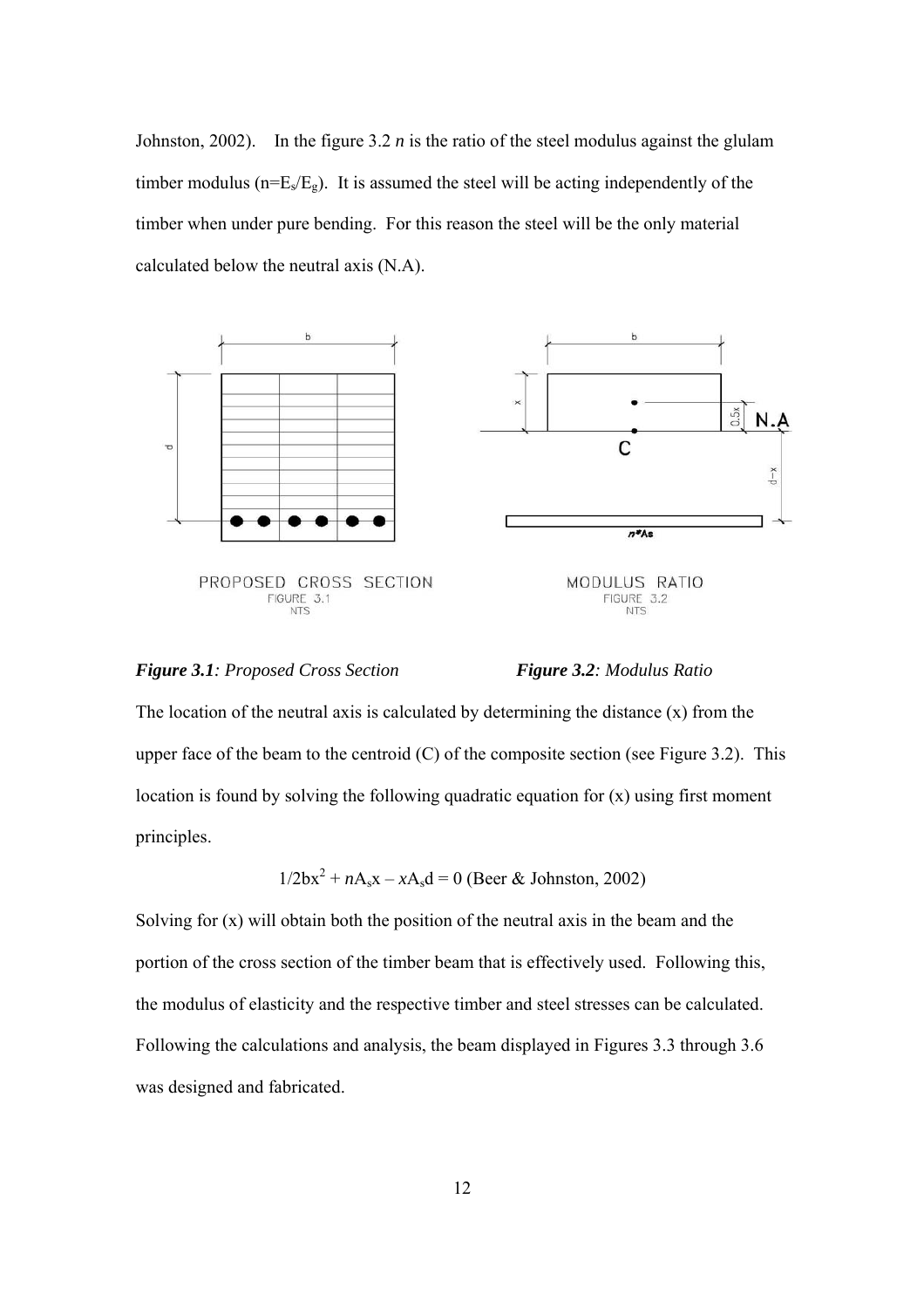

*Figures 3.3 to 3.6: Beam Sections and Elevations*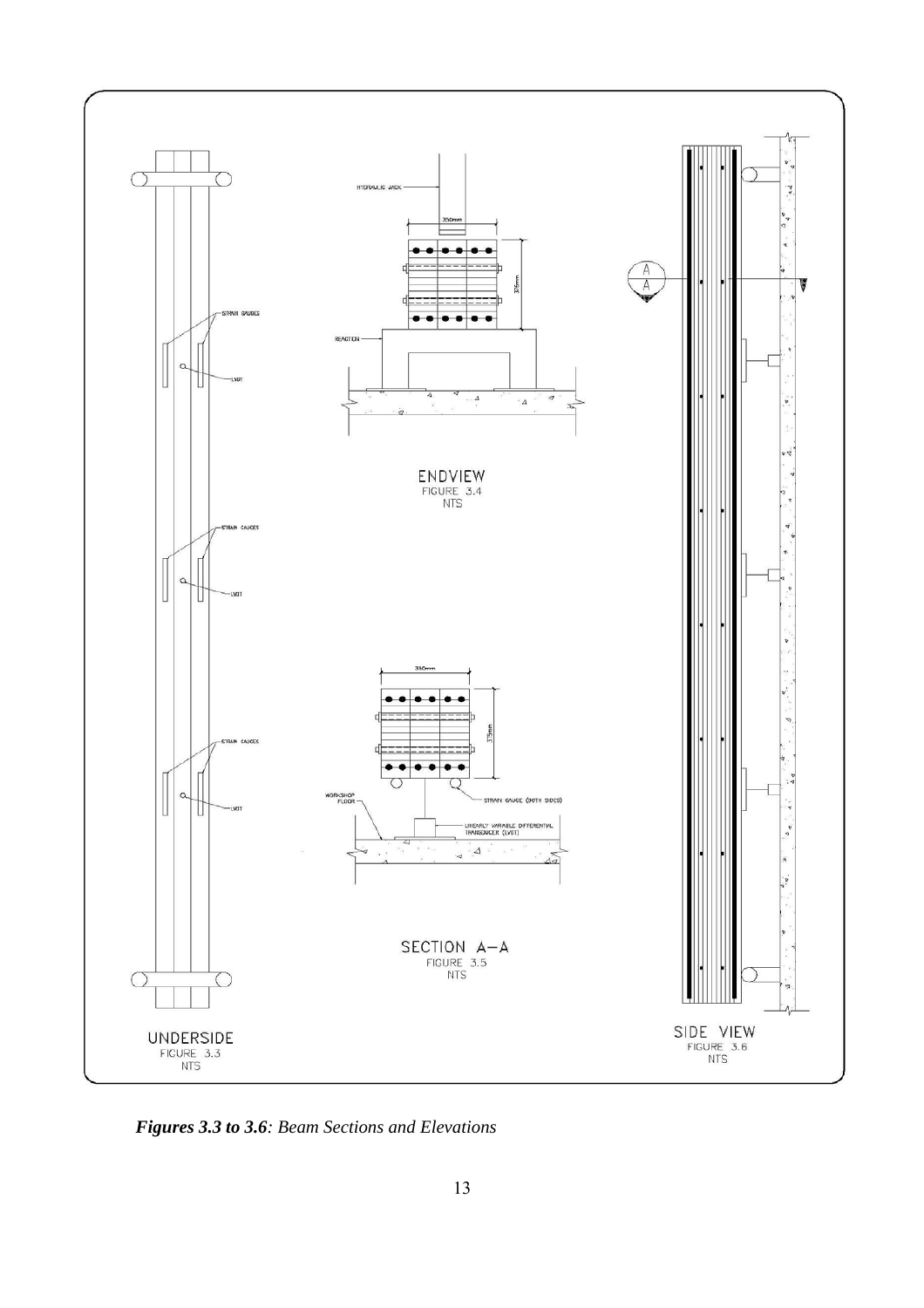#### **3.3 Testing Configuration and Instrumentation**

A four-point bending test configuration was adopted (see Figure 3.9) to ensure pure bending was acting at mid-span, while maximum shear was developed at the supports. It is considered important to ensure the beam fails due to bending force and not due to shear, as this is closest to the real life scenario of girders of this type in rural bridges. A three-point bending and shear diagram (see figure 3.7) shows that when under load there is still shear present at the centre of the beam. In comparison to this the four point bending diagram (see figure 3.8) shows bending is very similar in the mid-section for each scenario. However, the shear diagram in figure 3.8 shows no shear at the midsection of the member, thereby using a four point testing configuration it is ensured pure bending acts at the mid-span of the beam. By ensuring pure bending it should give an accurate result of the bending moment capacity of the reinforced glulam timber beam.



*Figure 3.7 Shear and Bending Diagrams (Three-Point Bending) (Australian Standard 1999)*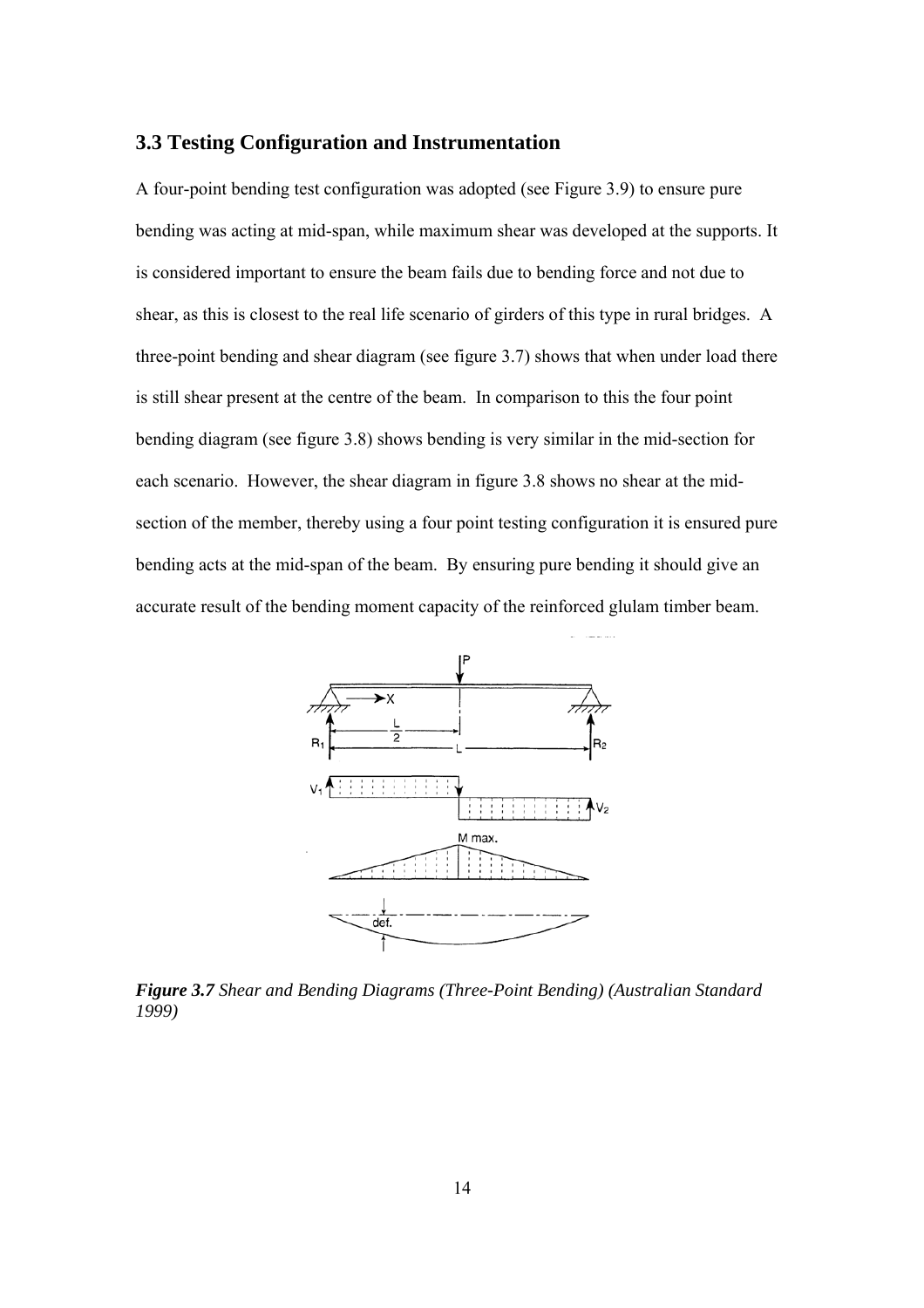

*Figure 3.8 Shear and Bending Diagrams (Four-point Bending) (Australian Standard 1999)*

The two hydraulic jacks were positioned 0.6m either side of the centre of the test span and equal loads were applied by each jack to the girder. The test configuration is shown in Figure 3.9.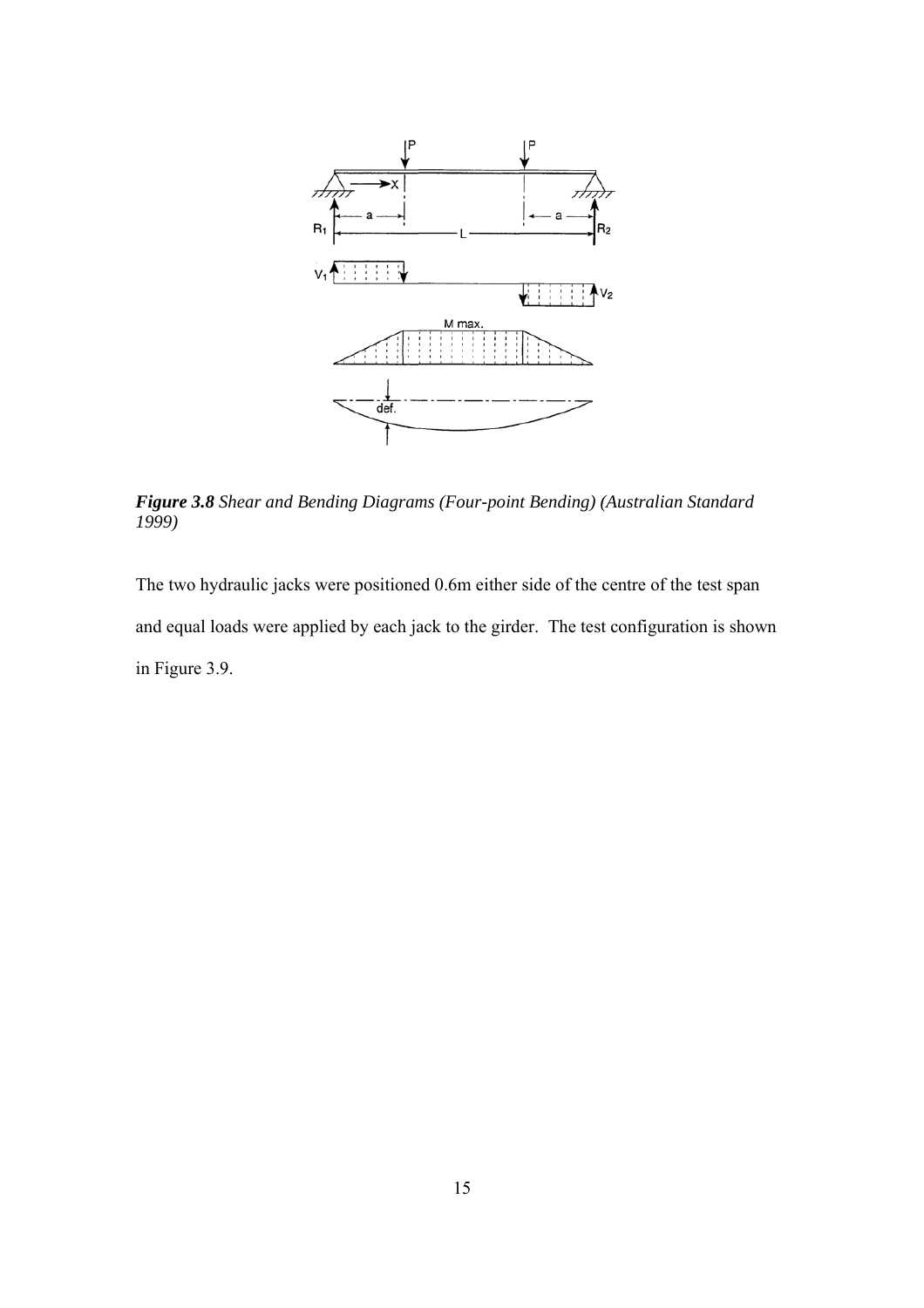

*Figure 3.9: Four point bending configuration* 

Nine testing implements were installed and used to capture data during testing (see Figure 3.3). Three Linearly Variable Differential Transducers (LVDT) were used to measure vertical deflection of the girder. Of the three, two measured deflection 1.4 metres from the mid-span in each direction to measure deflection and another at the mid-span of the girder. In addition, six strain gauges were installed to measure the elongation of the girder. These were installed at the same locations as the LVDT's in figure 3.3 and are shown in figure 3.10. These locations ensured a definitive reading for the maximum deflection at the mid-span, and the offset gauges and transducers indicated if the whole member was deflecting uniformly.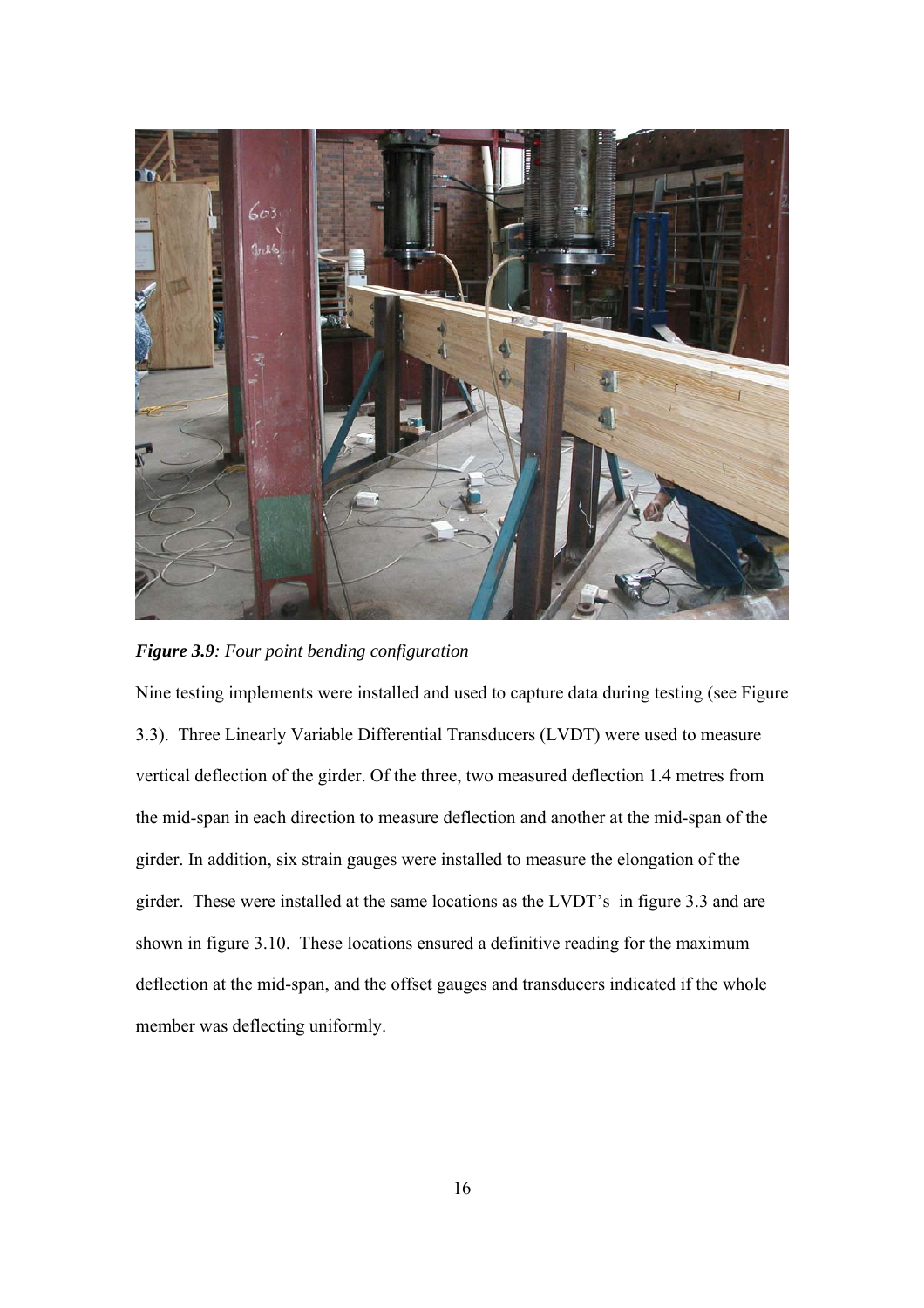

*Figure 3.10: LVDT & Strain gauge installed beside each other.* 

The LVDT, as shown by the blue box in Figure 3.10 was tethered to the beam by a piece of string. As the beam deflected the string reduced and the information was sent to a computer for data collection. The strain gauge, shown as the aluminium cylinder running longitudinal to the beam in Figure 3.10 measured the elongation of the beam under load. As the load increased the spring loaded component of the strain gauge extends out against the L shaped bracket, measuring the elongation. This information is also sent to a computer for data collection.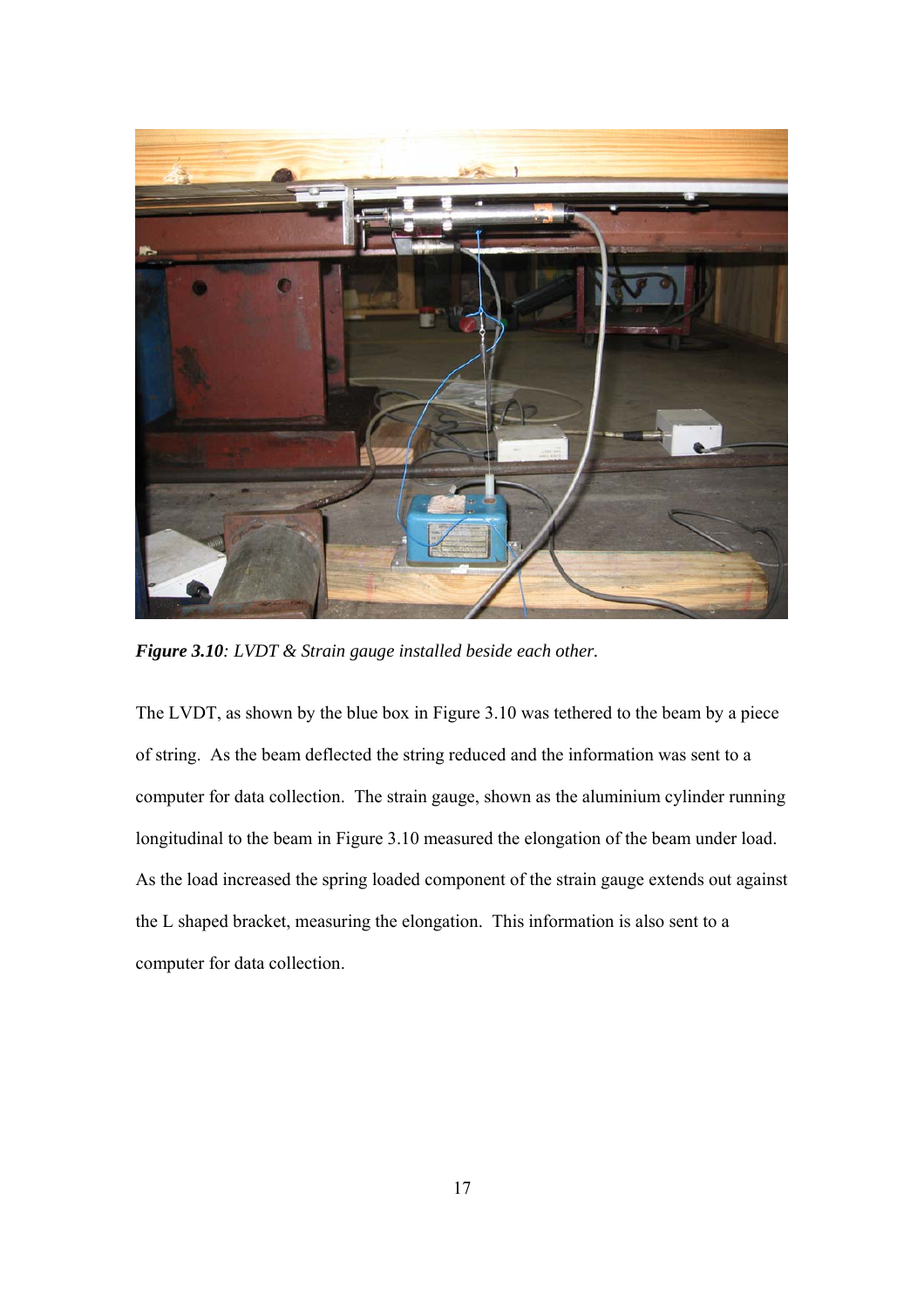#### **3.4 Procedures**

The following procedure was adopted for the testing of the girder.

- The clear span test length of 5.5m was marked on the strong floor using a string line.
- Hydraulic jacks were placed above the beam in the location as shown in Figure 3.11. The Jack was hung centrally over the string line. Figure 3.11 shows the approximate location of the jacks, which are referenced as point loads in relation to the supports.



#### **LEGEND**

O Reaction

Strain Gauge & Deflection Transducer

#### *Figure 3.11 Four point Bending test layout*

- Before commencing the first test, both jacks were calibrated.
- The girder into the testing rig using a gantry crane.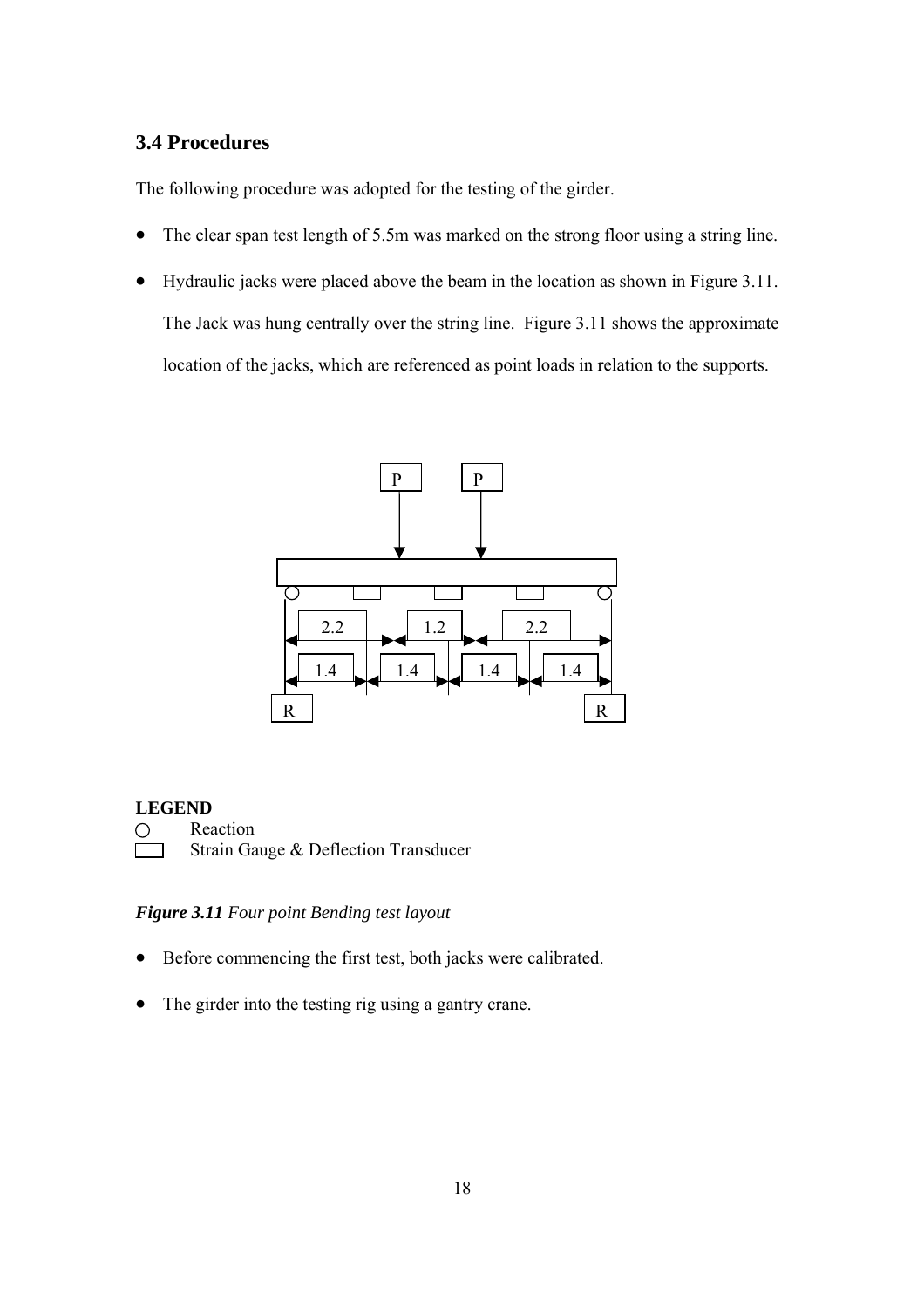- String pot deflection gauges were attached so that the string was vertical and not being obstructed by surrounding equipment. It was ensured that the devices were calibrated before use.
- The LVDT's were attached to the underside of the girder at mid-span and directly below each jack using a battery drill. A 300mm gauge was used to mark the locations where the screw was attached. The LVDT's were calibrated prior to use.
- The girder was loaded with 25 kN from each of the hydraulic jacks (approximately 5t) and pressure released immediately. Ensure all equipment is working properly.
- The girder was reloaded. The load from the hydraulic jacks is to be increased steadily until failure occurs.
- Document failure mechanism and remove instrumentation.

#### **3.5 Girder Description**

The table below summarises the details of the girder tested.

| Timber species | <b>Bolts Epoxied</b> | Width (mm) | Depth (mm) | Length $(m)$ |  |
|----------------|----------------------|------------|------------|--------------|--|
| Slash pine     | Yes                  | 350        | 375        |              |  |

#### *Table 3.2: Girder Summary*

#### *3.5.1 Stiffness*

As discussed in Section 3.1, the effective stiffness of a reinforced wood section may be computed using a transformed section. In a transformed section the steel is replaced by an equivalent amount of wood. The equivalency is derived by transforming the width of the steel by the modular ratio of the steel and timber. The modular ratio is the ratio of the modulus of elasticity (E) of the steel divided by the modulus of elasticity of the wood.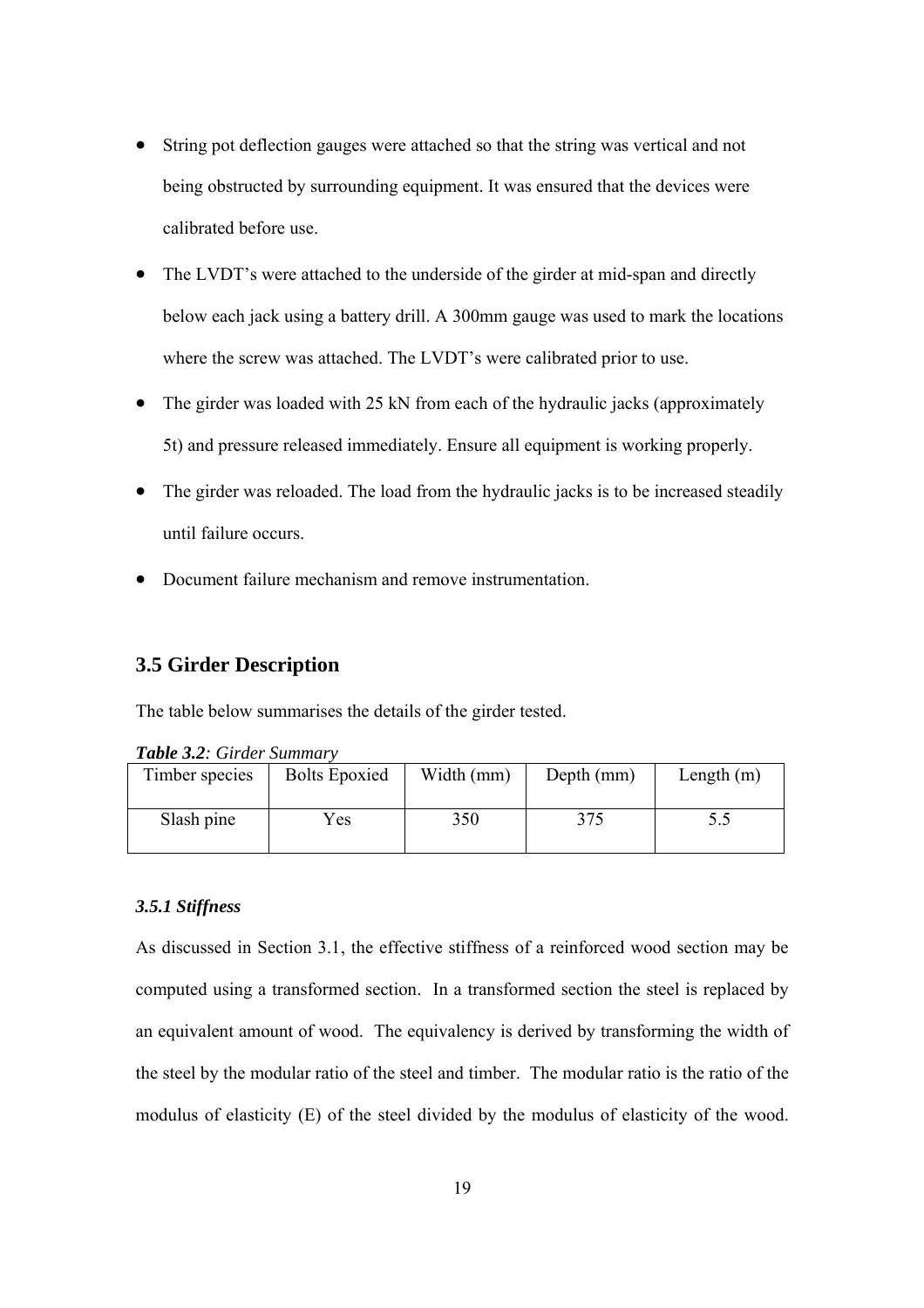The modular ratio for steel in wood is approximately 14 (Assuming N bar with yield strength of 500MPa is to be used).

#### *3.5.2 Girder Modulus*

The girder stiffness (EI) can be determined from a derivation of a calculation for the maximum deflection for a simply supported beam with two equally positioned point loads as shown in figure  $3.8(\Delta = \text{Pa}/24\text{El}^*(3\text{L}^2 - 4a^2))$  (Australian Standard 1999). The following equation is the formula derived for the calculation of the girder stiffness (Australian Standards 1999).

∴ EI=  $\text{Pa} (3\text{L}^2 - 4a^2)$ ∆24

Where  $P =$  the applied load  $a =$  the distance between the reaction and the applied load  $L =$  the clear span  $E =$  Modulus of Elasticity I = Moment of Inertia ∆= Difference (Deflection)

The average of the girder stiffness was calculated using the results obtained over the linear section of the load versus deflection plot (see Figure 4.1). The overall stiffness of the test girder is calculated and shown in Table 4.1.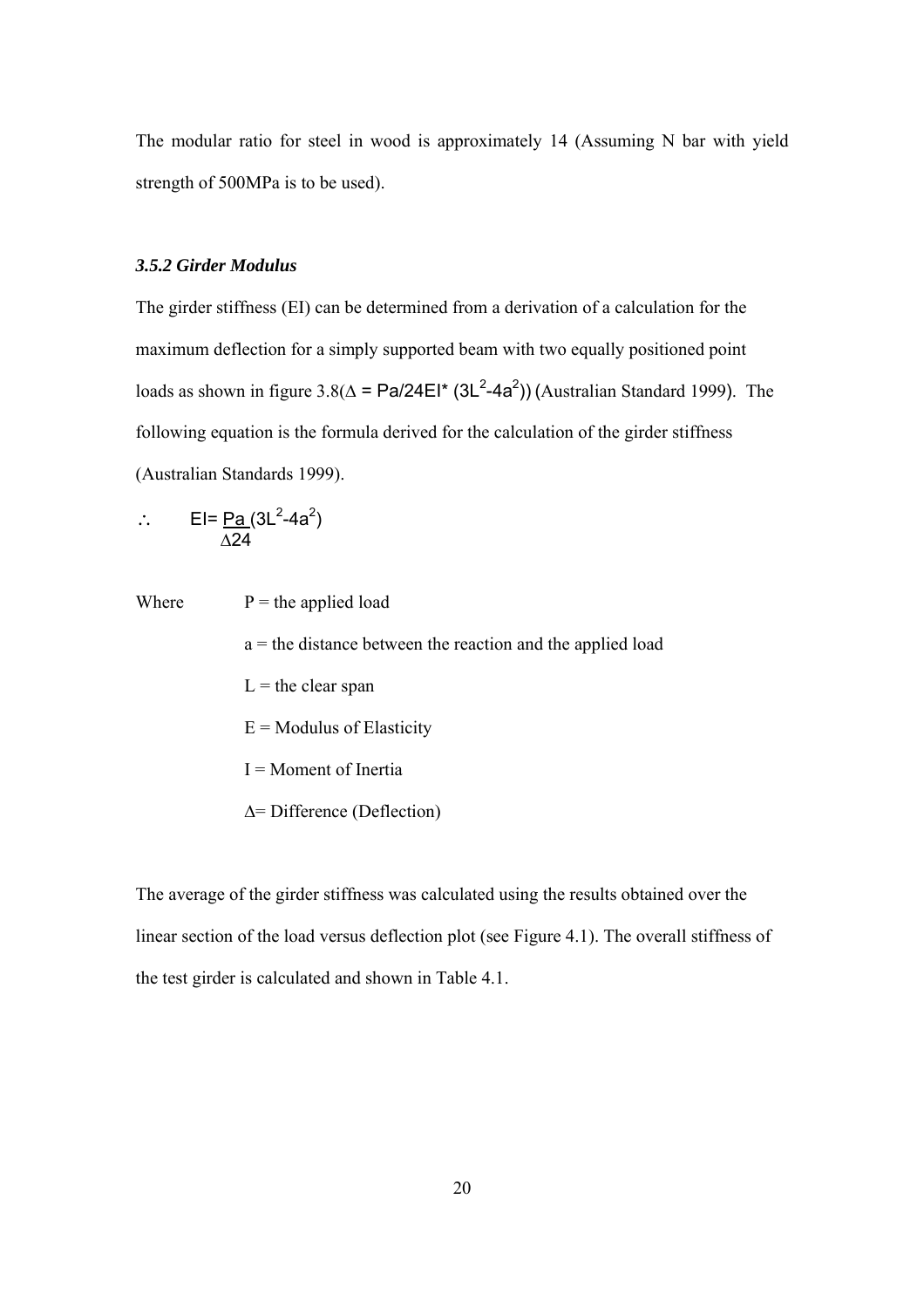## **CHAPTER 4**

## **RESULT ANALYSIS**

#### **4.1 Overview of Results**

The full results can be located in Appendices B and C of this thesis however, an overview of the results easily referenced in Table 4.1.

*Table 4.1: Overview of Results*

| Point Load    | Moment   | Maximum Shear | Maximum    | Stiffness EI        |
|---------------|----------|---------------|------------|---------------------|
| Per Jack (kN) | Capacity | kN)           | Deflection | (Nmm <sup>2</sup> ) |
|               | (kNm)    |               | (mm)       |                     |
| 440           | 329      | 440           |            | $5.71x10^{13}$      |

#### **4.2 Stiffness**

From comparing the results obtained in Table 4.1 which were calculated from the formula explained in section 3.5.2, to that of the specifications in Table 3.1 it can be seen that the required stiffness of  $2.34x10^{13}$  is exceeded by  $3.37x10^{13}$  to a value of  $5.71 \times 10^{13}$ . Concluding a decrease in the overall stiffness the test girder of 59 percent is required to meet specification.

#### **4.3 Maximum Dimensions**

Allowing for variation and tolerances (assuming +5mm) the girder falls within the maximum dimensions set by the Department of Main Roads (Refer appendix D). The maximum dimensions of the specified beam are 350mm x 425mm and the beam tested falls within the range set by the Department of Main Roads with overall dimensions of 350mm x 375mm (see Figure 3.4).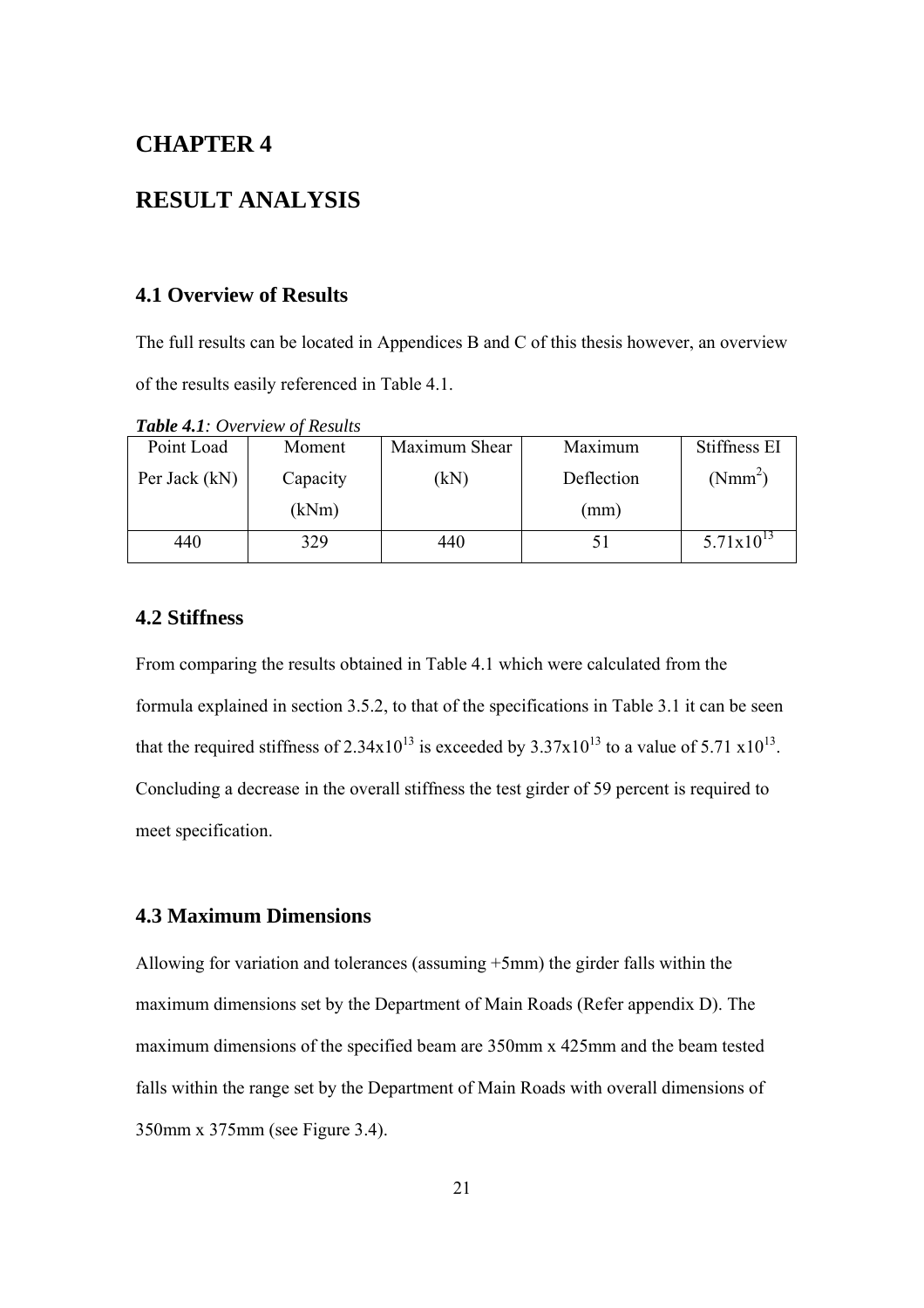#### **4.4 Moment Capacity**

To reach the minimum required bending capacity on the test span, the beam is required to have a bending moment capacity of 518 kNm which equates to a point load of 241 kN per jack. Comparing this to the results actually achieved in Table 4.1 it can be seen the composite girder exceeded this limit by 199 kN per jack. The test beam passed with a total force of 880 kN load while only 482 kN load was required. By using the results in table 4.1 and the equation set out in Australian Standard 1999 and as shown below:

> $M = Pa$  $M =$  Bending Moment (kNm)  $P = Point load (kN)$  $a =$  the distance between the reaction and the applied load (m)  $M = 440$  kN  $*$  2.15 m = 946 kNm

It can be seen that the test beam exceeded the specifications set out in Table 3.1 by approximately 82 percent and the beam had not yet failed. However, the beam exceeded the maximum bending capacity by 286 kN (refer specifications – Appendix D).

#### **4.5 Shear Capacity**

For this testing scenario the shear is calculated from Australian Standard 1999, shear is directly equal to the point load placed on it  $(V_1 = P_1 \& V_2 = P_2$ (see Figure 3.8)). From examining the location under the reaction it was seen that little to no compression indentations occurred at the maximum test loads. The test beams total shear capacity was 440 kN. The test specimen exceeded the minimum shear requirement of 350 kN as set by the department of Main Roads specification shown in table 3.1 (Refer Appendix D).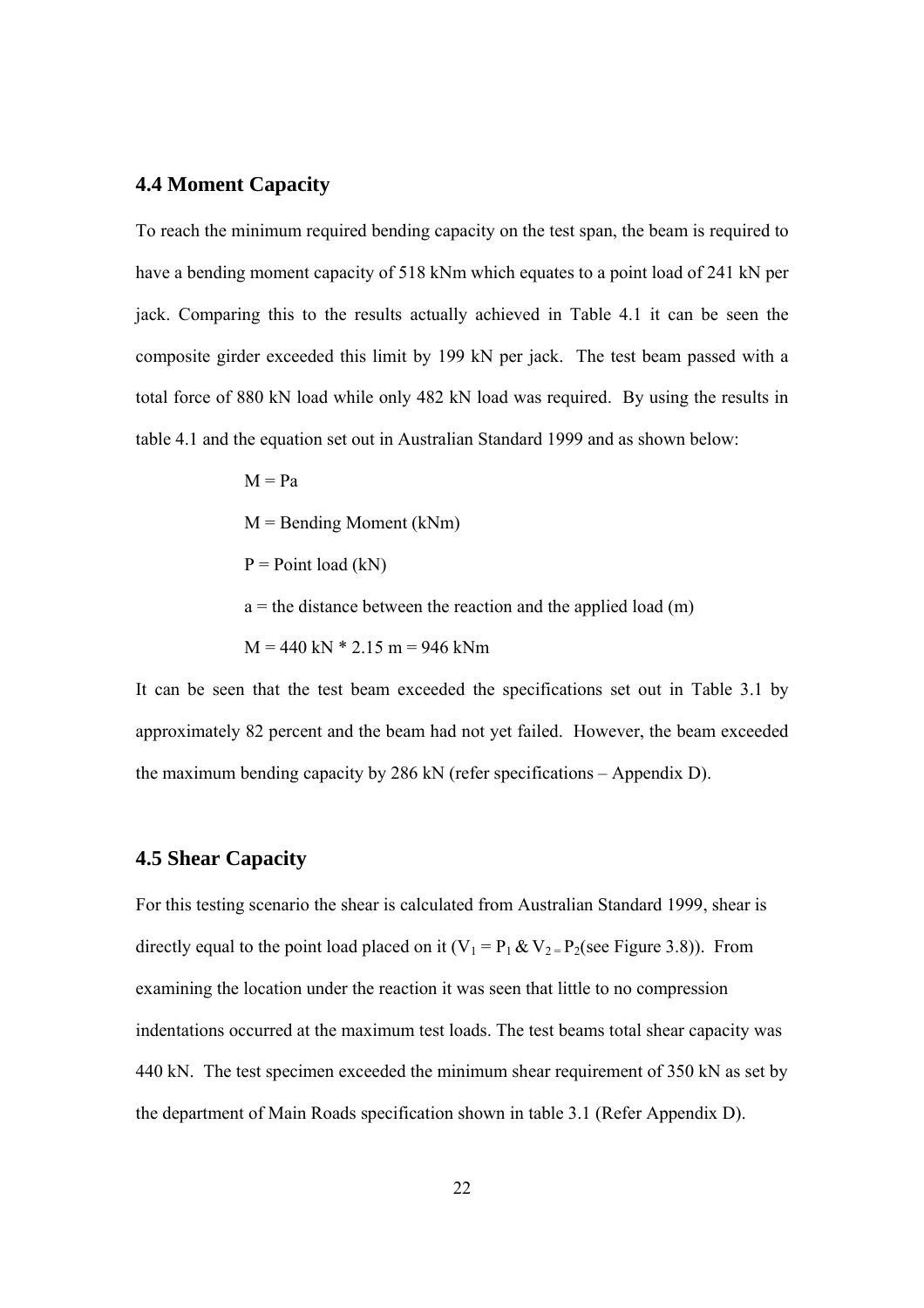#### **4.6 Deflections**

Steel reinforcement assists the deflection performance of the glulam beam in a number of ways. The increased stiffness results in a lower deflection than the non-reinforced section. Also, the creep properties of the steel are superior to wood. Therefore, reinforcing should reduce the long-term deflections.

#### **4.7 Deflection of Maximum Load**

The deflection of the girders at failure is below the limits set by the specification supplied by the Department of Main Roads. Calculation for the test span (based on the specification supplied in appendix D) indicates that a maximum deflection of 66mm would be permitted at the minimum failure moment of 518kNm (load per jack of 241kN). At a load of 241kN per jack the deflections of the girder given from the instruments attached was 27.5mm.

Figure 4.1 shows the deflection versus load graph for the girder tested. In addition, the plot based on the specification is also shown. Based on the results shown on this graph the test beam is outside the limits set by the Department of Main Roads for the deflection criteria.

23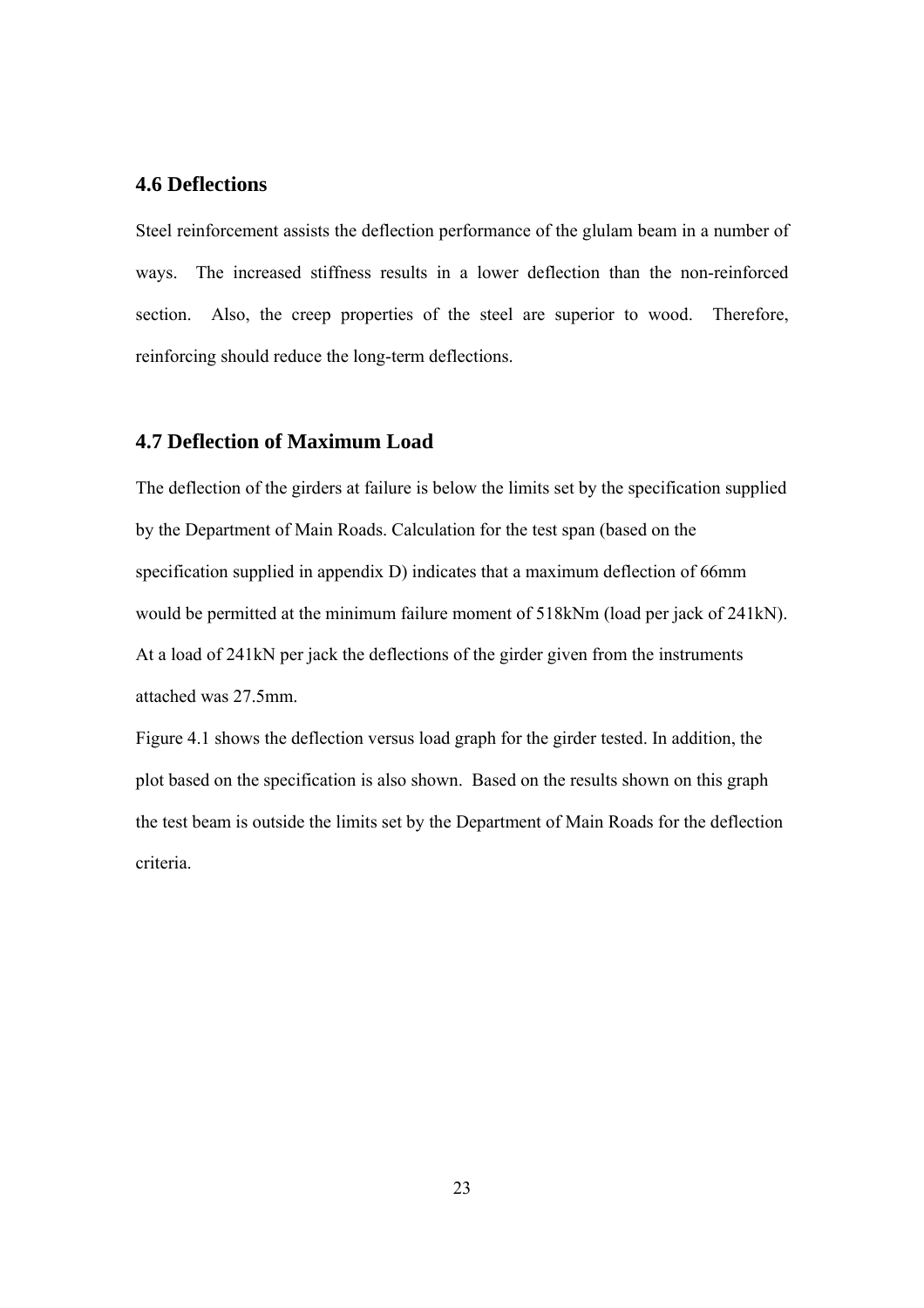

*Figure 4.1: Load versus deflection Graph* 

#### **4.8 Treatment**

The protective treatment of the girders must not be compromised, as the degradation of the timber will be increased, shortening the lifespan of the girder. Where glulam timber is to be used in exposed situations, it is vital that the correct species/adhesive combination is specified and that appropriate protective measures are taken to preclude the adverse effects of light and moisture to the timber. Generally in these circumstances, where glulam is being used for bridge girders, light is not a major issue, however, the moisture increase that may occur in a flooding situation can cause rot in the timber and is potentially a large safety concern.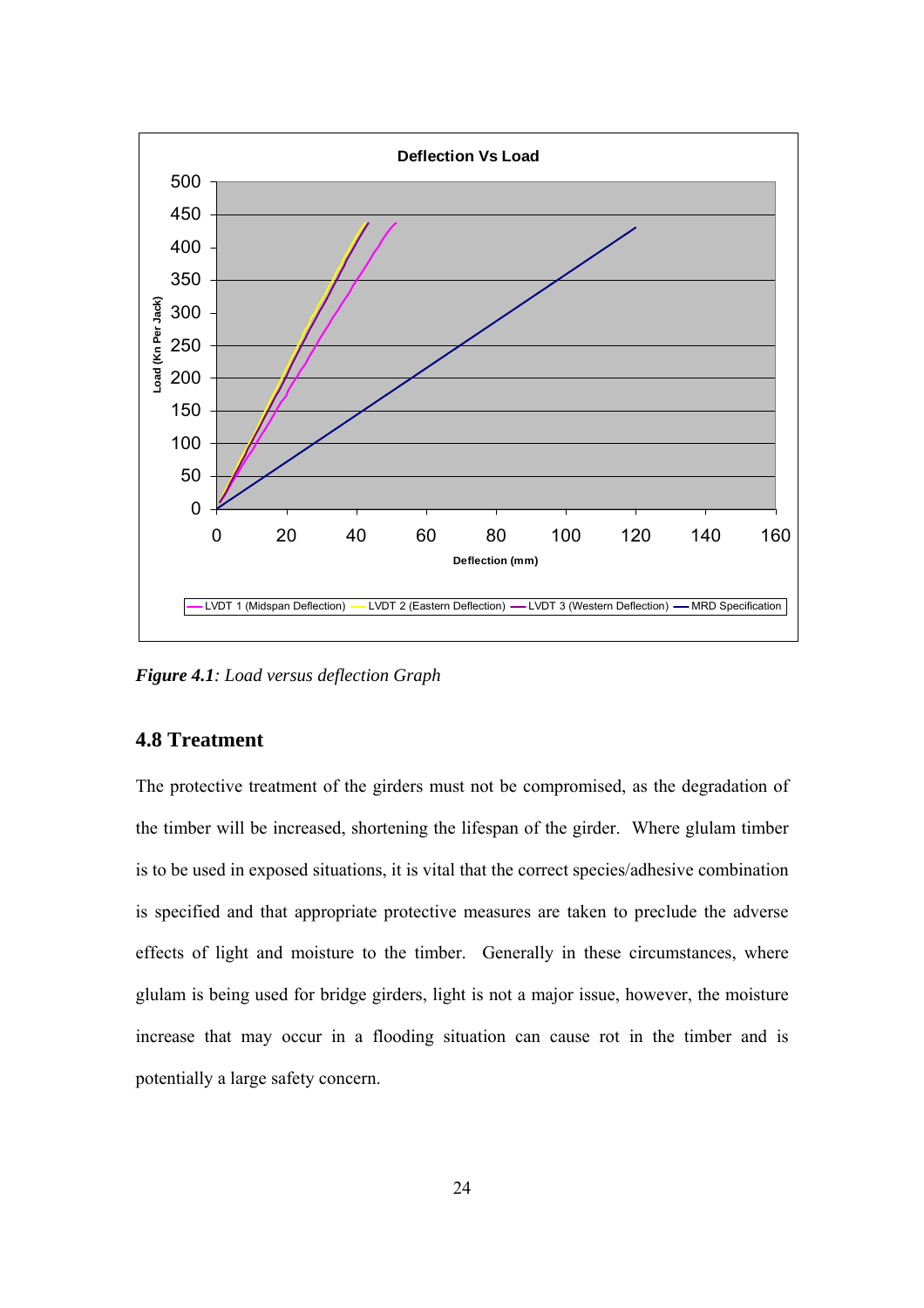All glue laminated timber in exposed situations must be inspected and pass all Australian Standards as identified in AS 1328 as "service class 3". The adhesive used for gluing the laminates is also stated in AS1328 and must be one of the following:

- Resorcinol formaldehyde (R)
- Phenol/Resorcinol formaldehyde (P/R)
- Casein

All aspects of the construction, proposed maintenance and execution of this project with regards to glulam timber beams are to be carried out in accordance with AS1328 – Glue Laminated Timber.

#### **4.9 Damage at Maximum Load**

During and after testing little damage was observed. All of the finger and scarf joints were still intact and showed no evidence of weakness. The only cracking was observed in the surface layers of the timber at the maximum failure load.

From examining Figure 4.2, it can be seen that the test girder acted in a linear manner until approximately 900kNm. This confirms that the member acted as a composite beam and the adhesive did not fail between the timber and reinforcing at any time.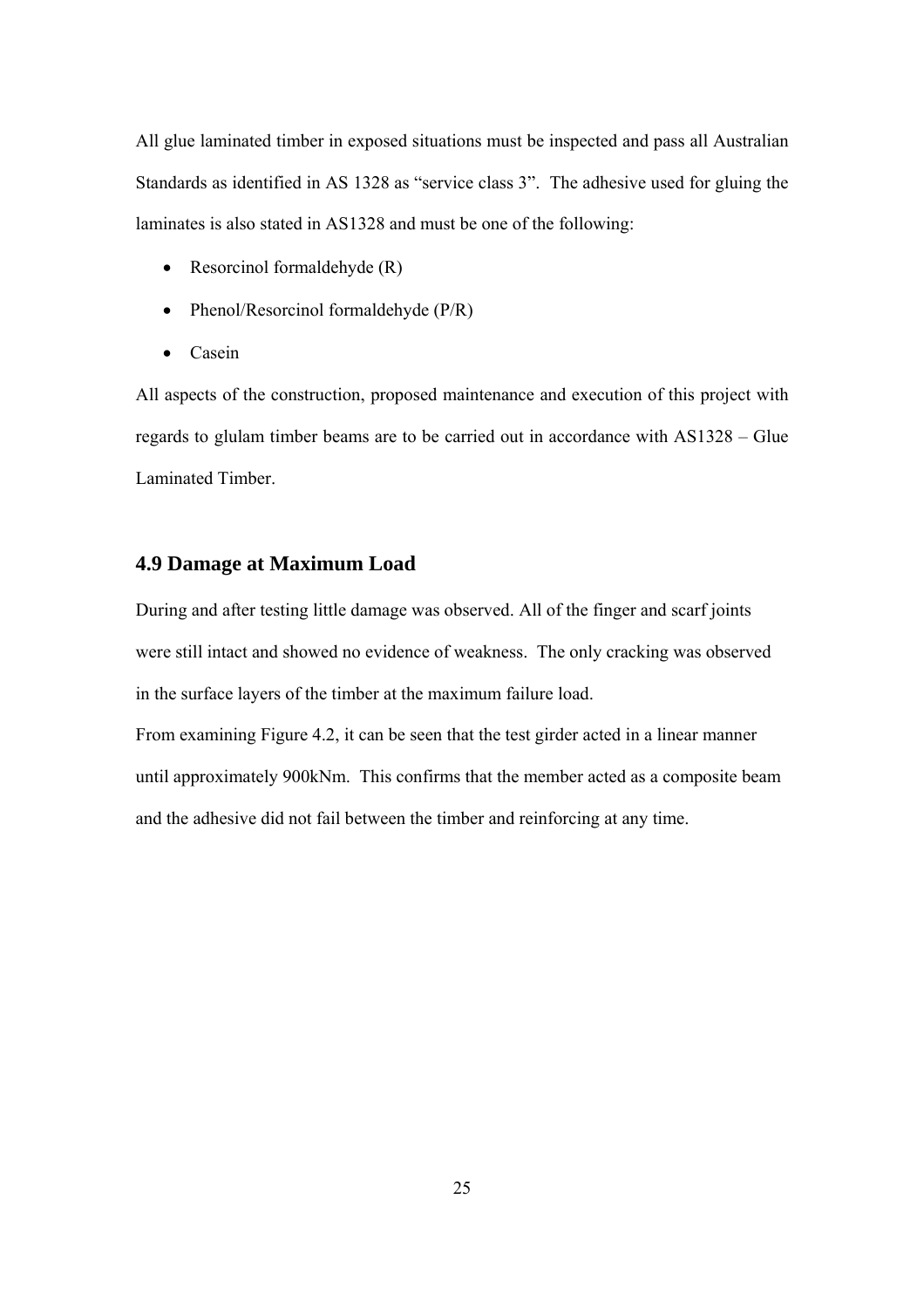

*Figure 4.2: Strain versus Bending Moment Graph* 

## **4.10 Modulus of Elasticity (MoE), Modules of Rupture (MoR) and Steel Stress**

As the steel and timber are acting as a composite section, it is necessary to perform a transformed section analysis to determine the moment of inertia of the composite section. It is assumed that the elastic and cross sectional properties of the section are constant throughout the entire girder. The additional material used for strengthening the end of the girder and the discontinuous steel was disregarded.

The girder stiffness calculated as described in Section 3.5.2 is divided by the transformed moment of inertia to produce the girders Modules of Elasticity. In performing the transformed analysis, the following assumptions were used:

- $Es = 200,000 MPa$
- Eglulam =  $18,500$  MPa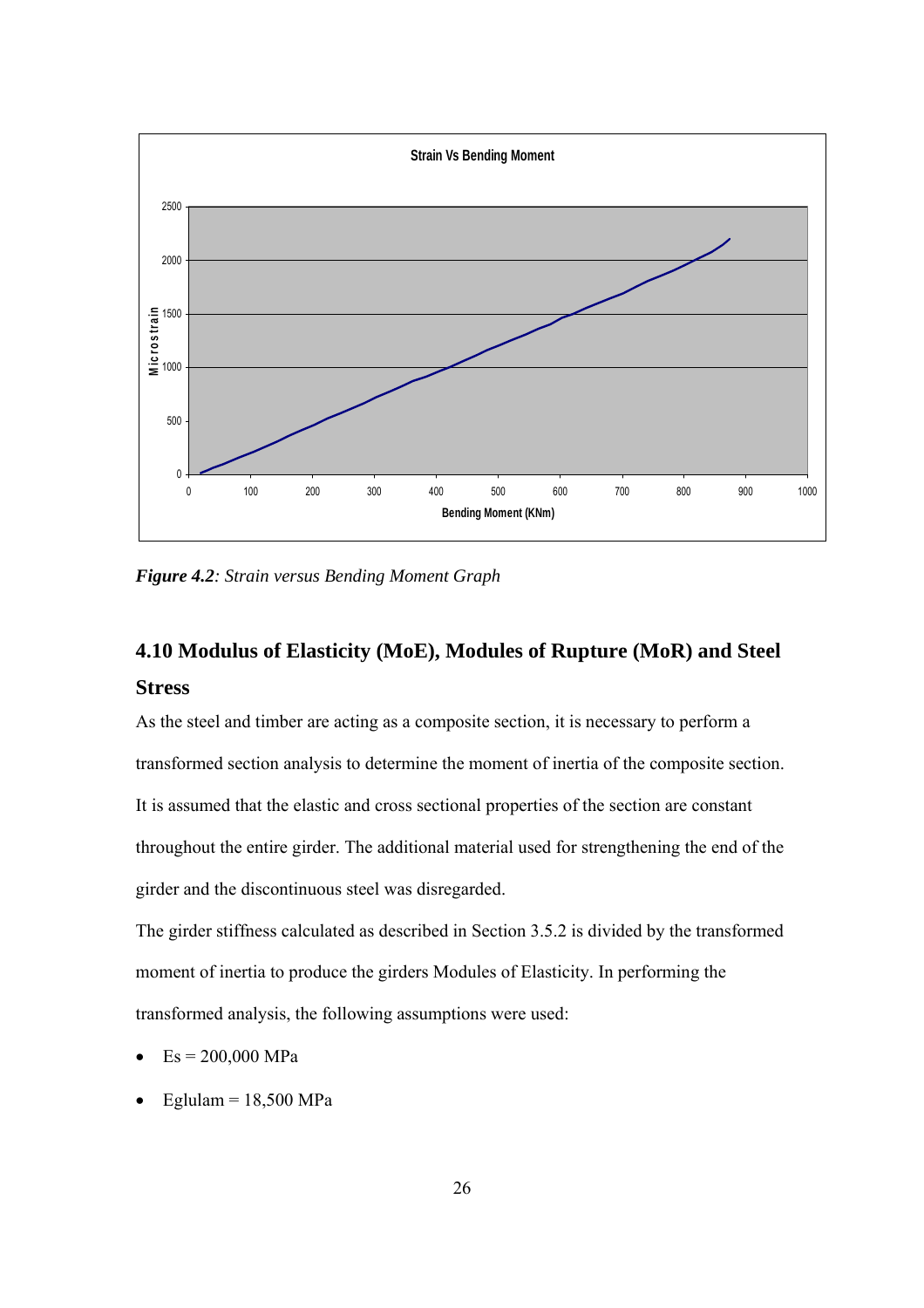MoR has been calculated using two different methods. In both of these methods sections are assumed that plane sections remain plane. As such, a linear relationship between stress and strain can be expressed by:

$$
\sigma = E\epsilon
$$
 (Hookes Law: Beer & Johnston, 2002)

and

$$
\sigma = My/I
$$

As strain  $(\epsilon)$  at mid-span has been measured, the maximum moment, moment of inertia and MoE has been calculated based on known values and therefore the stress at maximum load (represented in this thesis as MoR) can also be calculated. From examining Table 4.2, in can be seen that two values have been represented for MoR. As there is a variation of approximately 8 percent of these values, it shows that plane section does not remain plane.

| MoE<br>(GPa) | MoR <sub>1</sub><br>(MPa) | MoR <sub>2</sub><br>(MPa) | % variation |  |  |
|--------------|---------------------------|---------------------------|-------------|--|--|
| 17.0         | 53.57                     | 49.80                     | $-7.57$     |  |  |

The final stress to be considered is the stress developed in the steel. By using the transformed section analysis, this stress can be determined by calculating the stress at the level of the steel based on the transformed section and then multiplying it by transformation ratio. Table 4.3 shows the steel stress at failure.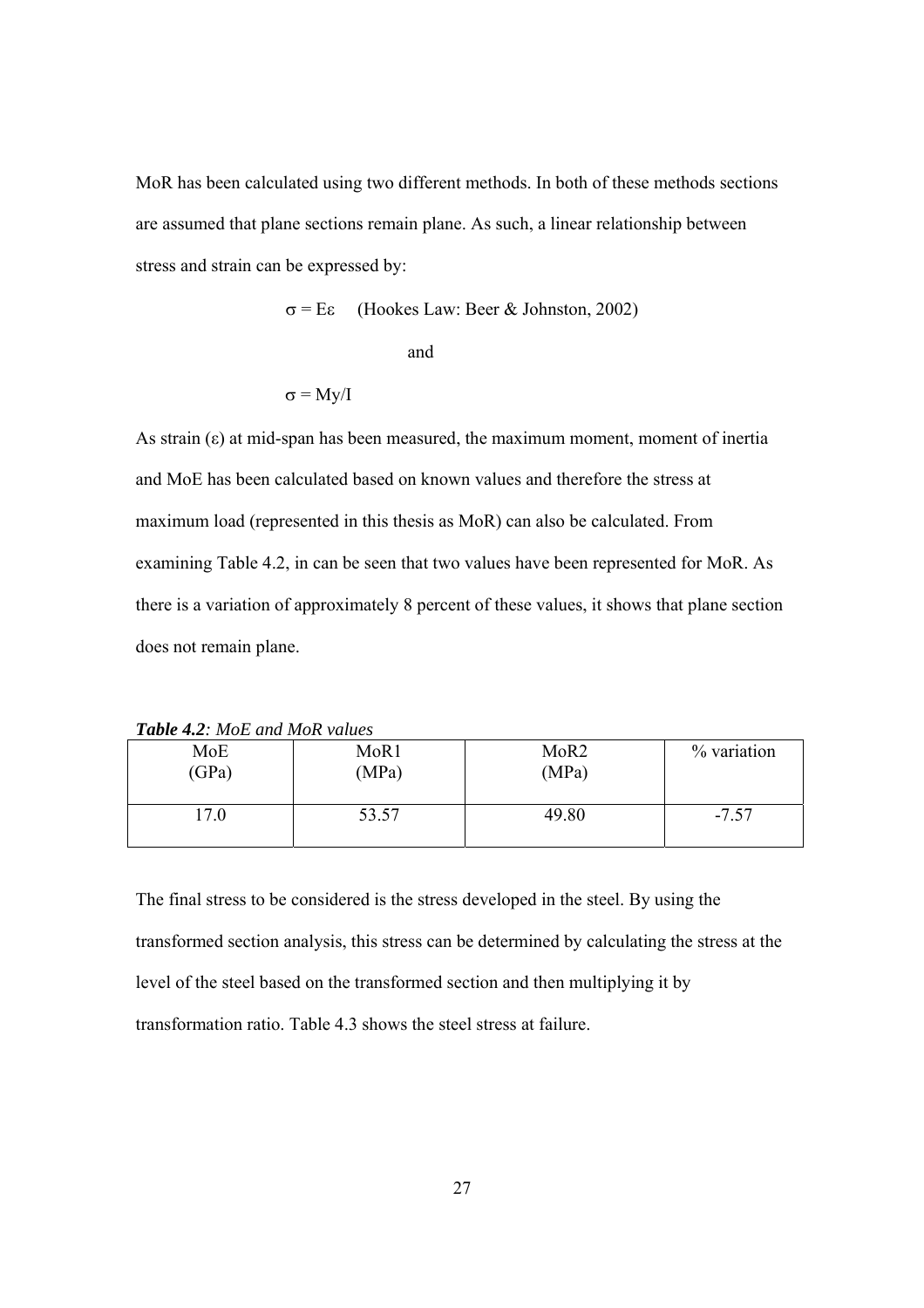| <b>Table 4.3:</b> Steel Stress |                     |  |
|--------------------------------|---------------------|--|
|                                | <b>Steel Stress</b> |  |
|                                | (MPa)               |  |
|                                |                     |  |
| Test                           | 44 27               |  |
| Girder                         |                     |  |

As N-grade bar (*fsy = 500MPa*) was used in the section, it can be seen that approximately only one tenth of the available capacity of the steel was used.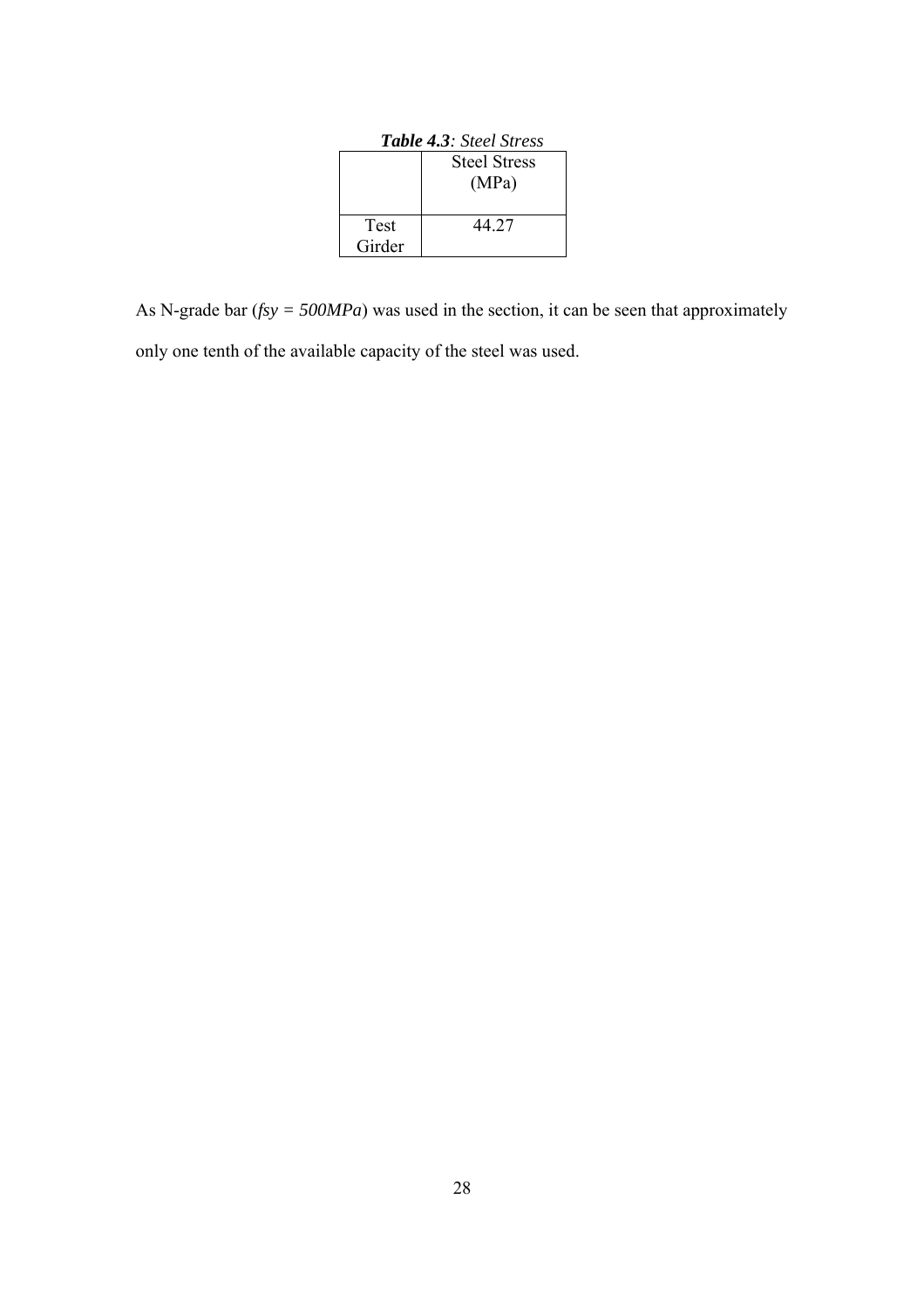### **CHAPTER 5**

## **ECONOMIC ANALYSIS AND RECOMMENDATIONS**

#### **5.1 Economical Analysis**

Glulam timber is readily available in the current construction market. Reinforced glulam beams are already in use in the industry frequently as an alternative to hardwood or steel typically for house and low-rise unit construction. This essentially minimises cost and effect on the environment. Due to this, the process to fabricate reinforced glulam timber is already in use and relevant specifications are outlined in AS 1328. Should this form of girder be commissioned in the industry it is required to achieve both AS 1328 standards and DMR minimum specifications.

While the design resulted in the layout shown in figure 5.1 it is not anticipated that by including or excluding additional reinforcing it will further economise the girder. It is considered any change in the reinforcing size would not increase or decrease the overall cost to fabricate this type of member dramatically. However, by changing the way in which the reinforcing is orientated the cost to fabricate the member could potentially change dramatically when the process changes. The technology and fabrication workshops are already in place to supply members of this description. Figure 5.2 below shows an existing product (17C reinforced Hyne glulam timber) which is manufactured for the use as structural beams for building construction and has an approximate cost of \$70.00 per metre (2006) while the girder as shown is figure 5.1 is estimated to cost approximately \$550.00 (2005) per metre.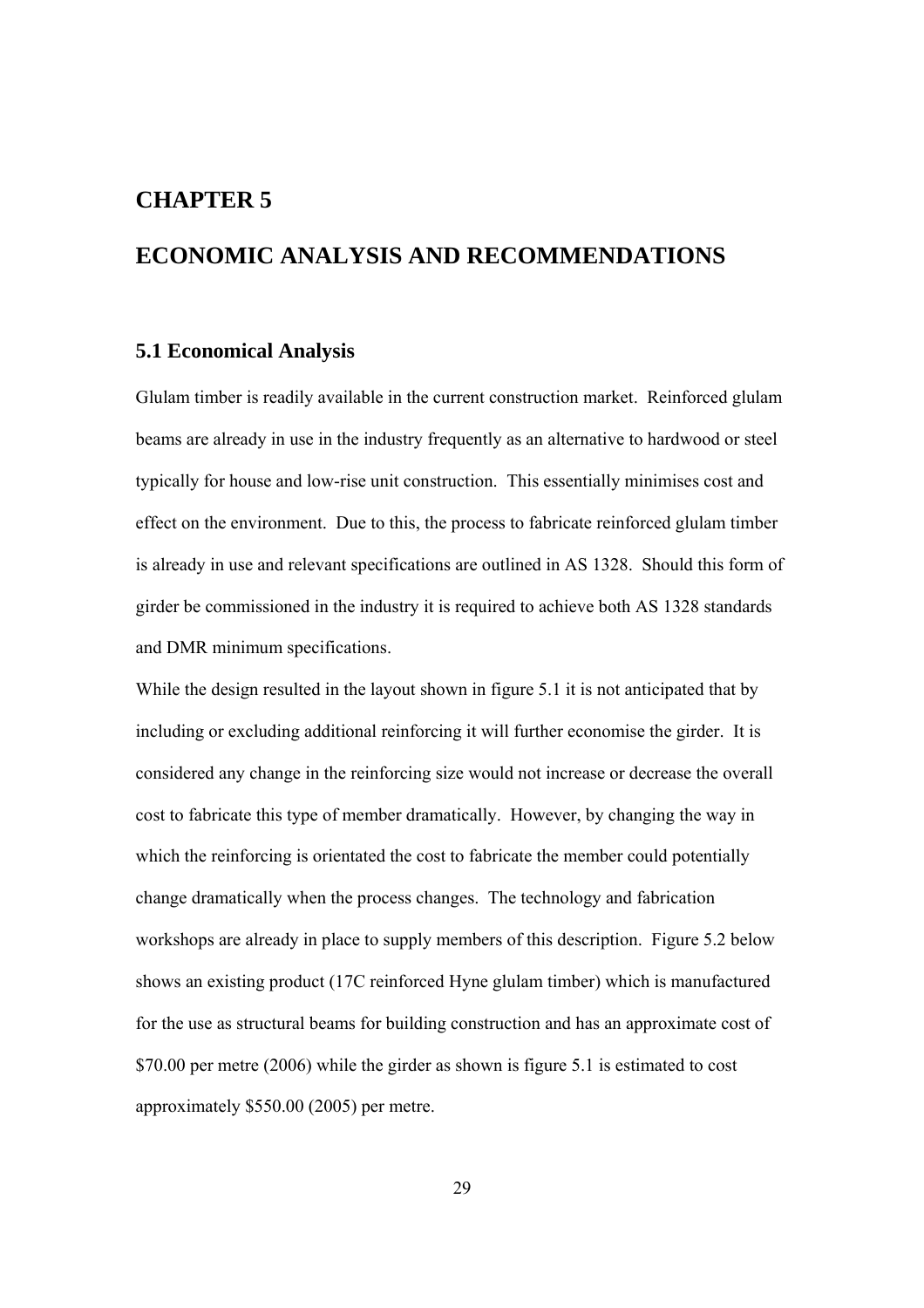

*Figure 5.1 Test beam cross section*. *Figure 5.2 Existing structural* 



*glulam member.*

#### **5.2 Economical Recommendations**

The economical value of the structure fabricated is not considered to be expensive in terms of its value as a structural member or in comparison to other equivalent steel or concrete members. Should further studies or analysis be carried out using the Department of Main Roads specifications the beam would be required to deflect more (less stiff). In order to increase the deflection of the beam less stiffness needs to be applied. To fabricate a beam with less stiffness less steel reinforcing will need to be inserted and therefore the cost to fabricate the girder will be lowered. In any case the overall cost to fabricate supply  $\&$  install a girder similar to the properties shown in this thesis would be more economical and proactive in ensuring future sustainability of the environment. For this reason it is not considered beneficial to make the girder any more cost economical than it is already.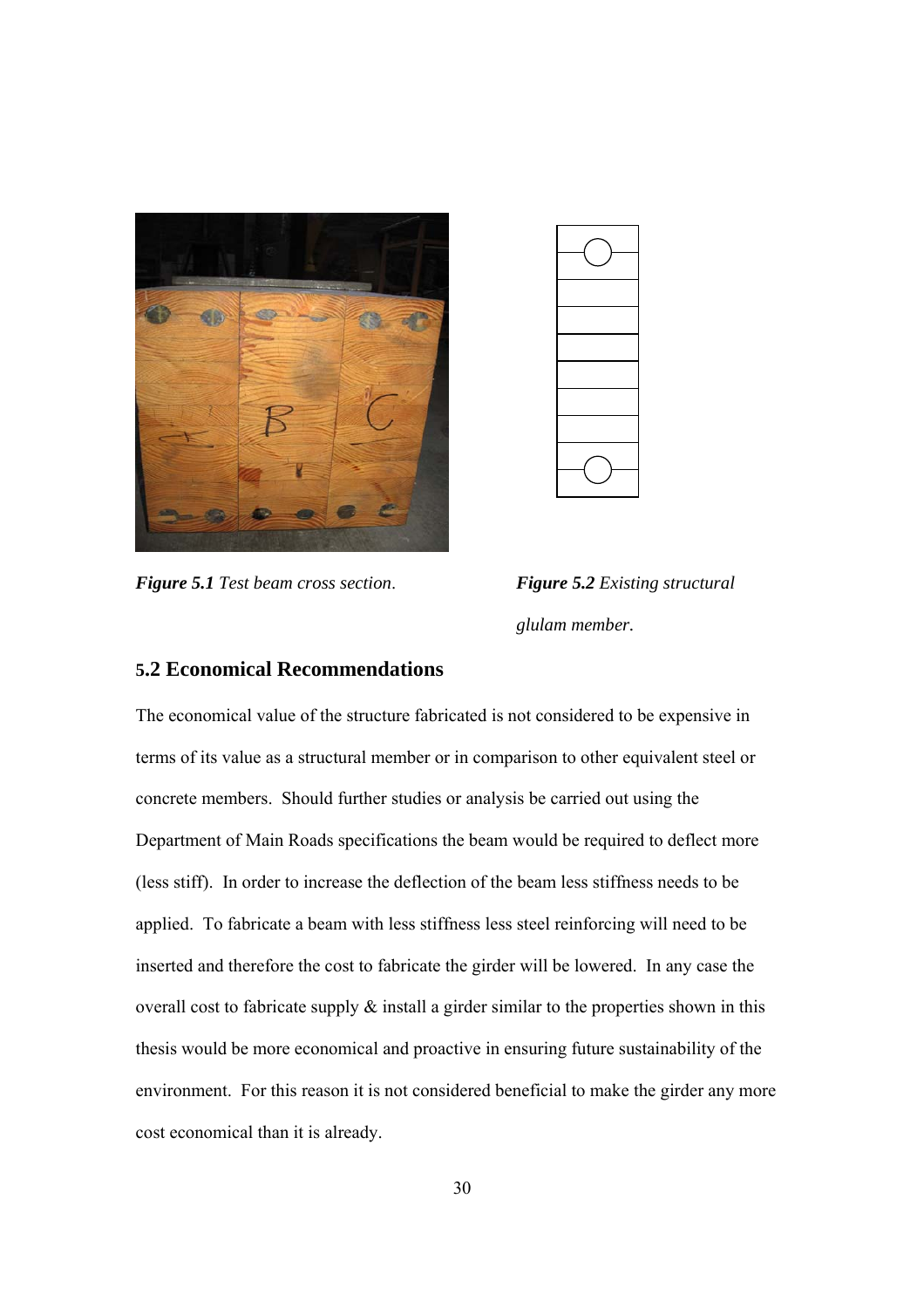## **CHAPTER 6**

## **CONCLUSION**

#### **6.1 Conclusions from analysis**

At the beginning of this project a number of goals were set out to achieve, these goals included:

- ¾ Detailed calculations of steel required achieving strength required by Main Roads specifications.
- $\triangleright$  Consider several different reinforcing layouts with respect to strength versus economics.
- $\triangleright$  Investigate various performances of adhesives and assess the best in order to keep the steel and timber flexible.
- $\triangleright$  Preliminary testing on the best timber joints for this purpose.

After the completion of the testing and analysis, there are a number of conclusions which are able to be made.

 $\triangleright$  The beam that was tested reacted and deflected much in the way it was expected and calculated to. The initial concerns of how the timber in conjunction with steel would react in one composite member were alleviated when the member with stood the required load without destruction. The beam reacted well and passed the Department of Main Roads specifications including minimum bending moment capacity, minimum shear capacity, maximum dimensions. However, the beam did not pass the specifications in terms of deflection, stiffness and exceeded the maximum bending moment and shear capacities. As stated in section 4.6 the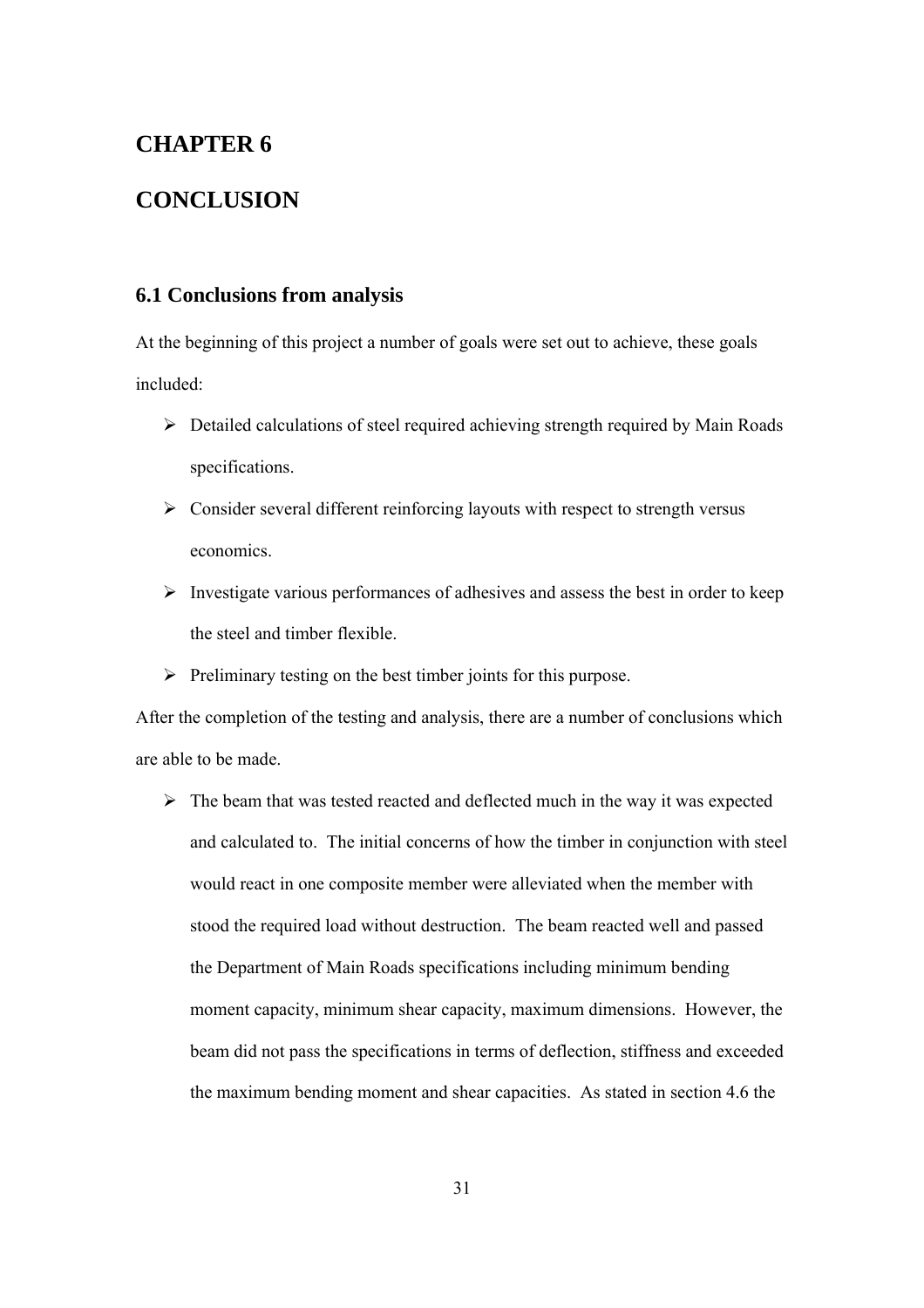deflection at the minim moment at failure was 27.5mm instead of approximately 66mm as required by the Department of Main Roads. The beam is too stiff or rigid to be used as an alternative to hardwood timber girders. It is proposed that by minimising the size of the reinforcement hence lowering the overall strength of the member to that as specified by the department of main roads than the specified deflection and stiffness could be applied.

- $\triangleright$  The overall economics of the beam is discussed in chapter five and it is thought that economically the proposal of a softwood timber laminate in place of hardwood timber girders is an excellent alternative. However due to time constraints and financial aid only one beam was able to be tested and a thorough economic analysis of different beams was not able to be achieved.
- ¾ The adhesive used was limited to AS 1328-1998 requirements. All timber for service class 3 (external classification) *AS1328-1998* are manufactured using a phenol/resorcinol adhesive in accordance with the relevant Australian standards. It was therefore not considered worthwhile to explore different avenues of adhesives to defy the Australian Code.
- $\triangleright$  Unfortunately due to the testing facility and time constraints the preliminary testing of which kinds of joins would better service the design was unable to be carried out. It was proposed that testing be carried out for both finger and scarf joints to determine which join was more durable under load.

32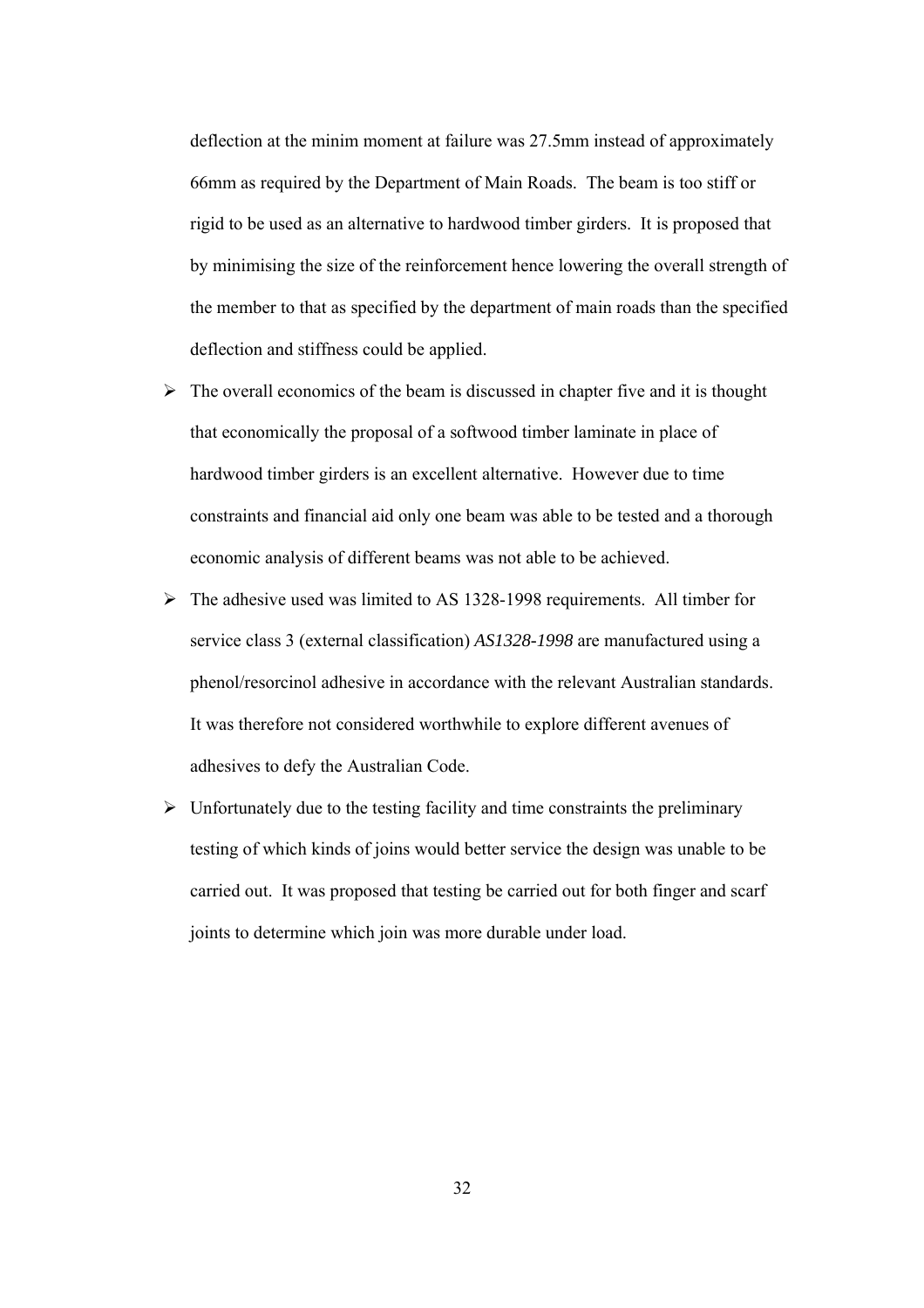The test girder met the Main Road Specification for replacement girders in relation to maximum dimension's, minimum failure bending moment and minimum shear capacity. However, the overall stiffness of the girders (EI) was in excess of the stipulated value. Main Roads has indicated that a tolerance of +10 percent would be acceptable. The test girder also exceeded the maximum values of bending and shear capacities set out by the Department of Main Roads shown in Appendix D.

#### **6.2 Difficulties with the Project**

o The first and most important issue with testing a girder of this size is not only the cost to fabricate the member but also a facility to test it in. Having commenced the detailed design of the girder in early 2005 it was anticipated that the testing would occur in June to July of the same year. However due to the constraints of the testing facility the girder was not tested until March of the following year. This delayed the project by an entire year slowing any progress and was entirely out of anyone's control to do anything about.

o Secondly it was found that the importance of making the girder work as a composite beam was integral to the overall success of the design. If the adhesive failed between the steel and timber and the steel started to work independently of the timber the immediate destruction of the beam would almost be inevitable due to the timber also working independently and cracking away from the reinforcing under high loads.

o The last equally important issue with undertaking a project of this description is the financial requirements. The cost to fabricate the member and test it is something that a student alone would find too difficult without support. The national forestry association or timber manufacturers may be an avenue to alleviating some of the financial burdens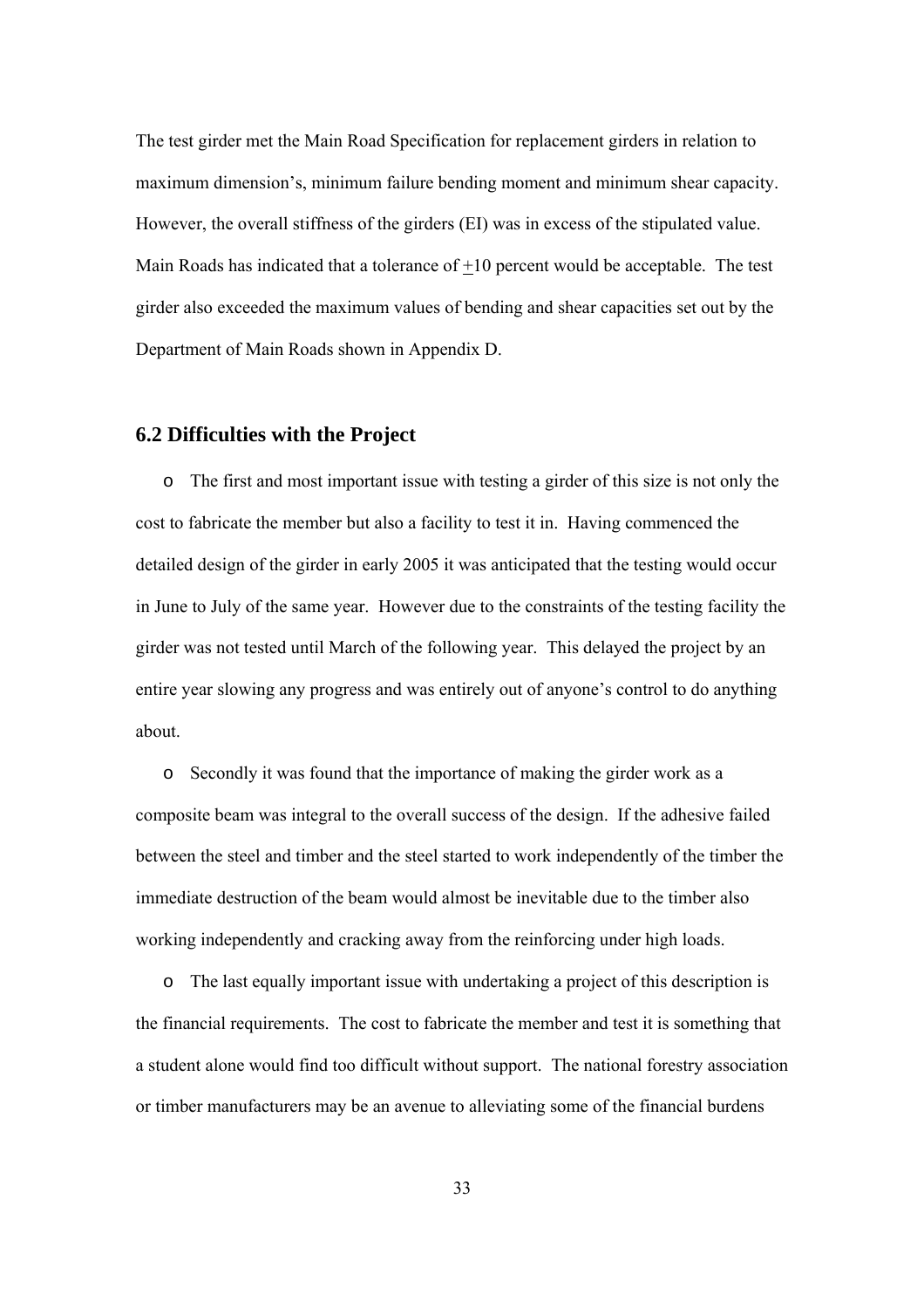however by doing this the schedule for destruction of the beams is again subject to the supply of the beam and availability of the testing facility.

#### **6.3 Further research**

Any additional research to follow this project should keep one main objective. It is imperative that the reinforcing and timber act as a composite member under load. As shown in the results of this thesis the stiffness (EI) which is an integral parameter fell outside the range of Main Roads requirements and therefore the girder must be made to be less rigid. With this additional deflection the timber must stay bonded to the steel or the girder will fail as the timber cracks away from the reinforcing.

The reinforcing steel should be able to cater for any design loads however the timber also needs to work in composite as the steel deflects.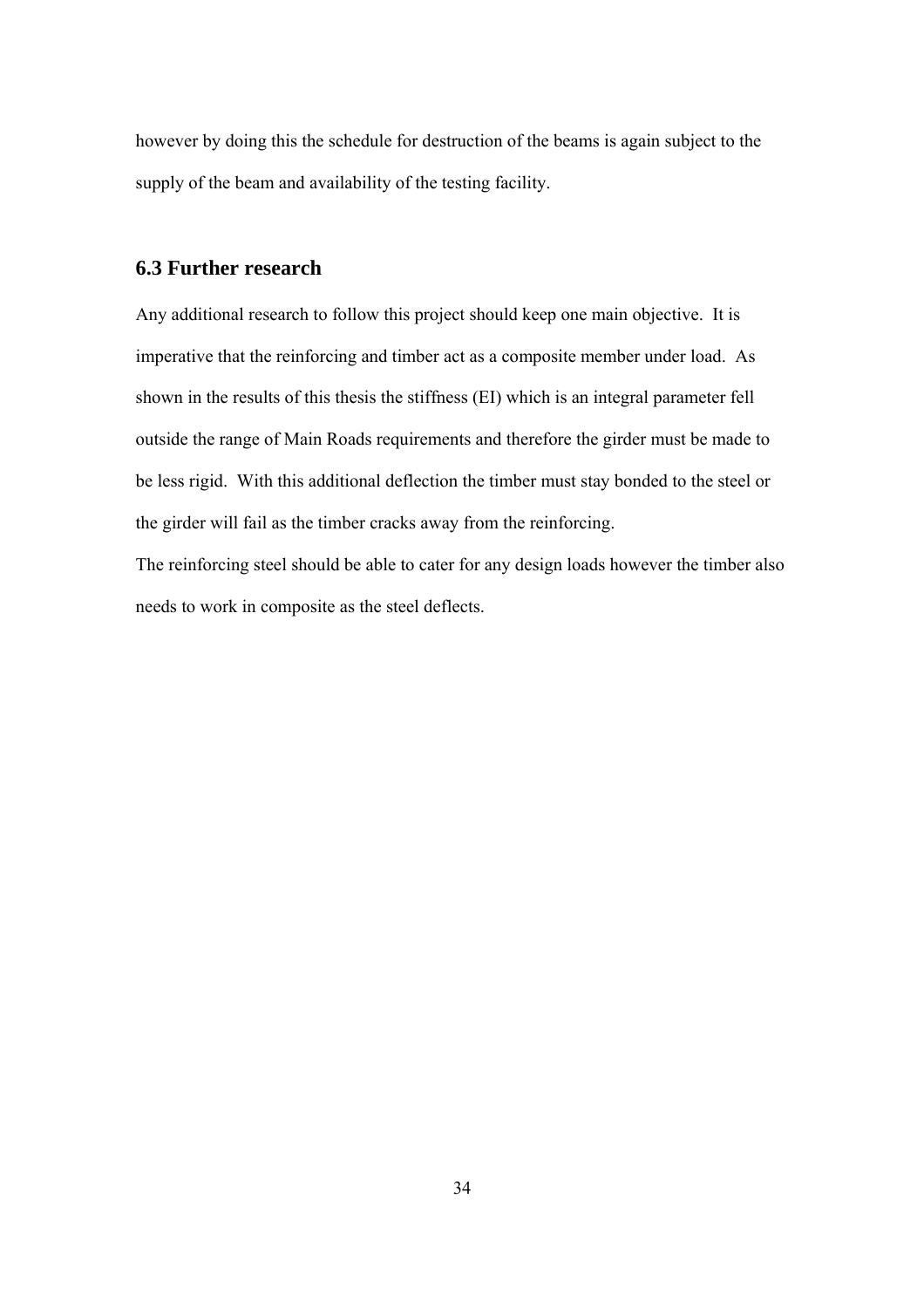# **APPENDIX A**

Research Project Specification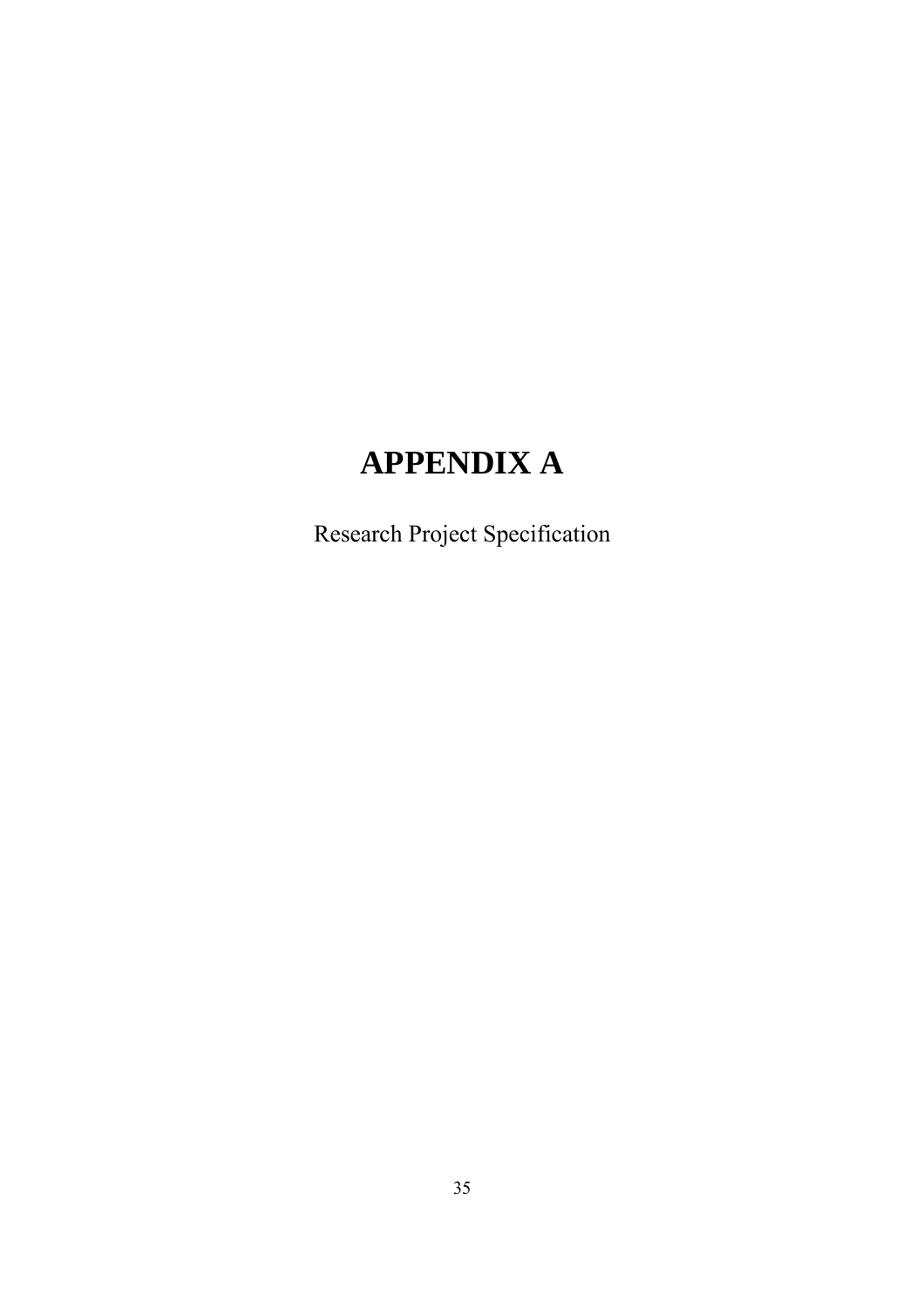#### University of Southern Queensland

Faculty of Engineering and Surveying

#### **ENG 4111/4112 Research Project PROJECT SPECIFICATION**

| $FOR$ :                       | Matthew Lorne Figg                                                                                                                                                        |  |
|-------------------------------|---------------------------------------------------------------------------------------------------------------------------------------------------------------------------|--|
| TOPIC:                        | Using renewable plantation timber (Laminated<br>Veneer Lumber LVL) as a replacement option for<br>unrenewable hardwood timber girders in bridges.                         |  |
| <b>EXAMINER:</b>              | Dr Nigel Hancock                                                                                                                                                          |  |
| <b>SUPERVISOR:</b>            | Dr Santhi S Santhikumar<br>Faculty of Engineering and Surveying                                                                                                           |  |
| <b>ASSOCIATES SUPERVISOR:</b> | Kevin Covey, Covey & Associates Pty Ltd                                                                                                                                   |  |
| <b>PROJECT AIM:</b>           | The project seeks to provide renewable timber<br>girders in the field of bridge construction by<br>researching the relationship between reinforced<br>steel and softwood. |  |

- 1. Detailed calculations of steel required to achieve strength required by Main Roads specifications.
- 2. Consider several different reinforcing layouts with respect to strength versus economics.
- 3. Investigate various performances of adhesives and assess the best in order to keep the steel and timber flexible.
- 4. Preliminary testing on the best timber joints for this purpose.

#### As time permits

5. Design an improved beam based on testing carried out in order for a stronger or more economic beam.

| <b>AGREED:</b> | (student) | (supervisor) |
|----------------|-----------|--------------|
| DATED:         |           |              |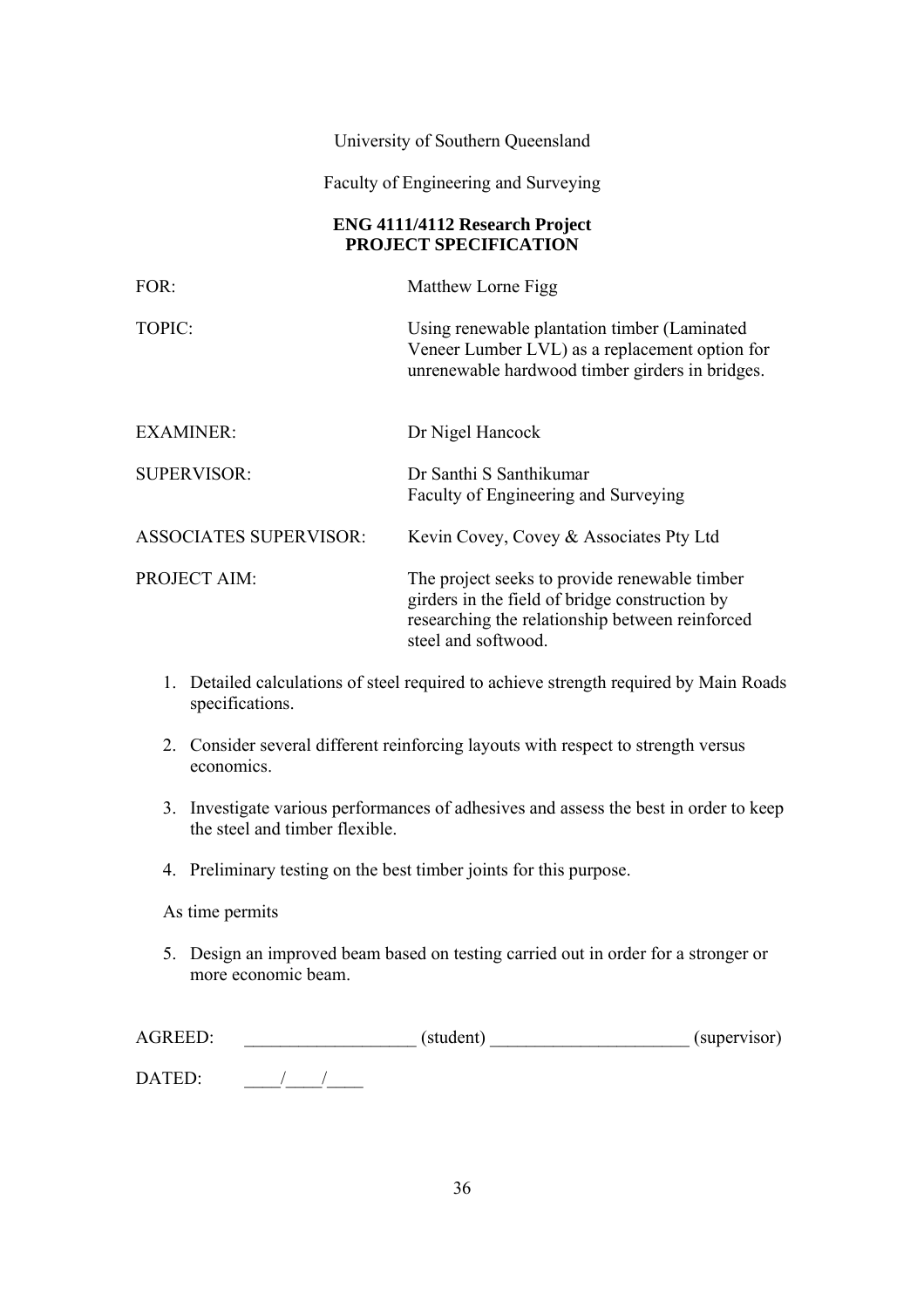# **APPENDIX B**

Table B.1 - Deflection data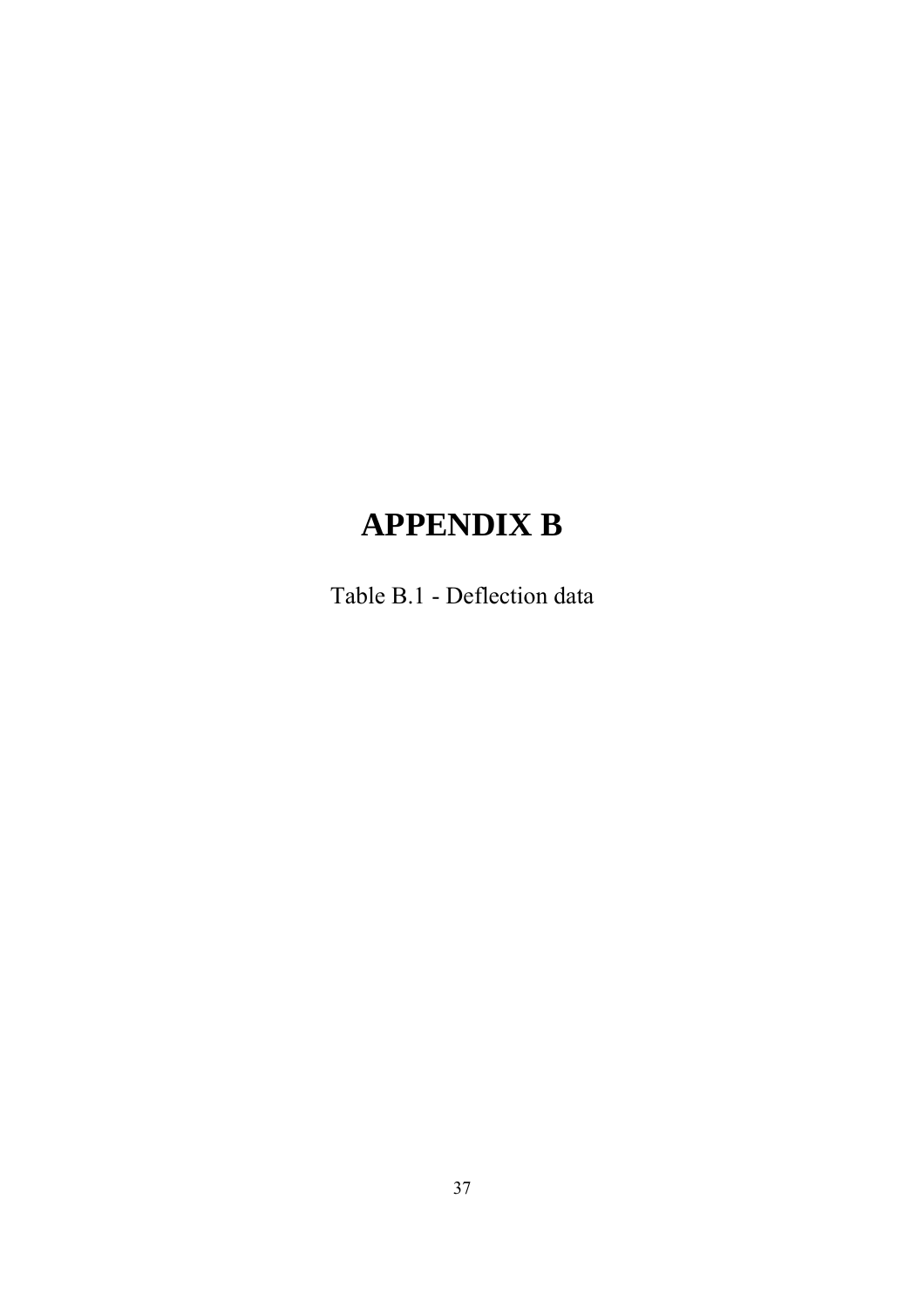|        | Jack 1 Load Jack 2 Load | LVDT#1 | LVDT#2 | LVDT#3 |
|--------|-------------------------|--------|--------|--------|
| (KN)   | (kN)                    | (mm)   | (mm)   | (mm)   |
| 9.63   | 9.63                    | 1.05   | 0.77   | 0.92   |
| 15.49  | 15.49                   | 1.59   | 1.34   | 1.59   |
| 19.69  | 19.69                   | 2.19   | 1.73   | 2.09   |
| 27.95  | 27.95                   | 3.14   | 2.50   | 2.91   |
| 40.34  | 40.34                   | 4.44   | 3.64   | 3.96   |
| 52.89  | 52.89                   | 5.87   | 4.79   | 5.20   |
| 60.77  | 60.77                   | 6.77   | 5.56   | 6.04   |
| 71.71  | 71.71                   | 7.96   | 6.51   | 7.09   |
| 81.60  | 81.60                   | 9.17   | 7.46   | 8.13   |
| 91.23  | 91.23                   | 10.45  | 8.42   | 8.96   |
| 101.12 | 101.12                  | 11.41  | 9.39   | 9.99   |
| 112.10 | 112.10                  | 12.72  | 10.53  | 11.03  |
| 122.40 | 122.40                  | 13.95  | 11.48  | 12.08  |
| 142.02 | 142.02                  | 16.13  | 13.21  | 13.96  |
| 151.68 | 151.68                  | 17.30  | 14.16  | 15.00  |
| 162.77 | 162.77                  | 18.45  | 15.12  | 16.04  |
| 172.28 | 172.28                  | 19.76  | 16.08  | 16.88  |
| 181.33 | 181.33                  | 20.61  | 16.84  | 17.93  |
| 192.04 | 192.04                  | 21.79  | 17.93  | 18.98  |
| 203.37 | 203.37                  | 23.11  | 18.96  | 20.01  |
| 211.37 | 211.37                  | 24.05  | 19.72  | 20.76  |
| 221.50 | 221.50                  | 25.41  | 20.70  | 21.67  |
| 232.49 | 232.49                  | 26.47  | 21.66  | 22.71  |
| 241.23 | 241.23                  | 27.49  | 22.61  | 23.55  |
| 251.87 | 251.87                  | 28.65  | 23.58  | 24.59  |
| 260.06 | 260.06                  | 29.61  | 24.35  | 25.43  |
| 272.24 | 272.24                  | 30.98  | 25.32  | 26.54  |
| 282.53 | 282.53                  | 32.28  | 26.46  | 27.53  |
| 292.41 | 292.41                  | 33.19  | 27.21  | 28.58  |
| 301.82 | 301.82                  | 34.46  | 28.39  | 29.41  |
| 310.46 | 310.46                  | 35.48  | 29.13  | 30.41  |
| 320.88 | 320.88                  | 36.74  | 30.29  | 31.52  |
| 329.90 | 329.90                  | 37.94  | 31.25  | 32.36  |
| 340.28 | 340.28                  | 39.05  | 32.22  | 33.39  |
| 350.87 | 350.87                  | 40.30  | 33.44  | 34.43  |
| 361.37 | 361.37                  | 41.60  | 34.33  | 35.47  |
| 371.28 | 371.28                  | 42.86  | 35.53  | 36.52  |
| 380.43 | 380.43                  | 43.93  | 36.26  | 37.34  |
| 391.37 | 391.37                  | 45.13  | 37.41  | 38.49  |
| 401.56 | 401.56                  | 46.45  | 38.55  | 39.59  |
| 411.29 | 411.29                  | 47.57  | 39.51  | 40.48  |
| 422.42 | 422.42                  | 48.98  | 40.68  | 41.72  |
| 431.77 | 431.77                  | 50.29  | 41.82  | 42.79  |
| 437.43 | 437.43                  | 51.35  | 42.60  | 43.49  |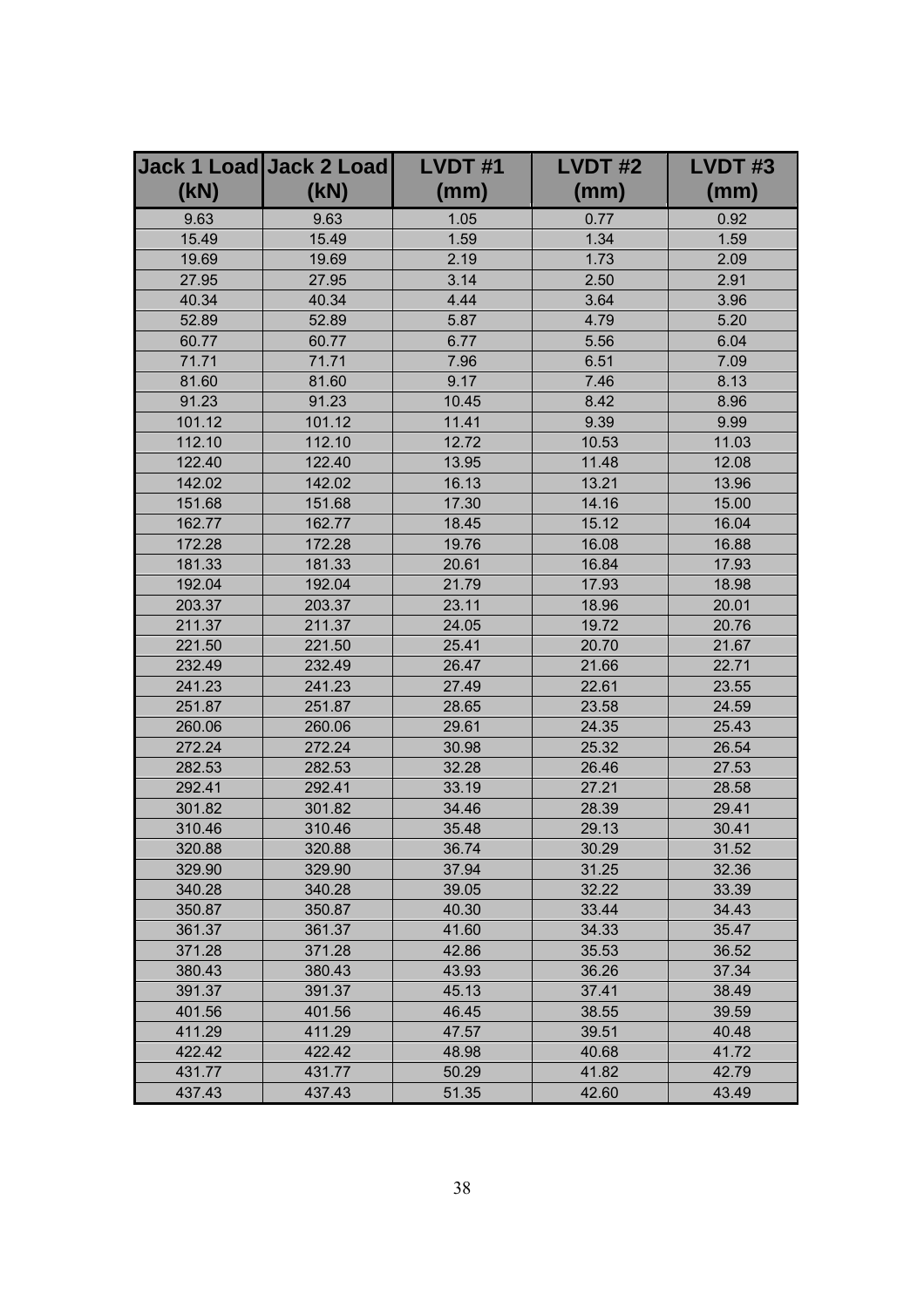# **APPENDIX C**

Table C.1 – Strain data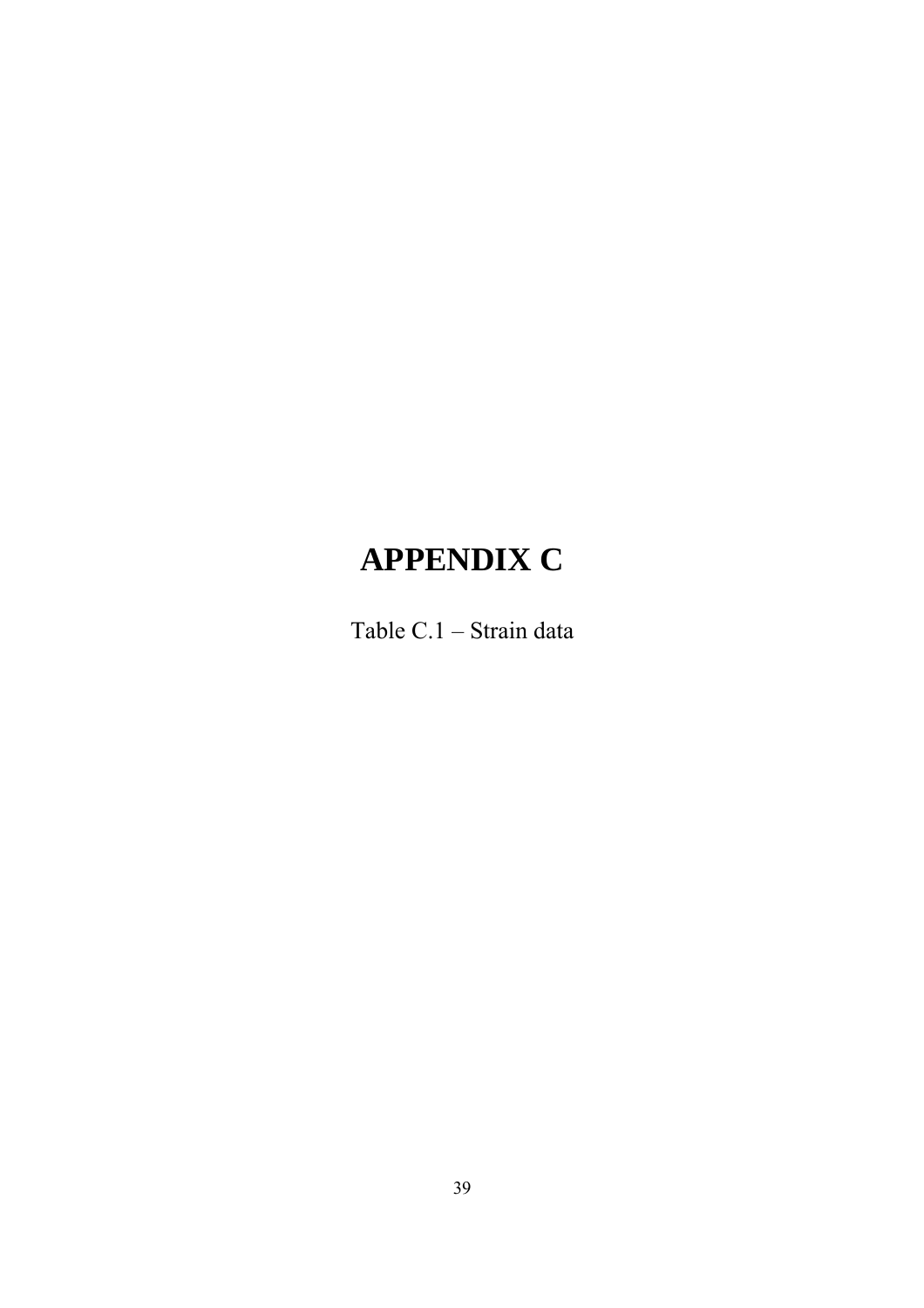| <b>Jack 1 Load</b> | Jack 2    | <b>Strain Gauge</b> | <b>Strain Gauge</b> | <b>Strain Gauge</b> |
|--------------------|-----------|---------------------|---------------------|---------------------|
| (kN)               | Load (kN) | $#1$ (mm)           | $#2$ (mm)           | #3 (mm)             |
| 9.63               | 9.63      | $-0.01$             | $-0.02$             | $-0.01$             |
| 15.49              | 15.49     | $-0.02$             | $-0.03$             | $-0.02$             |
| 19.69              | 19.69     | $-0.03$             | $-0.04$             | $-0.03$             |
| 27.95              | 27.95     | $-0.04$             | $-0.05$             | $-0.04$             |
| 40.34              | 40.34     | $-0.06$             | $-0.08$             | $-0.06$             |
| 52.89              | 52.89     | $-0.09$             | $-0.10$             | $-0.08$             |
| 60.77              | 60.77     | $-0.10$             | $-0.11$             | $-0.10$             |
| 71.71              | 71.71     | $-0.12$             | $-0.14$             | $-0.11$             |
| 81.60              | 81.60     | $-0.14$             | $-0.16$             | $-0.13$             |
| 91.23              | 91.23     | $-0.16$             | $-0.18$             | $-0.15$             |
| 101.12             | 101.12    | $-0.19$             | $-0.19$             | $-0.16$             |
| 112.10             | 112.10    | $-0.21$             | $-0.22$             | $-0.18$             |
| 122.40             | 122.40    | $-0.23$             | $-0.24$             | $-0.20$             |
| 142.02             | 142.02    | $-0.27$             | $-0.27$             | $-0.23$             |
| 151.68             | 151.68    | $-0.29$             | $-0.29$             | $-0.25$             |
| 162.77             | 162.77    | $-0.31$             | $-0.32$             | $-0.27$             |
| 172.28             | 172.28    | $-0.33$             | $-0.33$             | $-0.28$             |
| 181.33             | 181.33    | $-0.35$             | $-0.35$             | $-0.30$             |
| 192.04             | 192.04    | $-0.37$             | $-0.37$             | $-0.31$             |
| 203.37             | 203.37    | $-0.39$             | $-0.39$             | $-0.33$             |
| 211.37             | 211.37    | $-0.40$             | $-0.41$             | $-0.34$             |
| 221.50             | 221.50    | $-0.42$             | $-0.43$             | $-0.36$             |
| 232.49             | 232.49    | $-0.44$             | $-0.45$             | $-0.38$             |
| 241.23             | 241.23    | $-0.46$             | $-0.46$             | $-0.39$             |
| 251.87             | 251.87    | $-0.48$             | $-0.48$             | $-0.41$             |
| 260.06             | 260.06    | $-0.50$             | $-0.50$             | $-0.42$             |
| 272.24             | 272.24    | $-0.52$             | $-0.53$             | $-0.44$             |
| 282.53             | 282.53    | $-0.54$             | $-0.55$             | $-0.46$             |
| 292.41             | 292.41    | $-0.56$             | $-0.57$             | $-0.47$             |
| 301.82             | 301.82    | $-0.58$             | $-0.59$             | $-0.49$             |
| 310.46             | 310.46    | $-0.60$             | $-0.61$             | $-0.50$             |
| 320.88             | 320.88    | $-0.62$             | $-0.63$             | $-0.52$             |
| 329.90             | 329.90    | $-0.64$             | $-0.65$             | $-0.54$             |
| 340.28             | 340.28    | $-0.66$             | $-0.67$             | $-0.56$             |
| 350.87             | 350.87    | $-0.68$             | $-0.69$             | $-0.57$             |
| 361.37             | 361.37    | $-0.70$             | $-0.72$             | $-0.59$             |
| 371.28             | 371.28    | $-0.72$             | $-0.73$             | $-0.61$             |
| 380.43             | 380.43    | $-0.74$             | $-0.75$             | $-0.62$             |
| 391.37             | 391.37    | $-0.76$             | $-0.77$             | $-0.64$             |
| 401.56             | 401.56    | $-0.78$             | $-0.79$             | $-0.66$             |
| 411.29             | 411.29    | $-0.80$             | $-0.81$             | $-0.68$             |
| 422.42             | 422.42    | $-0.83$             | $-0.84$             | $-0.70$             |
| 431.77             | 431.77    | $-0.86$             | $-0.86$             | $-0.71$             |
| 437.43             | 437.43    | $-0.88$             | $-0.87$             | $-0.72$             |
|                    |           |                     |                     |                     |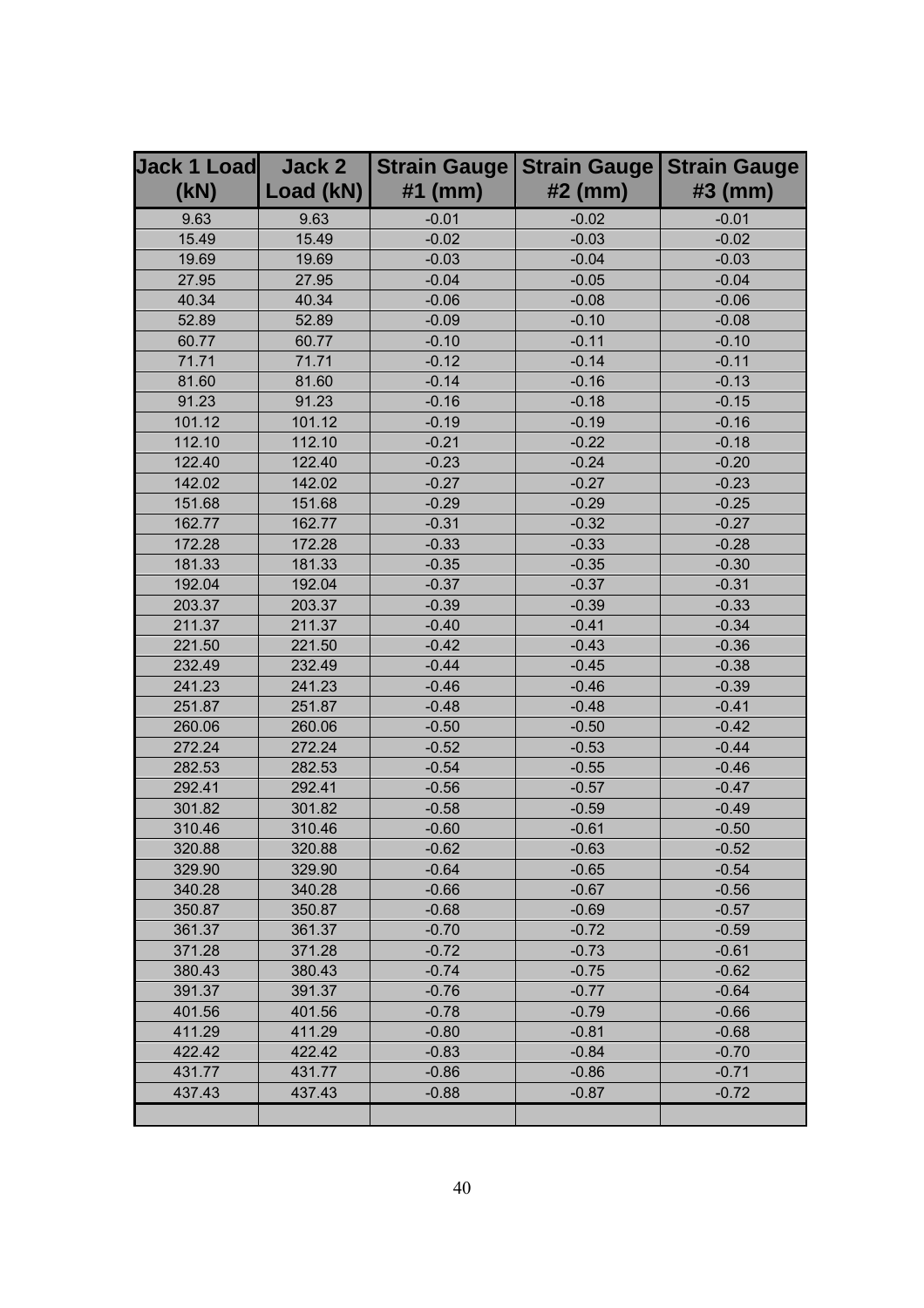| <b>Jack 1 Load</b> | Jack 2    | <b>Strain Gauge</b> | <b>Strain Gauge</b> | <b>Strain Gauge</b> |
|--------------------|-----------|---------------------|---------------------|---------------------|
| (Kn)               | Load (kN) | $#4$ (mm)           | #5 (mm)             | #6 (mm)             |
| 9.63               | 9.63      | $-0.01$             | $-0.01$             | $-0.01$             |
| 15.49              | 15.49     | $-0.02$             | $-0.02$             | $-0.02$             |
| 19.69              | 19.69     | $-0.03$             | $-0.03$             | $-0.03$             |
| 27.95              | 27.95     | $-0.04$             | $-0.05$             | $-0.04$             |
| 40.34              | 40.34     | $-0.06$             | $-0.06$             | $-0.06$             |
| 52.89              | 52.89     | $-0.08$             | $-0.08$             | $-0.08$             |
| 60.77              | 60.77     | $-0.10$             | $-0.10$             | $-0.09$             |
| 71.71              | 71.71     | $-0.11$             | $-0.11$             | $-0.11$             |
| 81.60              | 81.60     | $-0.13$             | $-0.13$             | $-0.13$             |
| 91.23              | 91.23     | $-0.15$             | $-0.14$             | $-0.15$             |
| 101.12             | 101.12    | $-0.17$             | $-0.16$             | $-0.16$             |
| 112.10             | 112.10    | $-0.19$             | $-0.18$             | $-0.18$             |
| 122.40             | 122.40    | $-0.20$             | $-0.19$             | $-0.20$             |
| 142.02             | 142.02    | $-0.24$             | $-0.22$             | $-0.23$             |
| 151.68             | 151.68    | $-0.25$             | $-0.24$             | $-0.25$             |
| 162.77             | 162.77    | $-0.27$             | $-0.26$             | $-0.27$             |
| 172.28             | 172.28    | $-0.29$             | $-0.27$             | $-0.28$             |
| 181.33             | 181.33    | $-0.30$             | $-0.29$             | $-0.30$             |
| 192.04             | 192.04    | $-0.32$             | $-0.30$             | $-0.31$             |
| 203.37             | 203.37    | $-0.34$             | $-0.32$             | $-0.33$             |
| 211.37             | 211.37    | $-0.35$             | $-0.33$             | $-0.35$             |
| 221.50             | 221.50    | $-0.37$             | $-0.35$             | $-0.36$             |
| 232.49             | 232.49    | $-0.39$             | $-0.36$             | $-0.38$             |
| 241.23             | 241.23    | $-0.41$             | $-0.38$             | $-0.39$             |
| 251.87             | 251.87    | $-0.42$             | $-0.39$             | $-0.41$             |
| 260.06             | 260.06    | $-0.44$             | $-0.41$             | $-0.43$             |
| 272.24             | 272.24    | $-0.46$             | $-0.42$             | $-0.44$             |
| 282.53             | 282.53    | $-0.48$             | $-0.44$             | $-0.46$             |
| 292.41             | 292.41    | $-0.49$             | $-0.45$             | $-0.48$             |
| 301.82             | 301.82    | $-0.51$             | $-0.47$             | $-0.49$             |
| 310.46             | 310.46    | $-0.53$             | $-0.48$             | $-0.51$             |
| 320.88             | 320.88    | $-0.55$             | $-0.50$             | $-0.53$             |
| 329.90             | 329.90    | $-0.56$             | $-0.51$             | $-0.54$             |
| 340.28             | 340.28    | $-0.58$             | $-0.53$             | $-0.56$             |
| 350.87             | 350.87    | $-0.60$             | $-0.54$             | $-0.57$             |
| 361.37             | 361.37    | $-0.62$             | $-0.56$             | $-0.59$             |
| 371.28             | 371.28    | $-0.64$             | $-0.58$             | $-0.61$             |
| 380.43             | 380.43    | $-0.65$             | $-0.59$             | $-0.62$             |
| 391.37             | 391.37    | $-0.67$             | $-0.61$             | $-0.64$             |
| 401.56             | 401.56    | $-0.69$             | $-0.62$             | $-0.66$             |
| 411.29             | 411.29    | $-0.71$             | $-0.65$             | $-0.67$             |
| 422.42             | 422.42    | $-0.73$             | $-0.67$             | $-0.69$             |
| 431.77             | 431.77    | $-0.75$             | $-0.68$             | $-0.71$             |
| 437.43             | 437.43    | $-0.76$             | $-0.70$             | $-0.72$             |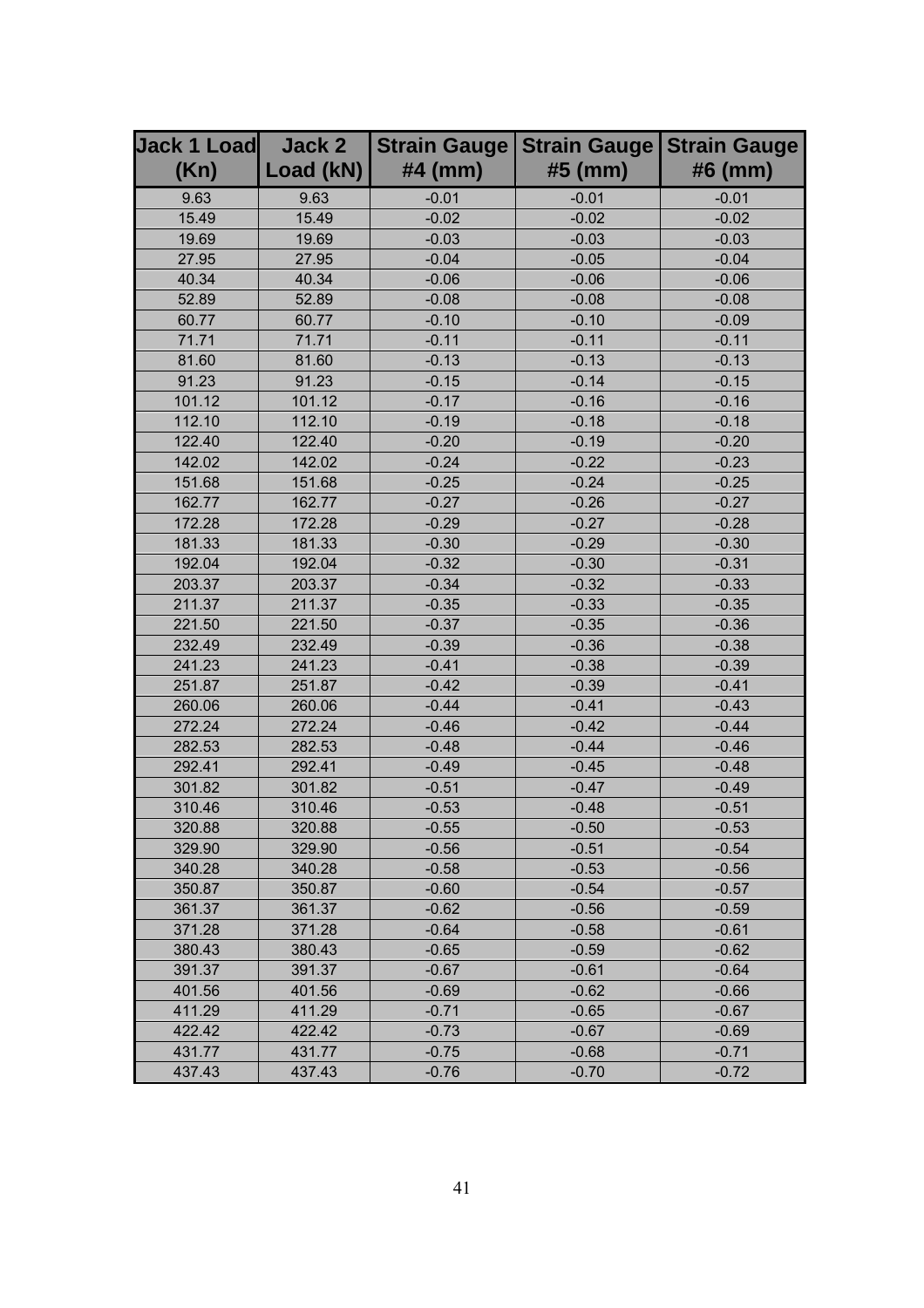# **APPENDIX D**

Table D.1 – Department of Main Roads timber girder specifications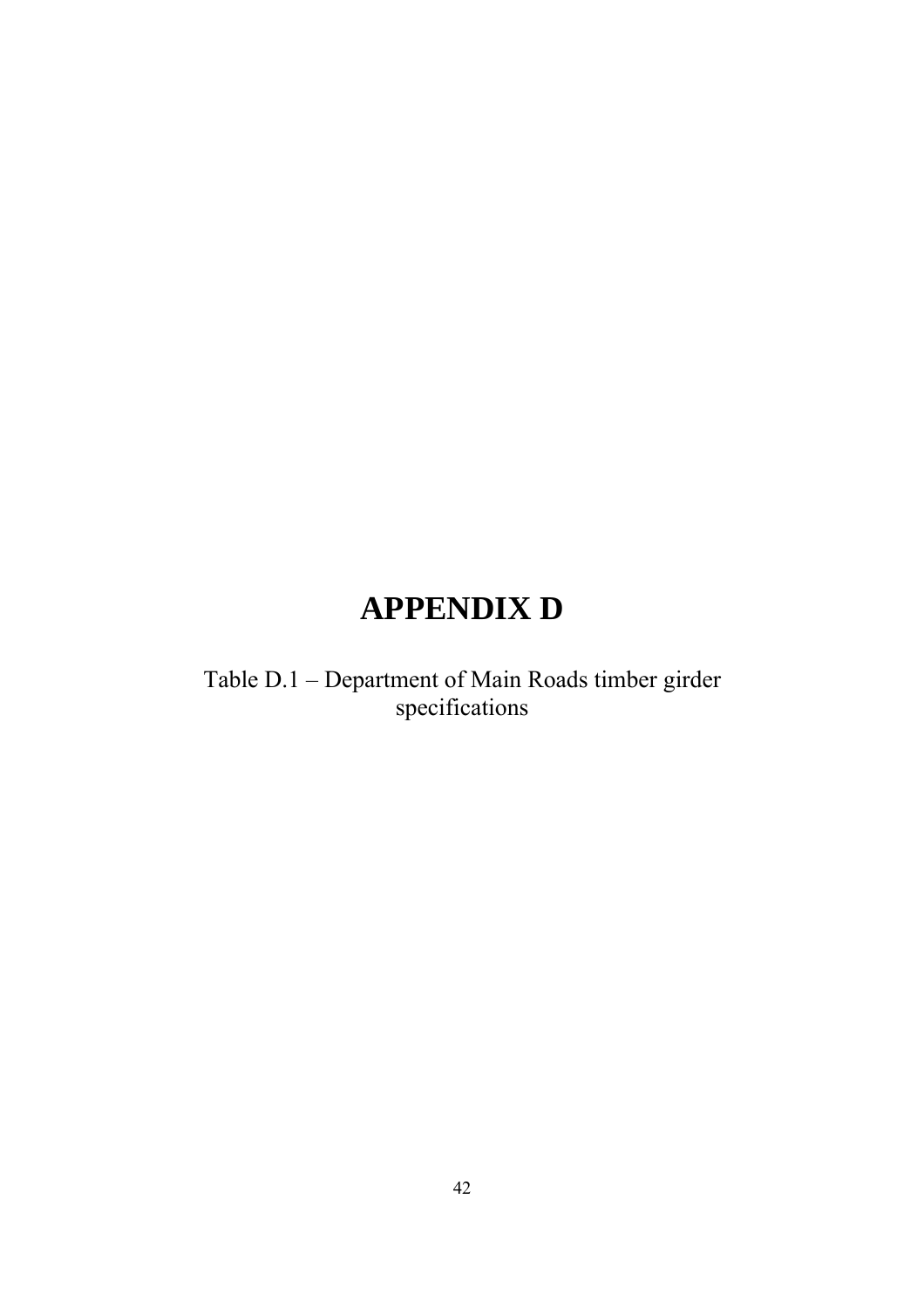|                                        | <b>Assessment Criteria for Replacement Girder Sections</b> |                       |                                       |                                                                                                                                                                                                                                                                                                             |  |
|----------------------------------------|------------------------------------------------------------|-----------------------|---------------------------------------|-------------------------------------------------------------------------------------------------------------------------------------------------------------------------------------------------------------------------------------------------------------------------------------------------------------|--|
| Performance Criteria                   | Unit                                                       | Minimum               | Maximum                               | Comment                                                                                                                                                                                                                                                                                                     |  |
| Minimum Dimensions                     | Width (mm)                                                 | 350                   | 350                                   |                                                                                                                                                                                                                                                                                                             |  |
|                                        | Depth (mm)                                                 | 375                   | 425                                   |                                                                                                                                                                                                                                                                                                             |  |
| $M_{min}$ at failure                   | <b>KNm</b>                                                 | 518                   | 660                                   | <b>Proof test</b>                                                                                                                                                                                                                                                                                           |  |
| <b>Negative BM Capacity</b>            | <b>KNm</b>                                                 | 30% + ve BM           | 30% + ve BM                           | <b>Proof test</b>                                                                                                                                                                                                                                                                                           |  |
| $V_{\text{max}}$ at failure            | <b>KNm</b>                                                 | 320                   | 350                                   | <b>Proof test</b>                                                                                                                                                                                                                                                                                           |  |
| Max deflection at failure              | mm                                                         | 120                   | 170                                   | Proof test                                                                                                                                                                                                                                                                                                  |  |
| El girder                              | Nmm <sup>2</sup>                                           | $2.34 \times 10^{13}$ | $2.96x10^{13}$                        | Proof test                                                                                                                                                                                                                                                                                                  |  |
|                                        |                                                            |                       | <b>Specific Function Requirements</b> |                                                                                                                                                                                                                                                                                                             |  |
|                                        |                                                            |                       |                                       | Members must be suitable for external use but not in<br>contact with the ground.                                                                                                                                                                                                                            |  |
| <b>General Durability Requirements</b> |                                                            |                       |                                       | Member must be resistant to termite and fungal attack.                                                                                                                                                                                                                                                      |  |
|                                        |                                                            |                       |                                       | Member will be subject to regular submergence (AATOS 72<br>Hrs) and exposure to sunlight and/or rain.                                                                                                                                                                                                       |  |
|                                        |                                                            |                       |                                       | Typical working temperature range: -5 to 45 degrees C                                                                                                                                                                                                                                                       |  |
| Minimum Treatment Level (timber)       |                                                            | H <sub>3</sub>        | H <sub>3</sub>                        | Demonstrated compliance with AS1604                                                                                                                                                                                                                                                                         |  |
| Design Life                            | Years                                                      | 30                    | 30                                    | Minimum                                                                                                                                                                                                                                                                                                     |  |
| Weight                                 | Kg                                                         | 1500                  | 2000                                  | Upper Limit                                                                                                                                                                                                                                                                                                 |  |
| Appearance-timber                      |                                                            | <b>B</b> Grade        | B grade                               | As defined in AS 1328.1: A machine planed finish is<br>acceptable. Occasional skips in the surface are permissible<br>and minor blemishes, voids and manufacturing want shall<br>be acceptable. The outermost laminations shall be free of<br>loose knots and voids<br>Suitable for application of costings |  |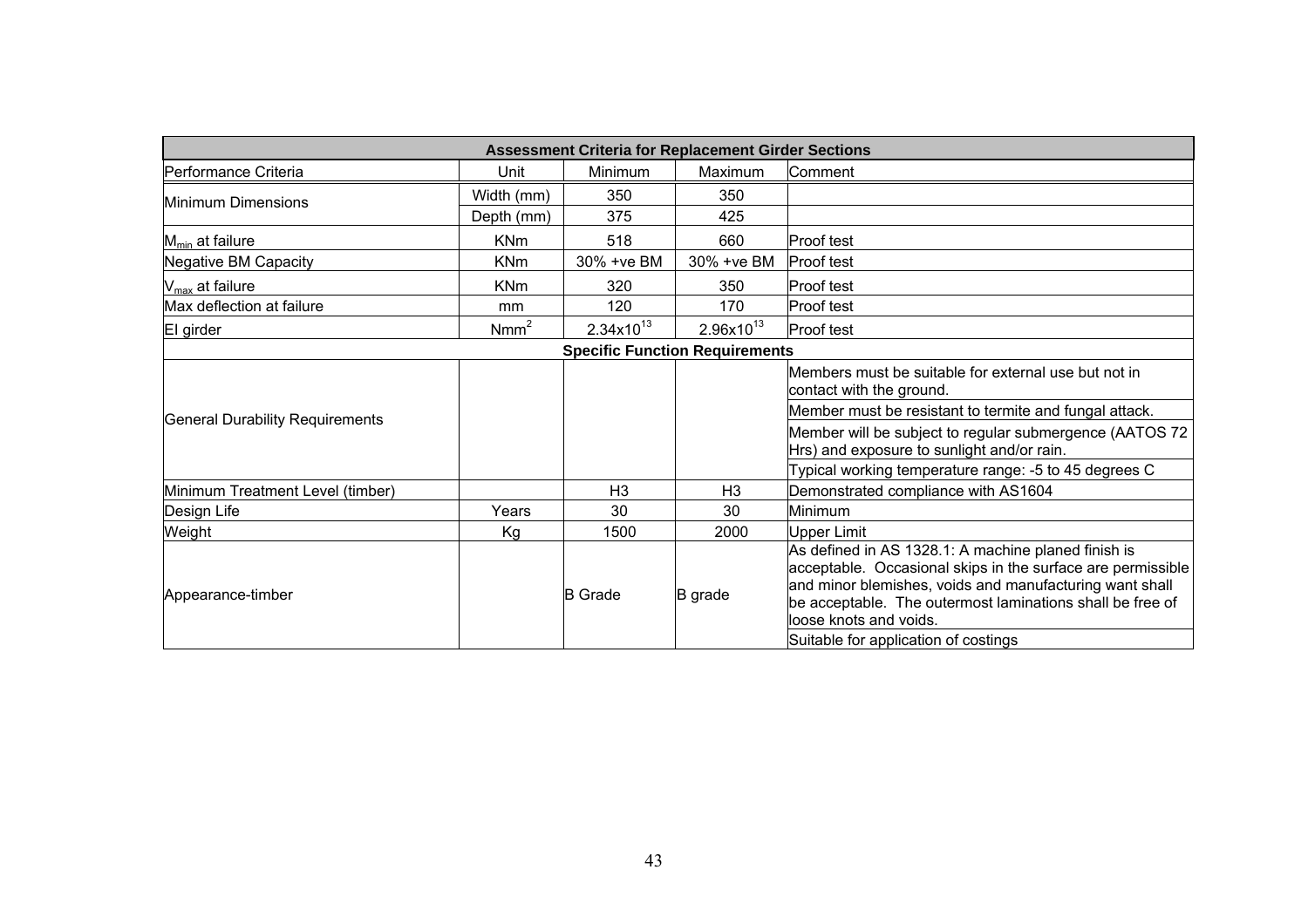#### **REFERENCES**

Australian Standard 1997, *AS1720.1 Timber structures – Part 1: Design methods*, Standards Association of Australia, Sydney.

Australian Standard 1998, *AS1328 Glue laminated structural timber*, Standards Association of Australia, Sydney.

Australian Standard 1999, *AS4100 Supp 1 – 1999 Steel Structures*, Standards Association of Australia, Sydney.

Beer, F, Johnston, E, & DeWolf, J 2002, *Mechanics of materials,* McGraw Hill, Sydney. Boughton, G, & Crews, K 1998, *Timber design handbook*, Standards Association of Australia, Sydney.

Buell, T, & Saadatmanesh, H 2005, 'Strengthening timber bridge beams using carbon

fiber', *Journal of Structural Engineering*, vol. 131, no. 1, pp. 173-187.

Bulleit, W, Sandberg, L, & Woods, G 1989, 'Steel reinforced glued laminated timber',

*Journal of Structural Engineering*, vol. 115, no. 2, pp. 433-445.

Cowan, H 1988, 'Why concrete?', *CIA News*, vol. 14, no. 1, pp. 3-7.

Department of Main Roads 2003, *Timber bridge maintenance manual,* DMR, Brisbane.

Department of Main Roads 2006, *Fibre composite projects: Technical note 54,* DMR, Brisbane.

Dolan, C, Galloway, T, & Tsunemori, A 1997, 'Prestressed glued-laminated timber beam - pilot study', *Journal of Composites for Construction*, vol. 1, no. 1, pp. 10-16.

Heldt, T, Cattell, C, Oates, R, Prasad, P, Arthur, W, & Van Erp, G 2004, 'Alternative Hardwood girders - An innovation with composites', *Proceedings of the fifth annual AUSTROADS bridge conference*, Hobart Tasmania.